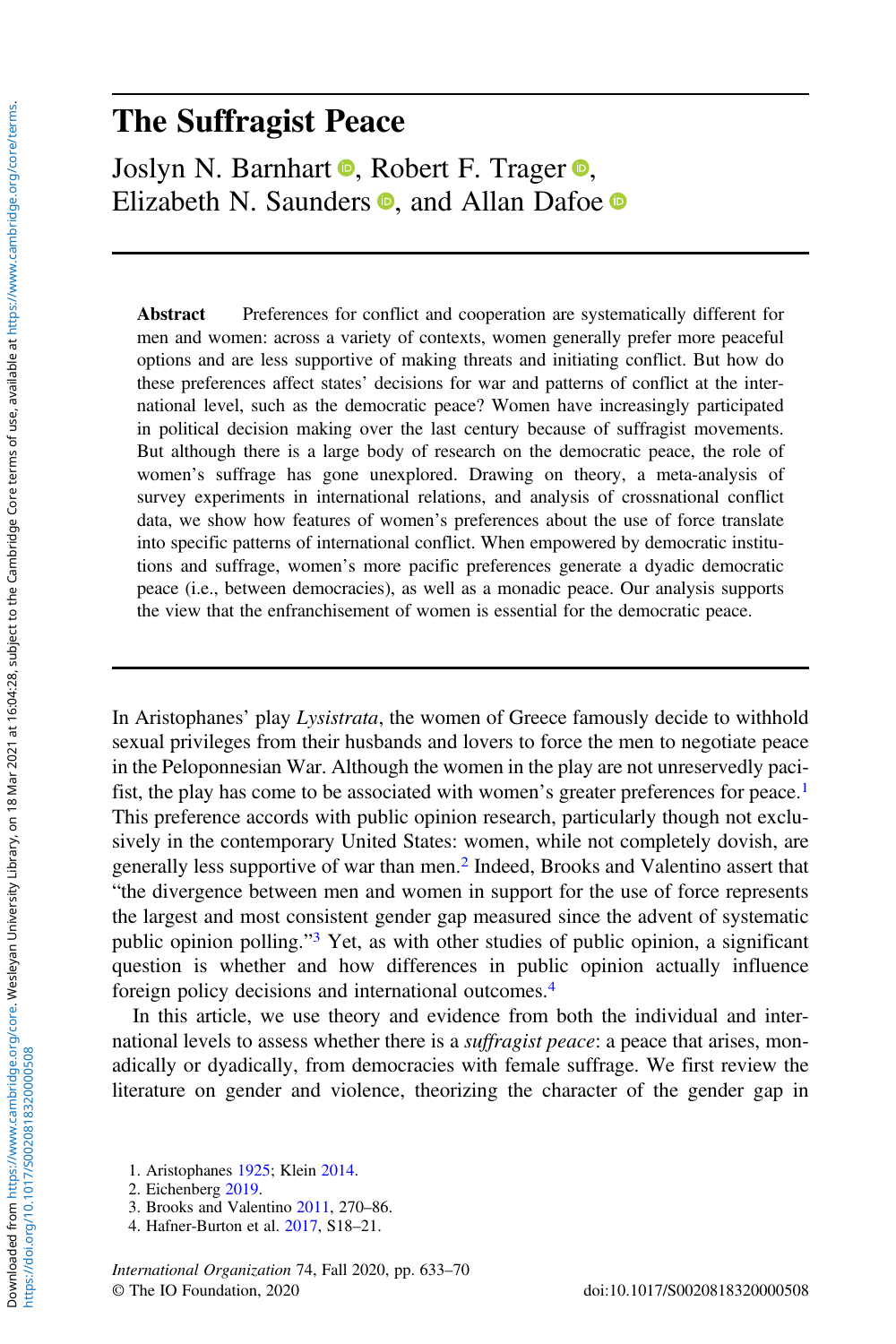opinion toward the use of force in foreign affairs. We then develop theory for how extending suffrage to women changes the electorate's preferences, and how these changes interact with domestic political institutions and strategic contexts to influence state decisions to make threats and engage in war. We argue that such shifts in state preferences can be understood as influencing the political costs of conflict in models of international crises, producing monadic shifts in the likelihood of conflict initiation and dyadic shifts in the likelihood of disputes.<sup>5</sup>

To improve our understanding of the gender gap in opinion toward the use of force, we conduct a meta-analysis of thirteen recent survey experiments and four original experiments related to international conflict, finding a robust difference in view from women respondents. Across a range of crisis scenarios presented to respondents in six countries, women are less supportive of uses of force. These survey experiments involving international crises allow more precise inferences about the counterfactual policies respondents have in mind, and the reasons behind their views. For example, we find that in situations in which audience costs arise, relative to men, women disapprove more because of leader belligerence, rather than inconsistency.

Finally, we examine cross-national conflict data to assess the impact of the enfranchisement of women. We find that female suffrage, when coupled with democratic institutions, is not only an important and powerful cause of peace, but that it may even be necessary for the democratic peace. Without female suffrage, democracies (whether examined dyadically or monadically) do not show clear evidence of being more pacific than nondemocracies. These findings hold across time periods and do not appear to result from other confounding factors, or from the expansion of the political franchise more generally.<sup>6</sup> By bridging the individual and international levels to show how the gender gap on the use of force matters, we contribute to the growing positivist study of gender and international relations.<sup>7</sup>

## Theory: From the Gender Gap to the Suffragist Peace

How might the extension of suffrage to women affect theoretical arguments about the democratic peace, that is, the probability of war between democracies? As Sjoberg argues, theories of the democratic peace, like many other theories of war, have

<sup>5.</sup> Rousseau et al. [1996](#page-36-0).

<sup>6.</sup> Bueno de Mesquita et al. [1999](#page-34-0).

<sup>7.</sup> See Reiter [2015](#page-36-0) for a review. Recent scholarship has brought nuance to the conventional distinction between "gender" as related to the social construction of sexual differences and "sex" as related to bio-logical differences (e.g., Goldstein [2003](#page-35-0), 2; Hatemi et al. [2012](#page-35-0); McDermott and Hatemi [2011](#page-35-0)). We recognize the complexity of these concepts. The available survey data, however, do not enable nuanced distinctions because the available indicator is binary. As pragmatic choices, we refer to the "gender gap" following much of the literature on public opinion, but when describing survey results, we use the term sex, recognizing the causal factor may be related to identity, cultural expectations, life experiences, or other correlates of reported sex.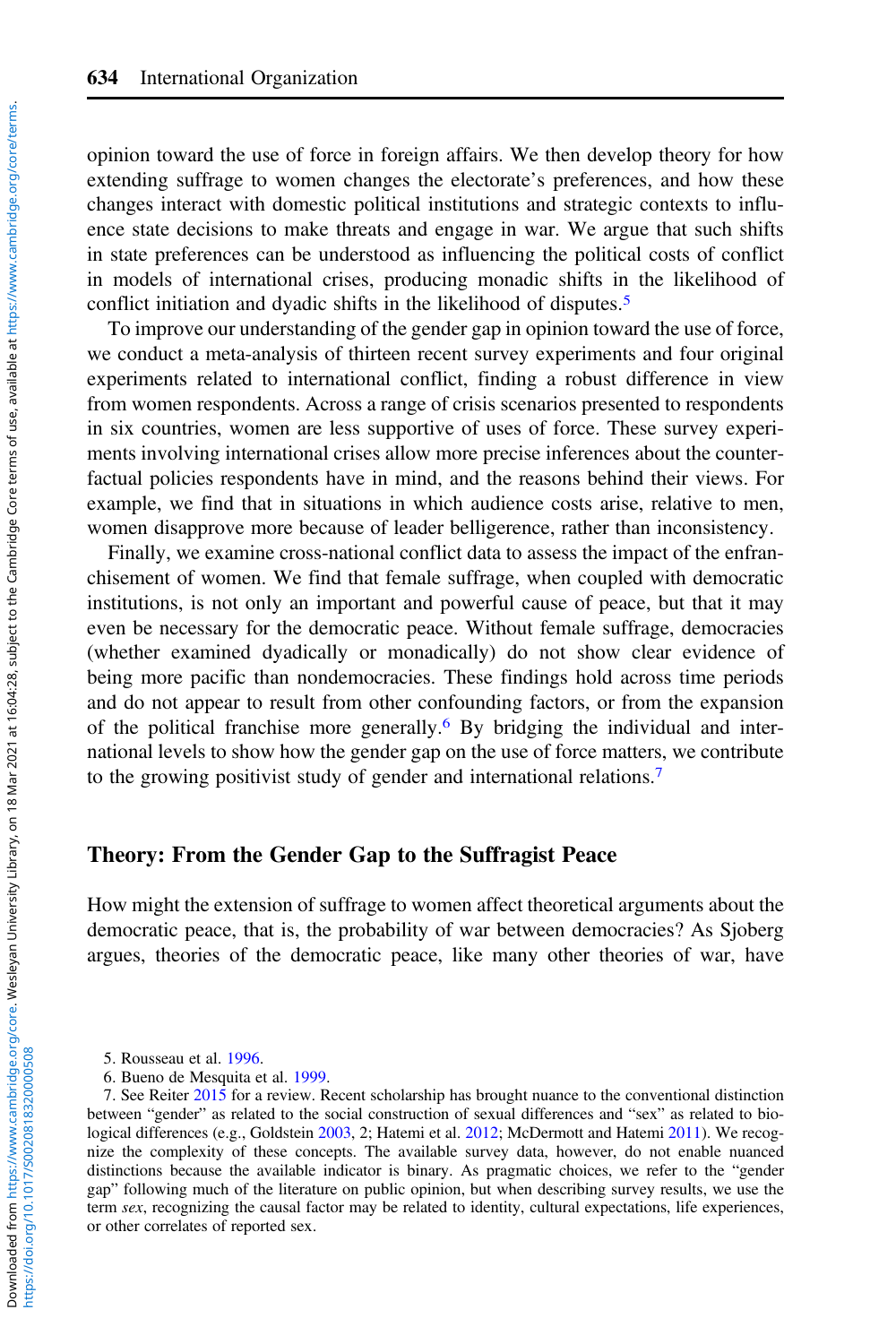been largely "genderless."<sup>8</sup> Addressing the effect of women's suffrage on the democratic peace requires not only theorizing how women's preferences influence a democratic state's willingness to fight once women get the vote, but also how that state interacts with other states strategically in the international system. Our theory thus engages aspects of women's preferences at the individual level, how those preferences gain political voice in democratic government, and how those governments' increased political costs for war affect interstate bargaining and the likelihood of conflict. These arguments lead to predictions about the likelihood that suffrage democracies (democracies with female suffrage) will initiate conflict or end up in wars with different types of states (such as other suffrage democracies). We first consider theories of the democratic peace and how women's preferences for war might affect these arguments before building our own theoretical argument for how these gender differences lead to a suffragist peace at the international level.

Although there is broad empirical acceptance of the proposition that democracies do not fight each other, there remains theoretical and empirical disagreement over the nature and source of this empirical regularity.<sup>9</sup> The "democratic peace" is often formulated in explicitly dyadic terms: democracies do not fight each other but are still prone to fight with autocracies.<sup>10</sup> Alternatively, the peaceful nature of democracies might lead to a monadic effect, where democracies are less prone to conflict with other states, regardless of regime type.11 As Debs and Goemans point out, scholars still do not agree on whether this is a "cats-and-dogs" effect where democracies, and perhaps also autocracies, tend not to fight their own kind but mixed dyads are more war prone.<sup>12</sup>

There is also a lengthy debate over the source of the democratic peace—one which has recently seen a renewed focus on public opinion.<sup>13</sup> Of course, scholarship on public opinion and foreign policy in democracies suggests that elite cues are important for activating issue preferences.<sup>14</sup> But public opinion serves as an important constraint on democratic leaders.<sup>15</sup> It remains unclear, however, whether the public constrains democratic leaders to be more peaceful overall, as suggested by Kant's argument that citizens will be more hesitant to go to war (i.e., monadic democratic peace); or whether the public specifically prefers to avoid war with other democracies (i.e., dyadic democratic peace), as Tomz and Weeks contend;<sup>16</sup> or both.

If public opinion is an important driver of the democratic peace, then changes in the composition of the electorate, such as the extension of suffrage to women, matter to the extent that newly enfranchised groups have systematically different preferences.

10. See, for example, Risse-Kappen [1995.](#page-36-0)

<sup>8.</sup> Sjoberg [2013](#page-36-0), 21–26.

<sup>9.</sup> Rousseau et al. [1996](#page-36-0), but compare Gibler [2012](#page-35-0) and others who argue that factors like stable territorial settlements result in both democracy and peace.

<sup>11.</sup> Oneal and Russett [2001](#page-36-0).

<sup>12.</sup> Debs and Goemans [2010](#page-34-0), 441.

<sup>13.</sup> Tomz and Weeks [2013.](#page-37-0)

<sup>14.</sup> Aldrich et al. [2006;](#page-34-0) Saunders [2015.](#page-36-0)

<sup>15.</sup> Russett [1990.](#page-36-0)

<sup>16.</sup> Tomz and Weeks [2013,](#page-37-0) 851–52.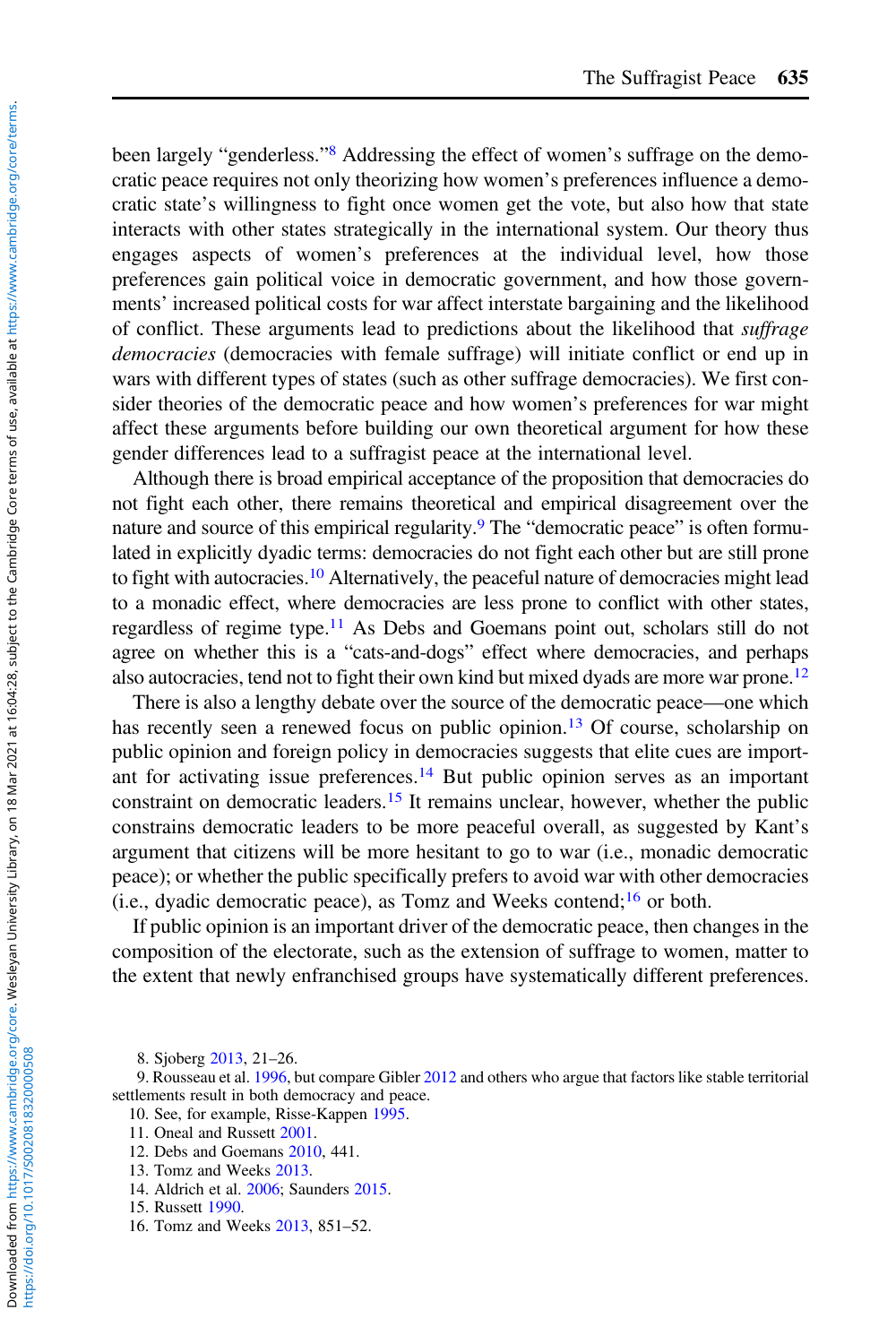We argue that adding a large pool of voters with structurally different preferences is likely to change the calculus of political leaders as they contemplate the use of force. As Caprioli and Boyer put it, "by gaining political influence through voting, women's values should influence leaders' decisions."<sup>17</sup> Indeed, Oneal and Russett note that differences in the franchise, especially for women, are a complicating factor in measuring democracy and that

the consequences of these restrictions on political participation may not be trivial. In the contemporary United States, for example, women are significantly more averse to the use of military force than are men and vote in part on this basis. Thus the exclusion of women from the franchise in earlier periods could have profoundly reduced the tendency of even the most "democratic" states to avoid conflict.<sup>18</sup>

The extension of suffrage to women may thus restrain states from using force. This connection is made even more plausible by the growing number of studies arguing that women's suffrage had significant effects on government in other areas. Lott and Kenny show that the size of the government increased dramatically in US states that granted women suffrage because the inclusion of women shifted voting populations' preferences to the left.<sup>19</sup> Significantly, the estimated effects of suffrage are similar in states that extended the vote voluntarily and those that were forced to do so even though they did not ratify the nineteenth amendment, suggesting that if a confounding variable causes both suffrage and the size of government, its effects are small.<sup>20</sup> Abrams and Settle find remarkably similar effects in a different time and place—when Switzerland finally extended voting rights to women in 1971.<sup>21</sup>

Thus far, however, few studies have investigated the link between suffrage and peace. The effect of women's representation in legislatures on international affairs has received more attention.<sup>22</sup> In a study of female leaders and conflict intensity, Caprioli and Boyer include suffrage in their study of crisis severity, but explicitly treat it as a control, focusing instead on female representation in the legislature as a measure of gender equality.<sup>23</sup> In a study of militarism, Caprioli examines suffrage more directly as a measure of political equality, but again in tandem with parliamentary representation, and for a more limited time period (1960–1992) than we examine here.<sup>24</sup> Hudson and colleagues find that suffrage is one of many factors connecting gender and peace.<sup>25</sup>

- 17. Caprioli and Boyer [2001](#page-34-0), 511.
- 18. Oneal and Russett [1999](#page-36-0), 12.
- 19. Lott and Kenny [1999](#page-35-0).
- 20. See also McConnaughy [2013.](#page-35-0)
- 21. Abrams and Settle [1999.](#page-34-0)
- 22. Caprioli and Boyer [2001](#page-34-0); Regan and Paskeviciute [2003](#page-36-0).
- 23. Caprioli and Boyer [2001](#page-34-0).
- 24. Caprioli [2000.](#page-34-0)
- 25. Hudson et al. [2012.](#page-35-0)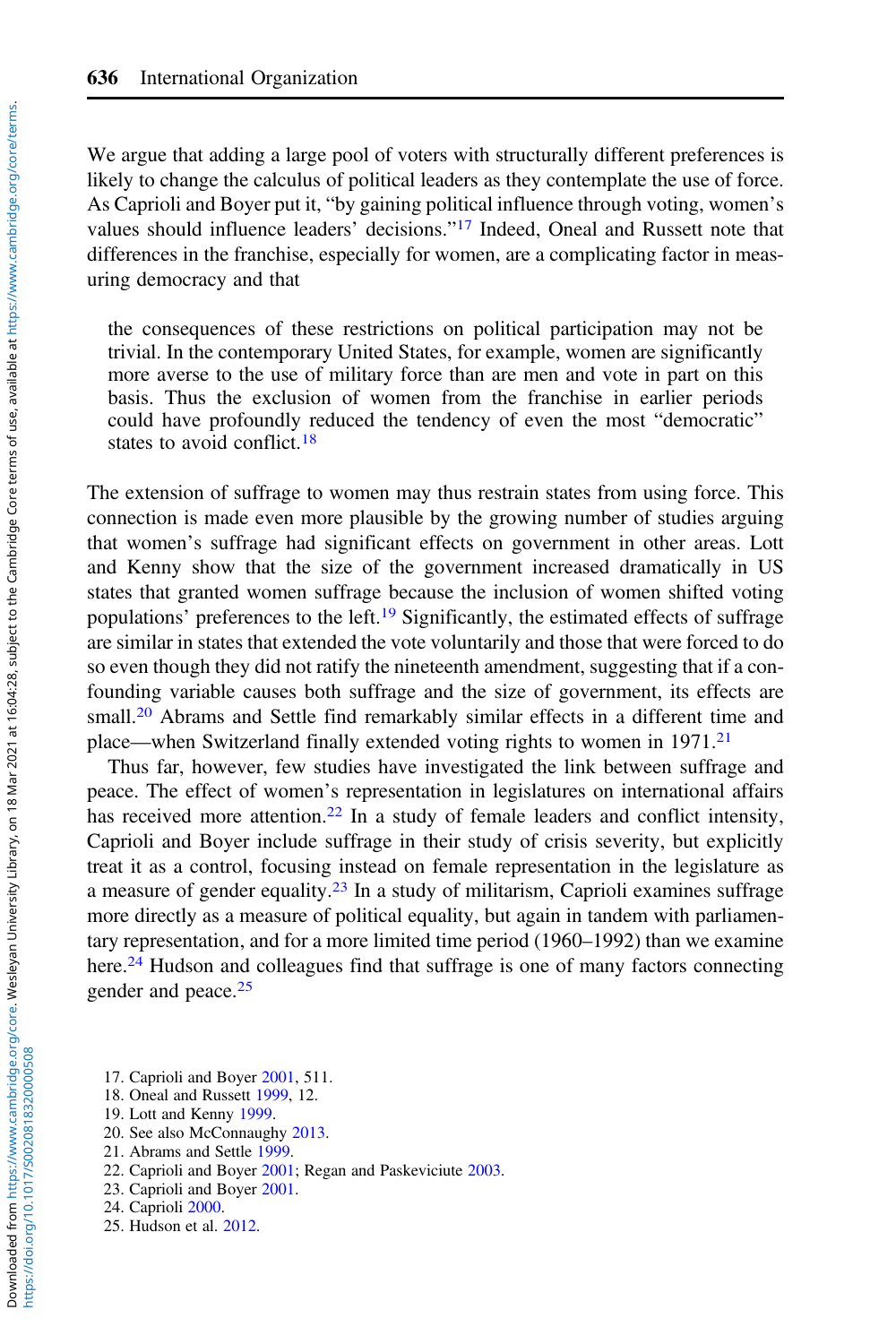To theorize the effect of extending the franchise to women on the democratic peace we need to understand both the specific contours of women's preferences as well as the group's ability to express those preferences. We first consider individual-level preferences, and then turn to their expression in democratic politics and, in turn, how these preferences affect interstate bargaining and the consequences for understanding the democratic peace.

# The Nature of the Gender Gap in Public Opinion on the Use of Force

We turn first to the individual level. There are strong theoretical reasons to believe that women have more peaceful preferences than men, although there are important nuances relevant to the politics of war and peace. In terms of possible influences on the democratic peace, three aspects of the gender gap are relevant.

First, theory and evidence suggest that differences between men's and women's preferences about the use of force are general and persistent across space and time, but also subject to context-specific factors. The gender gap in public opinion on the use of force is well-established in the United States, where much research has focused. As Conover and Sapiro note, "although American women as a group can hardly be classified as pacifist, they certainly appear less militaristic than American men."<sup>26</sup> In an analysis of gender differences in public attitudes toward the US use of military force in twenty-four cases from 1982 to 2013, Eichenberg finds that women are less supportive of using force across time, the size of interventions, and the partisanship of the president, although the magnitude of the gender gap varies.<sup>27</sup> Berinsky notes that the gender gap in preferences on various questions surrounding US involvement in World War II persisted even after Pearl Harbor, although the preferences of both genders generally moved together.<sup>28</sup>

These findings comport with the few studies that explore the gender gap in attitudes toward war outside the United States.<sup>29</sup> Eichenberg finds that the gender gap appears to hold crossnationally, though its size and nature varies by country and context.<sup>30</sup> Country-specific evidence is also supportive. In 2014, 47 percent of male versus 39 percent of female Kenyans preferred that the Kenyan Defense Forces should continue their activities in neighboring Somalia.<sup>31</sup> In Japan in 2016,

- 29. E.g., Cohen and Jung [2018;](#page-34-0) Tessler and Warriner [1997](#page-36-0).
- 30. Eichenberg [2019,](#page-34-0) chapters 6 and 7.

31. Afro Barometer, "Kenyans Register Mixed Feelings About Devolution and KDF's Withdrawal from Somalia," available at [<https://afrobarometer.org/press/kenyans-register-mixed-feelings-about-devolution](https://afrobarometer.org/press/kenyans-register-mixed-feelings-about-devolution-and-kdfs-withdrawal-somalia)[and-kdfs-withdrawal-somalia>](https://afrobarometer.org/press/kenyans-register-mixed-feelings-about-devolution-and-kdfs-withdrawal-somalia).

<sup>26.</sup> Conover and Sapiro [1993,](#page-34-0) 1079.

<sup>27.</sup> Eichenberg [2016.](#page-34-0)

<sup>28.</sup> Berinsky [2009](#page-34-0), 53.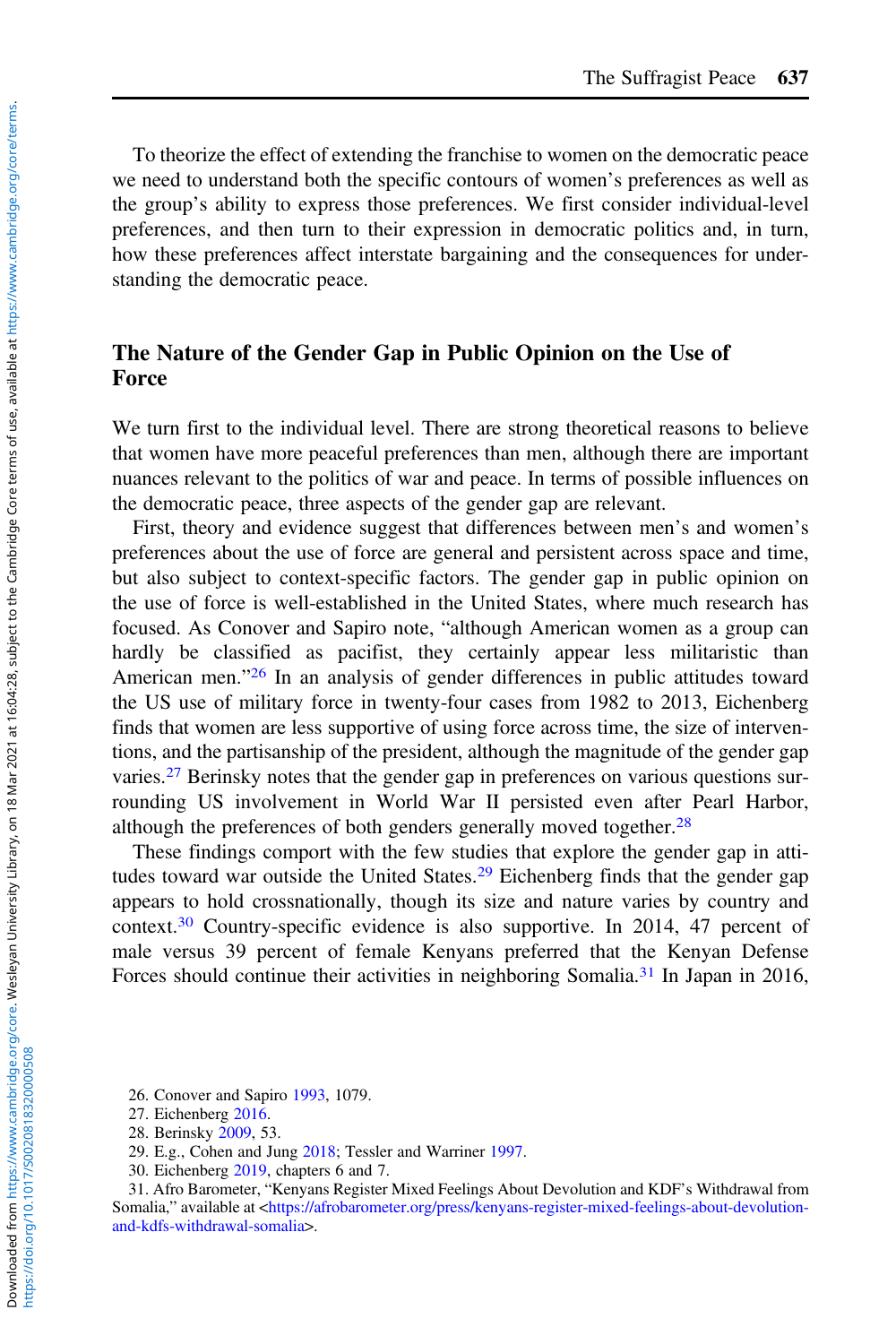49 percent of men versus 35 percent of women were in favor of changing the constitution to permit Japan to have a military.<sup>32</sup>

While explaining the gap is beyond the scope of this article, we note that scholars have pointed to a mix of biological and social factors. The gap is both persistent and varying in size by context. Beginning at early ages and spanning cultural contexts, males are more aggressive than females, across a range of measures. $33$  In a wideranging study of the "war system," Goldstein notes the puzzle that "despite the diversity of gender and of war separately, gender roles in war are very consistent across all known human societies."<sup>34</sup> He concludes that "the gendering of war appears to result from a combination of factors," including average biological differences between men and women, and "culturally constructed gender roles."<sup>35</sup> In the context of the first Gulf War, Conover and Sapiro categorize explanations for the gender gap into those that focus on biological difference or early childhood socialization ("sex and gender"), those that focus on the experience of motherhood ("maternalism"), and those that emphasize political activation of gendered views of war ("civic feminism").<sup>36</sup> As they note, many studies moved away from biological determinism and emphasized instead "early differential socialization and experience."<sup>37</sup> Whether biological or social, these explanations "share an important implication," namely that "differences between women's and men's orientations to war are founded in childhood or earlier and cannot be explained away by any other aspects of their lives."<sup>38</sup> The gender gap has persisted in polling data across decades, and therefore it cannot be entirely explained by characteristics that have varied substantially over time.<sup>39</sup>

A second individual-level consideration concerns whether the gender gap interacts with the regime type of the target. Tomz and Weeks found that democratic citizens perceive other democracies as less threatening than autocracies.40 If the reasons driving Tomz and Weeks's result are more important for women than men, then we should see the gender gap (among democratic citizens) amplified for considerations of using force against democratic targets. To date, few studies have investigated this at the individual level. One partial exception is Brooks and Valentino, who draw on research showing that "women are more likely to favor cooperation and compromise within groups over aggression as a means for settling disagreements," and theorize that this "consensus orientation" leads women to be more likely to approve military interventions with multilateral and especially UN approval.<sup>41</sup> But

- 36. Conover and Sapiro [1993,](#page-34-0) 1080–81.
- 37. Eichenberg [2019](#page-34-0) likewise rejects an "essentialist" explanation.
- 38. Conover and Sapiro [1993](#page-34-0), 1080; see also Goldstein [2003,](#page-35-0) 228–50 on childhood gender segregation.
- 39. Eichenberg [2016,](#page-34-0) 139–40.
- 40. Tomz and Weeks [2013.](#page-37-0)
- 41. Brooks and Valentino [2011](#page-34-0), 273.

<sup>32.</sup> Asahi Shimbun, The University of Tokyo Taniguchi Laboratory, 2014/2016 Joint Public Opinion Survey.

<sup>33.</sup> Hyde [1984;](#page-35-0) Tapper and Boulton [2004;](#page-36-0) Whiting and Whiting [1975.](#page-37-0)

<sup>34.</sup> Goldstein [2003](#page-35-0), 3.

<sup>35.</sup> Ibid., chapters 3 and 7.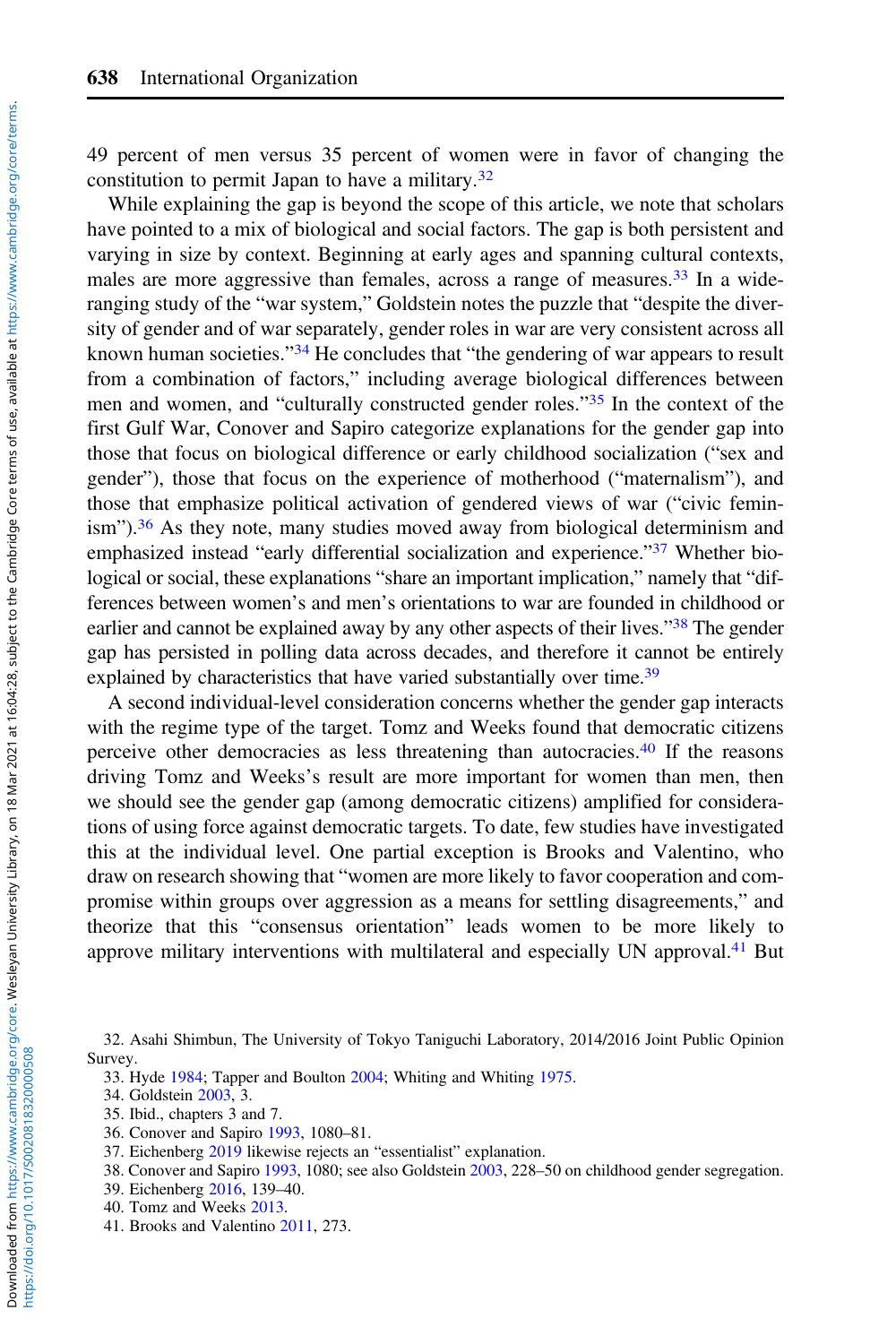they find only modest support for this hypothesis. In a national-level argument more specifically focused on regime type, Risse-Kappen argues that the dyadic logic of democracies fighting autocracies but not other democracies draws on in-group/outgroup dynamics. $42$  But as Goldstein describes, there is little evidence that outgroup psychology is gendered. $43$  The gender gap appears to stem from views of violence rather than views of regime type. Although women are in general more likely to perceive many types of threats, they are less likely to favor violent responses; this may be due in part to women being more likely to feel anxiety, which increases risk aversion.<sup>44</sup> Eichenberg finds that the data "point to the centrality of military force, violence, and war as the most important variables affecting gender difference," at both the individual and aggregate levels.<sup>45</sup>

A third individual-level feature worth noting is that, despite the persistence of the gap across country and context, women are not automatic pacifists; scholars have shown that the gender gap can be moderated by politics or context, such as whether the war stakes are humanitarian rather than strategic.<sup>46</sup> On important security issues such as defense spending, women and men seem to respond similarly to changing conditions or information.47 While women seem to have a more baseline dovish preference, they appear to respond to information and context in a similar way as men.<sup>48</sup>

Importantly, as McDermott argues, men and women have different tolerance and motivations for fighting, but share "a similar desire to protect and defend their territory, their material resources, or the health and welfare of their children."<sup>49</sup> That women may not want to pick or get involved in fights overseas, but are willing to defend territory when attacked, has implications for both monadic democratic peace and audience cost arguments.

Most of the individual-level opinion findings to date—with the notable exception of Brooks and Valentino—are based on observational surveys with relatively simple "for-or-against" questions.<sup>50</sup> These data admit to multiple interpretations because the counterfactual policies, then and earlier in the crisis, are not always clear. At a particular stage of a crisis, a respondent may support escalating to war, instead of backing down or staying out, even while they might have more strongly preferred other pacific policies. For example, respondents may support the use of force, given that their president has publicly threatened it,  $51$  while disapproving of their

42. Risse-Kappen [1995](#page-36-0).

43. Goldstein [2003](#page-35-0), 217–18.

44. Eichenberg [2019,](#page-34-0) chapter 1; see also Huddy et al. [2005,](#page-35-0) 599.

45. Eichenberg [2019,](#page-34-0) 6.

46. Brooks and Valentino [2011](#page-34-0). See also Eichenberg [2016.](#page-34-0)

47. Eichenberg and Stoll [2012](#page-34-0). See Berinsky [2009,](#page-34-0) 53–54 for evidence of co-moving preferences in World War II.

48. In the extreme, women can also be perpetrators of violence, as Cohen [2013](#page-34-0) shows. See also Thomas and Bond [2015](#page-37-0).

49. McDermott [2015](#page-35-0), 767.

50. Brooks and Valentino [2011](#page-34-0).

51. Fearon [1994;](#page-34-0) Tomz [2007;](#page-37-0) Trager and Vavreck [2011.](#page-37-0)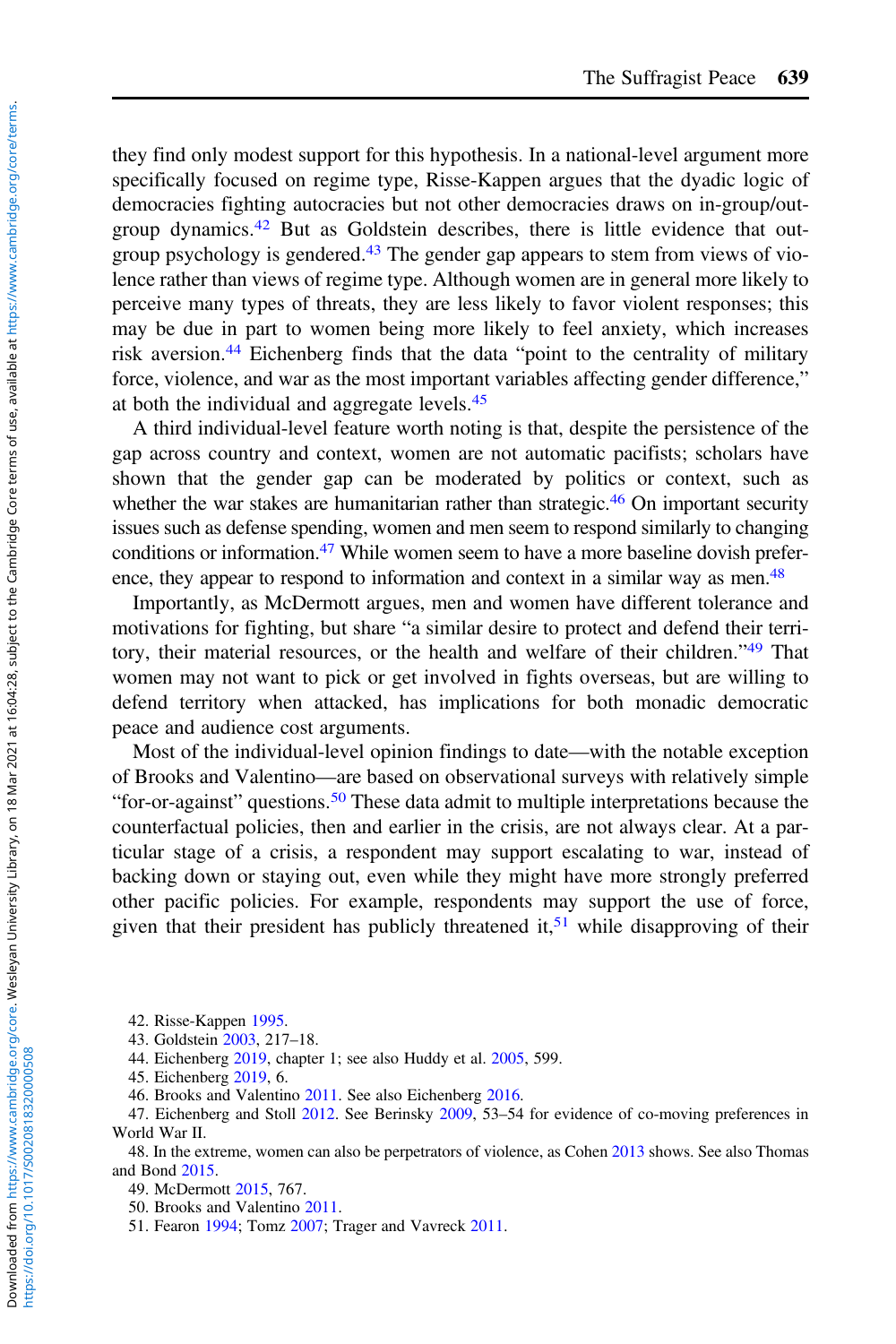president's making the threat in the first place.<sup>52</sup> Our meta-analysis of survey experiments in part addresses this shortcoming.

#### How Women's Preferences Matter

The impact of a group's preferences on state behavior depends on the group's electoral power and political voice, as channeled through democratic institutions. To a first approximation, the level of democracy determines the extent of public influence, and the extension of suffrage determines whether the voting public includes women; thus it is the two together that jointly determine whether mass-level female preferences influence state behavior. Democratic constraint on the use of force is not automatic and depends on features such as political parties and access to free media that provide citizens with sufficient information to exercise their ability to hold democratic leaders accountable.<sup>53</sup>

We argue that institutions enable two pathways through which women's suffrage influences elite decision makers. The first operates by changing the incentives of elected politicians, making them more responsive to issues that they perceive women care about. Thus, Morgan demonstrates that existing politicians became more open to policies designed to help working women, such as parental leave laws.<sup>54</sup> Following the extension of suffrage in Britain, many conservatives, who feared and did not welcome women's suffrage, acknowledged that their party would, "of necessity, be compelled to attract them."<sup>55</sup> The further extension of women's suffrage in the United Kingdom was a striking example of male elite deference to the views of the electorate. Following partial suffrage in 1918, most conservative elites did not welcome full suffrage, but they understood that obstructing it would alienate a large portion of the new electorate.<sup>56</sup> Following suffrage in the United States, women become more politically engaged over time, on average, though their political mobilization varied over time and space.<sup>57</sup>

The second route to influence is through choosing elites who better represent public preferences. Observation of gender differences in voting behavior along the lines predicted would be supporting evidence of this mechanism. However, such an observation is not a necessary consequence of female voters influencing policy: along the lines of the median voter theorem, female suffrage could counterfactually change multiple candidates in the direction of female voters' preferences, without opening up this policy dimension as a basis for choice between candidates.

57. Corder and Wolbrecht [2016](#page-34-0).

<sup>52.</sup> Kertzer and Brutger [2016.](#page-35-0)

<sup>53.</sup> Baum and Potter [2015;](#page-34-0) Reiter and Stam [2002](#page-36-0).

<sup>54.</sup> Morgan [2013.](#page-35-0)

<sup>55.</sup> McCrillis [1998,](#page-35-0) 19.

<sup>56.</sup> Ibid., chapters 2 and 6.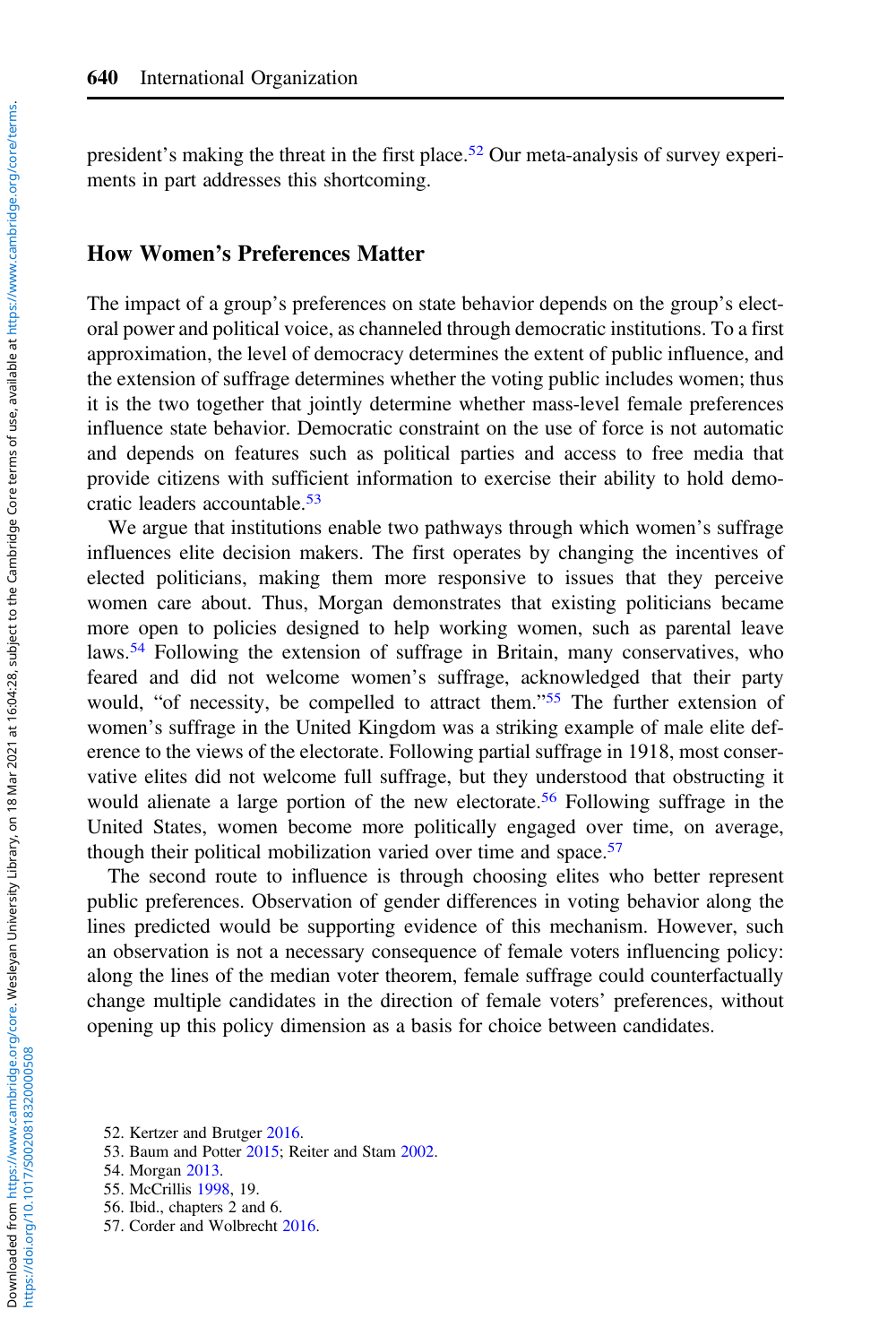## Women's Suffrage and Peace: Hypotheses

We are now in a position to theorize how women's suffrage might affect international conflict and, in particular, the democratic peace. We have argued that the level of democracy and the existence of suffrage jointly determine whether mass-level female preferences shape policymakers' preferences over foreign policy. But whether and how policymaker preferences affect interstate conflict behavior depends on strategic context. Does a shift toward pacific preferences get absorbed by a compensating increase in aggression by others? Do these more pacific suffrage democracies find ways to avoid conflicts with all other countries (a monadic suffragist peace)? Or, does it take two to avoid conflict, thus leading only to a dyadic suffragist peace?

To reiterate: the public opinion evidence suggests that women are more likely than men to oppose the use of force overall, not just against other democracies. Women will not oppose defending against an attack, and are responsive to context and justification—women and men respond to many of the same contextual factors. Thus, electorates that include women have a lower baseline level of support for conflict but are otherwise largely similar to other electorates. We discuss the implications of this conceptualization here, and formalize these ideas in two models in the appendix. To be clear, this is not the only path through which gender might affect the democratic peace, but it is the most direct route for the large shift in public preferences associated with the advent of women's suffrage.<sup>58</sup>

The bargaining model framework associated with Fearon's work provides a starting point for understanding the effects of such changes in the political costs of conflict.<sup>59</sup> In general, increases in these costs decrease the likelihood of both conflict initiation and war. One reason is that increases in costs increase the size of bargaining ranges. This implies a reduction in the set of status quos which, in the first place, require renegotiation to avoid war; all else equal, this reduces the likelihood of war. A wider bargaining range can also reduce the need for war as a result of commitment problems. To see this, consider the commitment problem that occurs because power is shifting in favor of one side. War occurs if the side that is losing in power prefers war today to the best bargain it could strike later, once power has shifted. Increases in war costs to the side that is losing in power make it less willing to fight today; increases in war costs to the side that is gaining in power improve the quality of the bargain that the declining state will be able to strike later. Thus, both factors undermine the commitment problem such that the declining state may prefer negotiated settlements to war.

The case of conflicts that result from incomplete information is similar, but with a wrinkle. On the one hand, increasing costs of conflict make states less willing to fight. On the other, rising costs may entice opponents to make greater demands. Which of

<sup>58.</sup> See the discussion of gendered state interactions in Sjoberg [2013](#page-36-0), chapter 4.

<sup>59.</sup> Fearon [1995.](#page-34-0)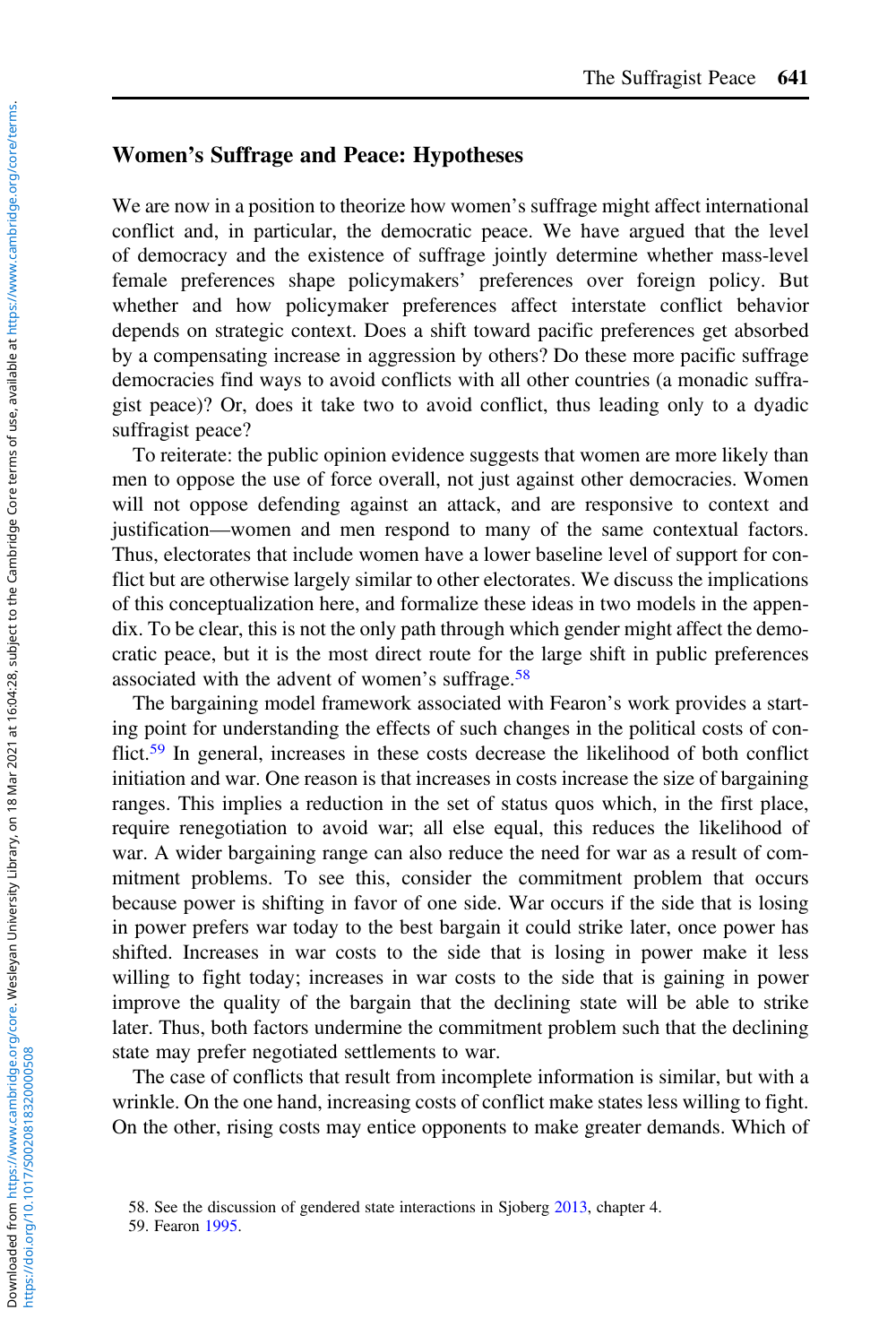these two factors has the greater effect on the probability of conflict depends on the specific model under consideration and in particular on the ways that rising costs influence actors' domains of uncertainty. In many models of international conflict, increases in the costs of war—or in the benefits of peace, which are modeled as mathematically equivalent—decrease the likelihood of conflict initiation for that actor and the probability of war overall.<sup>60</sup> In a few others, however, increasing costs can increase the probability of war for some parameter values. $61$ 

In spite of this complexity, all of these models imply that states are less likely to force a change in the status quo by initiating a crisis when their own costs of conflict increase relative to the benefits of peace. $62$  Thus, we expect suffrage democracies to be less likely to initiate crises—a monadic democratic peace with respect to crisis initiation. As Rousseau and colleagues argue, "in comparing the monadic and dyadic propositions, it is crucial to distinguish between the use of force in response to force (such as defending against an invasion) and the initiation of force (such as launching an invasion) … public opinion may be averse to using force but recognizes the necessity of it when faced with an attack."<sup>63</sup> Although a suffrage democracy will issue fewer threats, if attacked it would still have good reason to defend itself, as we discussed earlier. Thus, our monadic hypothesis refers to the likelihood of crisis initiation.

H1: Monadic Initiation Hypothesis: The adoption of women's suffrage alongside other democratic institutions makes states less likely to initiate crises than democracies without women's suffrage or autocracies.

The analysis of suffrage democracy's effect on the overall probability of conflict is more complicated because of the possibility that other states will increase their demands on states who are less willing to fight. A state with more pacifist preferences as a result of the adoption of suffrage may not be able to avoid conflicts with partners who do not feel the same. After all, as McDermott notes, women are likely to support defending against aggression.<sup>64</sup> If war is a strategic imperative because of foreign aggressors, marginal shifts in preferences will not influence the overall likelihood of conflict. Thus, it may be that some long-running rivalries, such as the one between France and Germany, may have required both sides to adopt democratic institutions and women's suffrage before the rivalry could be ended. Additionally, if suffrage reduces the probability of initiation but suffrage democracies still fight back if attacked, states of all regime types should have less concern that democracies with suffrage will fear exploitation and thus take aggressive action against them.<sup>65</sup>

https://doi.org/10.1017/S0020818320000508

<sup>60.</sup> Polachek and Xiang [2010](#page-36-0).

<sup>61.</sup> Morrow [1999;](#page-35-0) Spaniel [2019](#page-36-0).

<sup>62.</sup> See Part E.1 in the appendix for a formalization of this point in an incomplete information model.

<sup>63.</sup> Rousseau et al. [1996](#page-36-0), 514.

<sup>64.</sup> McDermott [2015](#page-35-0).

<sup>65.</sup> For an analogous discussion, see Rousseau et al. [1996,](#page-36-0) 514–15.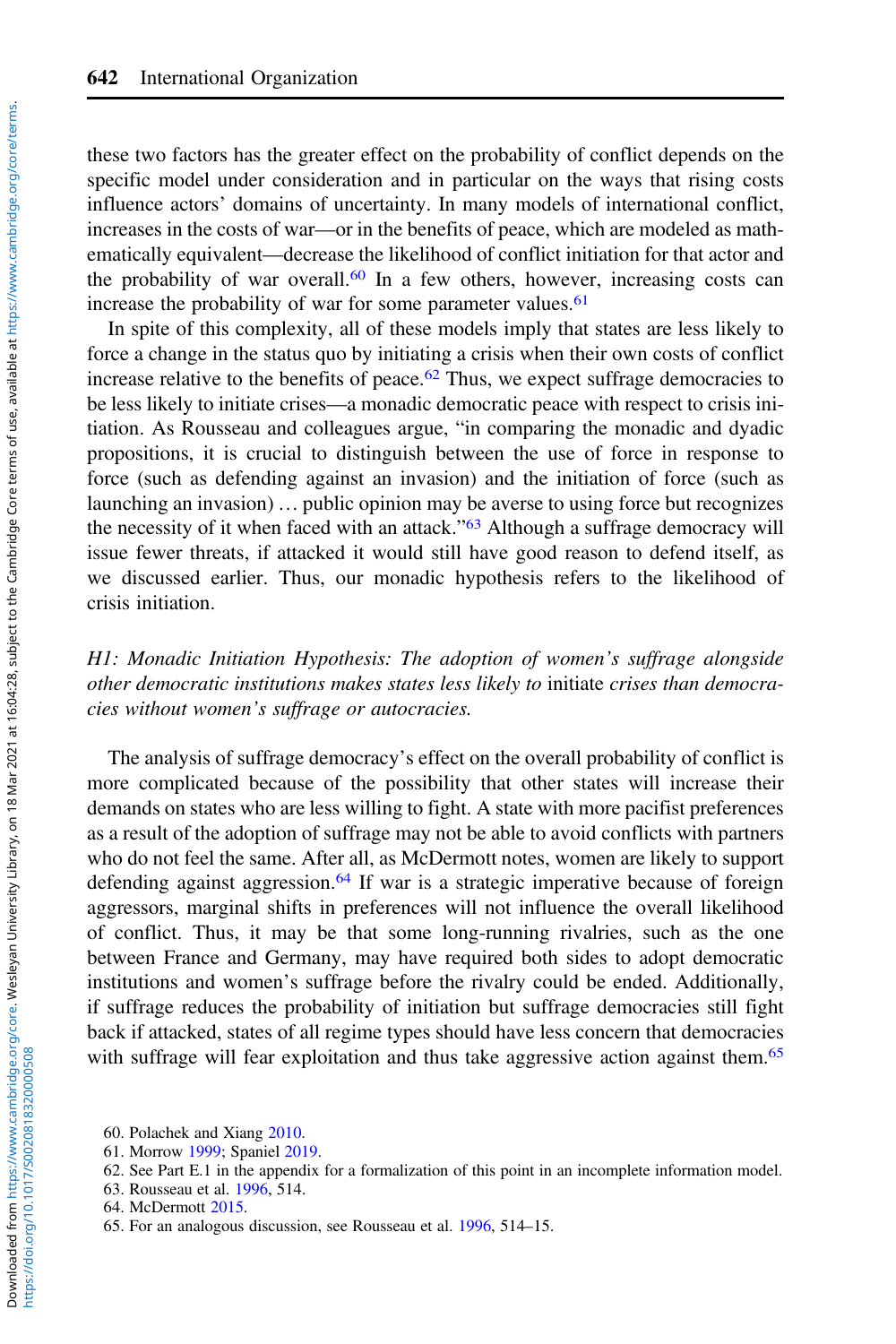When both sides are more pacific, neither need fear exploitation, trust will increase, and we expect the overall likelihood of conflict to decrease.

In the context of traditional bargaining models where the sides have incomplete information about each other's resolve, mutual increases in conflict costs—as opposed to cost increases on only one side—generally decrease the likelihood of conflict. When costs to the two sides increase in tandem, the scope of the demand from the challenging state on the other tends to remain unchanged, as we show formally in Appendix E, but the probability that the other state is willing to fight for any given bargaining outcome declines with the result that the overall likelihood of conflict declines. Thus, whether we conceive of international conflicts as resulting from deficits of trust that cooperation will be reciprocated or uncertainty about actors' resolve, dyadic increases in the costs of conflict lead to a reduction in the likelihood of conflict. We state this as the *Dyadic Suffragist Peace Hypothesis*. Appendix E formalizes these arguments in two models, one of trust and one of incomplete information about resolve. Notably, this argument does not mean that women are more likely to perceive democracies as less threatening more generally, as in traditional dyadic democratic peace logic. Rather, it is specifically that the extension of suffrage to women, with their generally more peaceful preferences, alters the preferences and aggressive tendencies of both countries, and likely how each perceives the other.

H2: Dyadic Suffragist Peace Hypothesis: The adoption of women's suffrage alongside other democratic institutions in dyads makes these dyads less likely to engage in conflicts than democratic dyads without women's suffrage or autocratic dyads.

# Research Design

Our arguments move from the individual level to the international outcome level, and so our research design accordingly uses data from both levels. First, at the individual level, we conduct a meta-analysis of recent survey experiments in the field, breaking respondents down by sex. Here, our primary aim is to show that women are, on average, less supportive of using force across a variety of controlled comparisons in different scenarios and varying national and international contexts. Although we are limited in the scope of our discussion of the individual-level data here, we report further results in the appendix. We also briefly note results from experiments on audience costs and the democratic peace that bear on our theoretical discussion. These experiments provide a unique source for drawing inferences about the effect of sex (again, using this term pragmatically because available data do not allow for more nuanced exploration of gender differences). They are designed to isolate factors that researchers in the field consider to be important determinants of conflict. To the extent that women are less supportive of using force (and more supportive of peaceful solutions) across these different contexts, we will have individual-level evidence that women represent a pool of voters with more pacific preferences.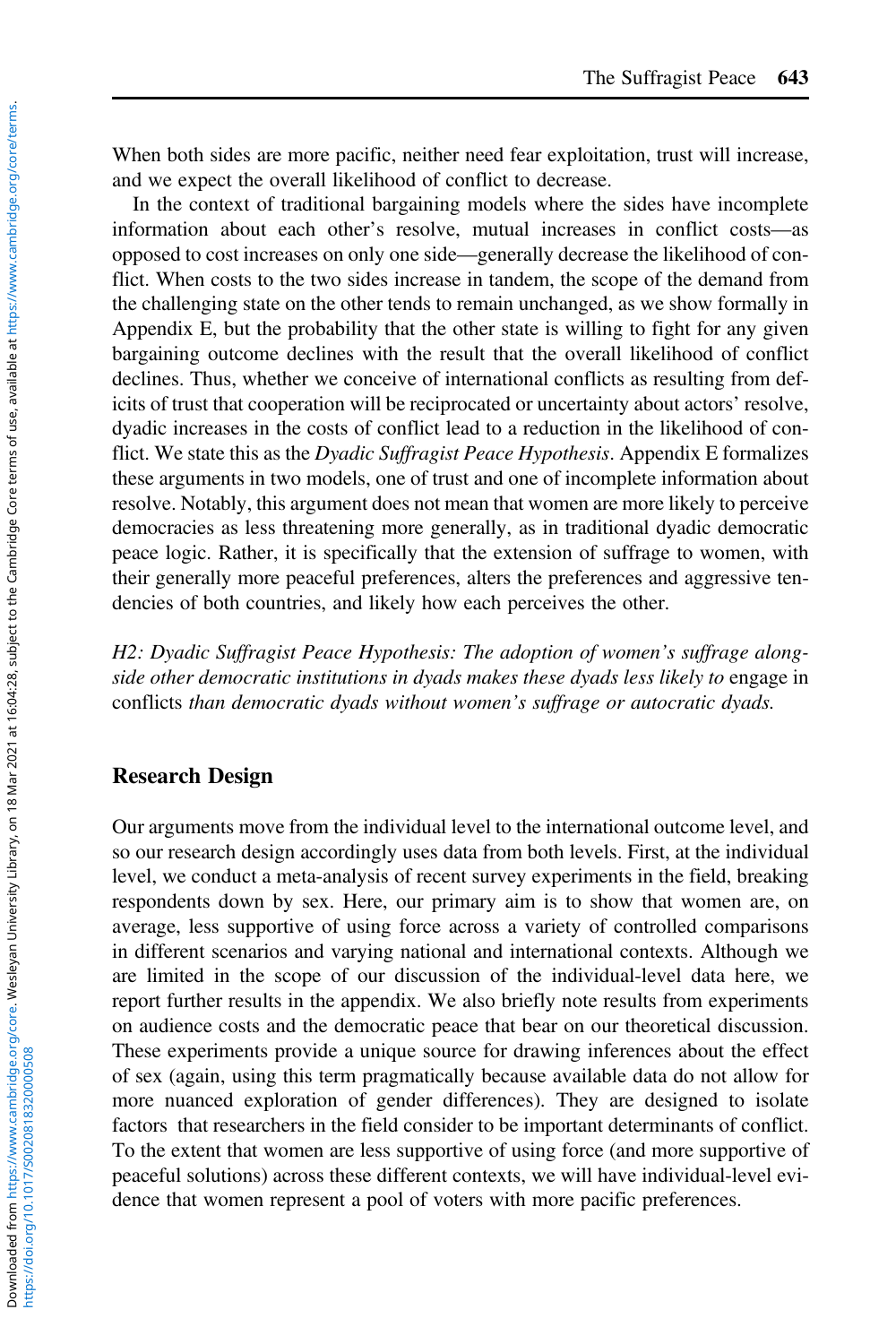We then use interstate conflict data to assess the nature of the suffragist peace, and specifically to evaluate the monadic and dyadic hypotheses. Our dyadic hypothesis and tests correspond closely to the dyadic analyses of the democratic peace that are prevalent in the literature. Our analysis therefore serves as a direct test of the suffragist peace against the most prominent alternatives.

# Meta-Analysis of Differences Between Male and Female Preferences on the Use of Force

For the meta-analysis, we use what we believe to be the universe of experiments for which data were available through 2016 conducted by international relations scholars on representative samples of national populations that describe a potential or actual international conflict and ask respondents about their preferences over crisis bargaining outcomes.<sup>66</sup> We also conducted four original experiments in four different countries. In total, we analyze seventeen studies comprising more than 20,000 respondents from six countries and four continents.

The survey vignettes of these studies offer diverse reasons for the use of force across a range of contexts, including the response of British and US populations to using force to prevent nuclear weapons acquisition;<sup>67</sup> protecting an ally, humanitarian intervention, and regime change;<sup>68</sup> Japanese support for the use of force alongside the US in the service of democratic regime change in the Middle East;<sup>69</sup> military action in East Timor;<sup>70</sup> conflict between the United States and with Russia in the Arctic;<sup>71</sup> and an attack on an Al Qaeda nuclear weapons lab in Syria.<sup>72</sup> The original data we collect come from experiments in Egypt, Israel, Turkey, and the United States. Each of these experiments ask similar questions about a resource conflict in the Mediterranean or, in the case of the US, in the Arctic.<sup>73</sup>

To perform the meta-analysis, we restrict attention to vignettes that describe either a use of force in the future or a successful use of force in the past. Some of these experiments included a description of a conflict as a treatment alongside other treatments describing peaceful outcomes while others included only a question about a choice to engage in conflict following a description of an international context. We exclude vignettes describing unsuccessful uses of force because reactions to these may conflate reactions about the use of force itself and about the defeat. When participants were asked if force should be used or should be used only under a more

- 66. For details see Part F.4 of the online appendix.
- 67. Tomz and Weeks [2013.](#page-37-0)
- 68. Flores-Macías and Kreps [2017.](#page-34-0)
- 69. Tago and Ikeda [2015.](#page-36-0)
- 70. Grieco et al. [2011](#page-35-0).
- 71. Gottfried and Trager [2016.](#page-35-0)
- 72. Press, Sagan, and Valentino [2013](#page-36-0).
- 73. For details, see Part F.5 of the appendix.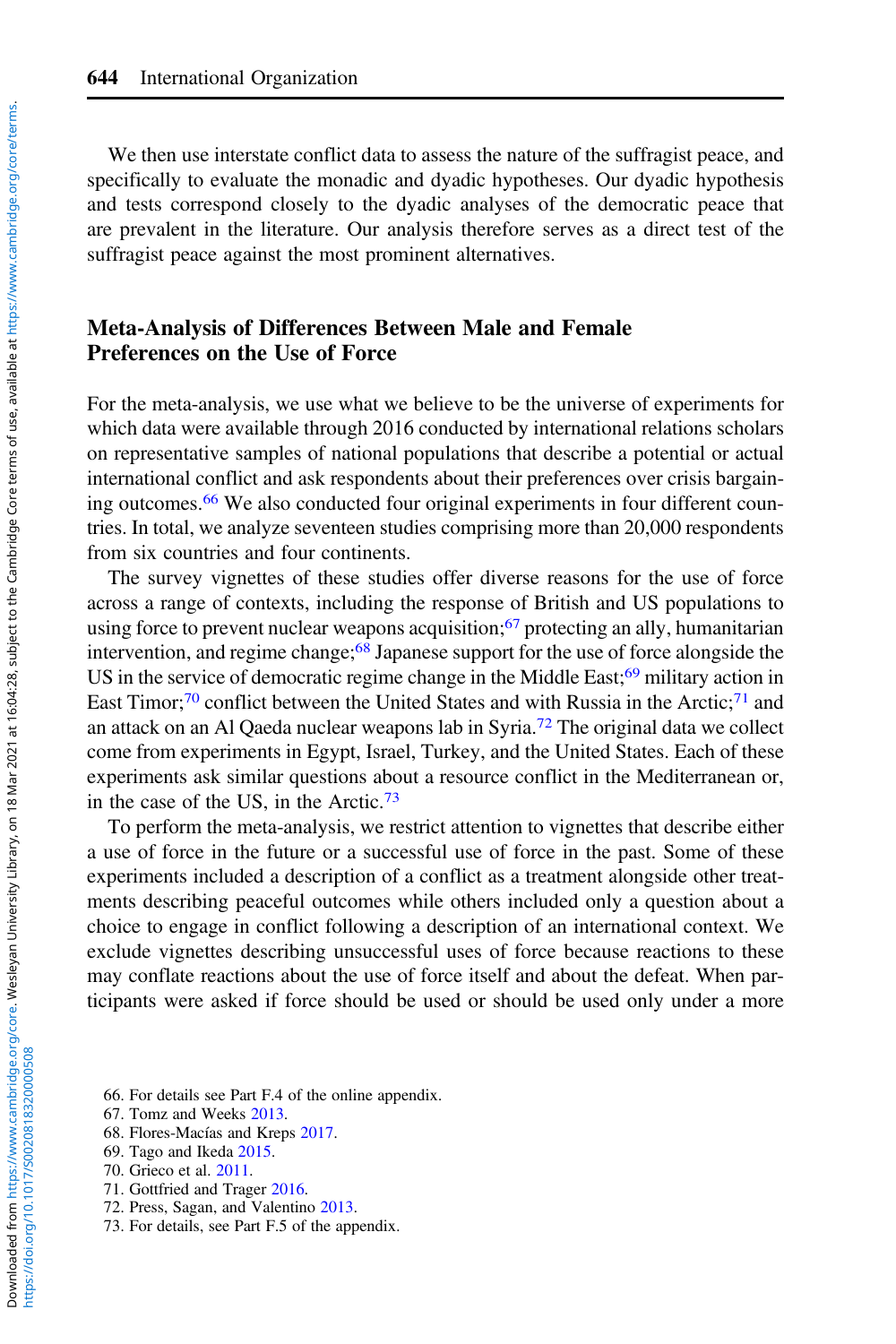restrictive set of conditions, we coded only the unrestricted-use-of-force option as advocating the use of force.

The main result of this meta-analysis is unequivocal. In every study, support for the use of force is higher among men than among women. The average level of support among men is just over 50 percent while the average support among women is only 38 percent, a thirteen-percentage-point difference which is highly significant  $(p < 10^{-68})$ . These effects span the globe to a remarkable degree.<sup>74</sup> The difference between the sexes in approval of the use of force over Mediterranean resources is 14 percent in Egypt, for instance, and 12 percent in Turkey  $(p < .01)$ . Each of the US and UK studies are individually significant at conventional levels, and the pooled difference of 12 percent has  $p < 10^{-24}$ . In the two studies from Japan, the difference in approval levels by sex is a remarkable twenty-three percentage points  $(p < 10^{-27})$ . In fact, the difference between male and female support is highly significant in each study of at least 500 respondents with the sole exceptions of our original study conducted in Israel  $(p = .1)$ , which is consistent with Tessler and Warriner's findings, and the Press, Sagan, and Valentino study in which approval of an attack on an al Qaeda nuclear weapons lab is high for both sexes  $(p=.15).^{75}$  These results are presented in [Table 1.](#page-13-0)

In every region we examined—North America, Europe, the Middle East, and Asia—the difference in preferences is statistically significant, often at extreme levels. The results of the meta-analysis also suggest differences across regions. The effect appears largest in Japan and smallest in Israel, for instance. But, across cultural contexts and regions, women are less approving of the use of force vis-à-vis a peaceful alternative.

The results also emphasize, however, that women are neither uniformly nor unalterably opposed to the use of force. Indeed, the weighted average of approval for force in all fifteen studies is 38 percent among women, with many studies showing support in the 30 to 40 percent range. Furthermore, prior experiments that explicitly explore the gender gap on war (e.g., Brooks and Valentino) as well as observational data (e.g., Eichenberg) suggest that women support the use of force in particular contexts.<sup>76</sup>

Although a full exploration of results at different stages of conflict processes is beyond the scope of this paper, we note two other relevant sets of results here (and in Part F of the online appendix, we present results from other points on the escalatory ladder). First, and related to the initiation of crises, several studies allow us to examine how men and women evaluate leaders who back down from a threat

<sup>74.</sup> See Appendix F.1 on crosscultural and crossregional similarities.

<sup>75.</sup> Tessler and Warriner [1997;](#page-36-0) Press, Sagan, and Valentino [2013.](#page-36-0)

<sup>76.</sup> Brooks and Valentino [2011](#page-34-0); Eichenberg [2016](#page-34-0). The data do not include Sagan and Valentino [2017](#page-36-0), which examines support for escalation to nuclear or conventional bombing in an ongoing war. This study finds little difference between men and women on this question and even some evidence that women may be more willing than men to escalate to nuclear weapons use to protect US soldiers' lives.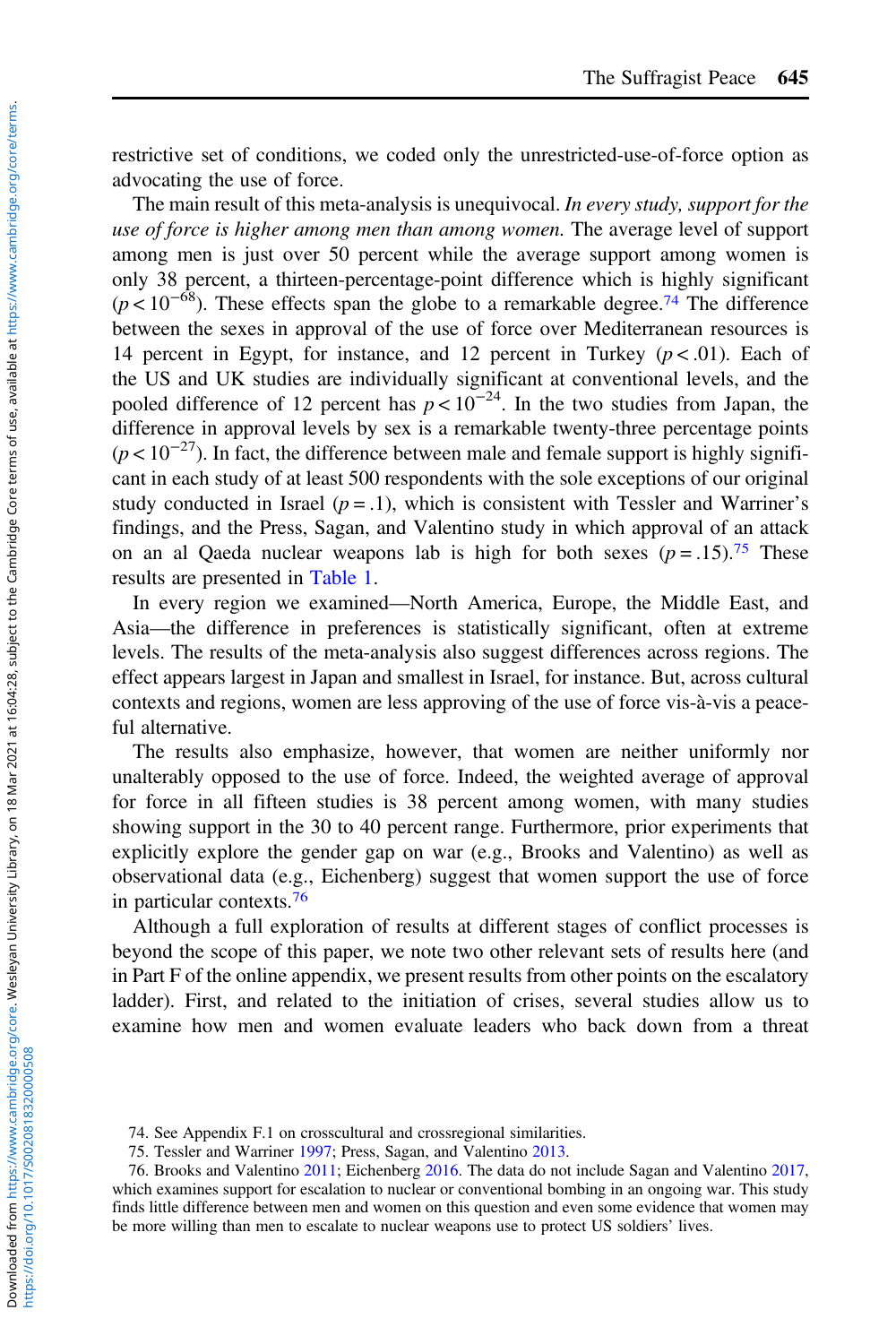| Approval of Force                               |           |      |        |                   |                      |                                                 |
|-------------------------------------------------|-----------|------|--------|-------------------|----------------------|-------------------------------------------------|
| Study                                           | Country   | Male | Female | Sex<br>Difference | Study N <sup>†</sup> | Reason for Use of Force                         |
| <b>Previous Experiments</b>                     |           |      |        |                   |                      |                                                 |
| Kertzer and Brutger (2016)                      | <b>US</b> | 46%  | 38%    | 7%                | 489                  | Protecting foreign state                        |
| Flores-Macías and Kreps (2017)                  | <b>US</b> | 47%  | 36%    | $12\%***$         | 2,500                | Protecting ally, humanitarian, or regime change |
| Flores-Macías and Kreps (2017)                  | UK        | 46%  | 33%    | $13%***$          | 2,122                | Protecting ally, humanitarian, or regime change |
| Gottfried and Trager (2016)                     | <b>US</b> | 44%  | 33%    | $11\%$            | 177                  | Resource conflict with Russia                   |
| Grieco et al. (2011)                            | <b>US</b> | 53%  | 38%    | $14\%***$         | 1,036                | Protecting East Timor                           |
| Ikeda and Tago (2014)                           | Japan     | 49%  | 28%    | $21\%***$         | 1,001                | Stopping autocratic repression                  |
| Johns and Davies (2012)                         | <b>US</b> | 53%  | 41%    | $11\%***$         | 2,048                | Threatening nuclear weapons program             |
| Johns and Davies (2012)                         | UK        | 46%  | 36%    | $10\%***$         | 4,679                | Threatening nuclear weapons program             |
| Press, Sagan, and Valentino (2013)              | <b>US</b> | 72%  | 67%    | 5%                | 766                  | Al Qaeda nuclear weapons lab in Syria           |
| Tago and Ikeda $(2015)$                         | Japan     | 53%  | 26%    | $26\%***$         | 1,001                | Democratic regime change in Middle East         |
| Tomz and Weeks (2013)                           | <b>US</b> | 54%  | 42%    | $12\%***$         | 1,273                | Nuclear weapons acquisition                     |
| Tomz and Weeks (2013)                           | UK        | 34%  | 20%    | $13%***$          | 762                  | Nuclear weapons acquisition                     |
| Trager and Vavreck (2011)                       | <b>US</b> | 70%  | 40%    | $30\%***$         | 173                  | Protecting strategic country                    |
| <b>Original Data</b>                            |           |      |        |                   |                      |                                                 |
| Egypt (2016)                                    |           | 54%  | 41%    | $14\%***$         | 513                  | Mediterranean resource conflict                 |
| Israel $(2016)$                                 |           | 41%  | 37%    | $4\%$             | 687                  | Mediterranean resource conflict                 |
| <b>Turkey</b> (2016)                            |           | 68%  | 55%    | $12\%$ **         | 554                  | Mediterranean resource conflict                 |
| United States (2016)                            |           | 51%  | 33%    | $18\%***$         | 1,017                | Arctic resource conflict                        |
| <b>Overall Average (Weighted by Study Size)</b> |           | 50%  | 38%    | $13\%***$         | 20,798               |                                                 |

## <span id="page-13-0"></span>TABLE 1. Conflict preferences by sex in seventeen experiments

Egypt, Israel, and Turkey original data indicate percent of respondents marking above 5 on a 10-point scale. \*  $p < .05$ ; \*\*  $p < .01$ ; \*\*\*  $p < .001$ .

† Indicates number of respondents asked about the use of force or administered <sup>a</sup> use-of-force treatment, which is often less than the total respondents in the study.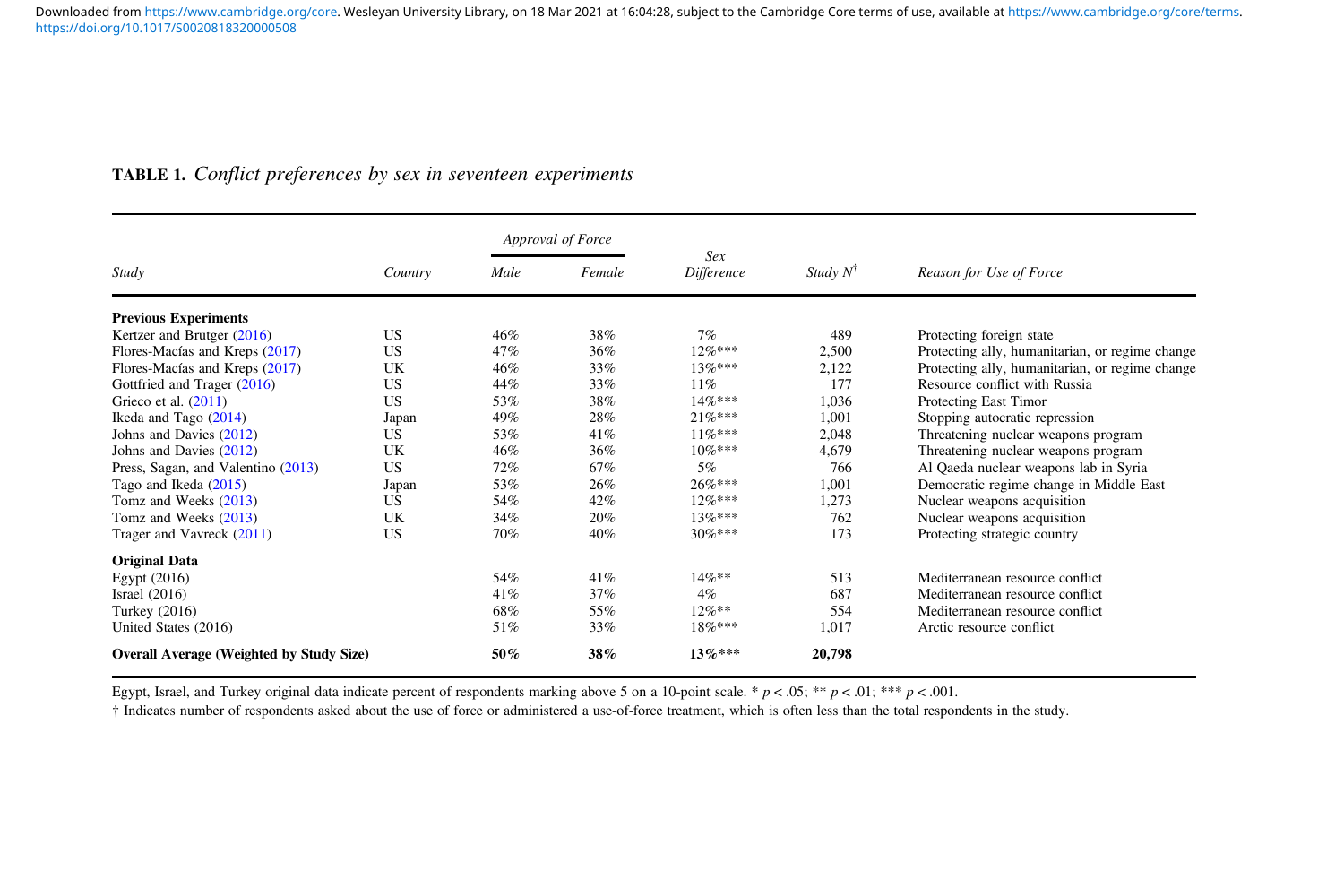|                                      | Male Approval |                    | Female Approval |                              | Audience Cost<br>$(SO-BD)$ |     |                       |                        |
|--------------------------------------|---------------|--------------------|-----------------|------------------------------|----------------------------|-----|-----------------------|------------------------|
| Study                                |               | Stay Out Back Down |                 | Stay Out Back Down Men Women |                            |     | Audience<br>Cost Dif. | Study<br>$N^{\dagger}$ |
| Kertzer and Brutger (2016)           | 51%           | 30%                | 61%             | 26%                          | 21%                        | 35% | 13%                   | 453                    |
| Levendusky and Horowitz $(2012)^{T}$ | 30%           | 13%                | 36%             | 15%                          | 17%                        | 21% | $4\%$                 | 1,108                  |
| Tomz $(2007)^8$                      | 29%           | 21%                | 30%             | 17%                          | 8%                         | 13% | $5\%$                 | 3.123                  |
| Trager and Vavreck $(2011)^{88}$     | 37%           | 19%                | 45%             | 22%                          | 18%                        | 24% | 6%                    | 2,336                  |
| <b>Weighted Average</b>              | 33%           | 20%                | 38%             | 19%                          | 14%                        | 19% | $6\%***$              | 7,020                  |

TABLE 2. Sex differences in staying out versus backing down

\*  $p < .05$ ; \*\*  $p < .01$ ; \*\*\*  $p < .001$ .

† Indicates the number of respondents given the Stay Out or Back Down treatments. ‡ Includes all audience cost conditions that do not involve new information arising during the crisis. § Includes Back Down conditions that do not involve the use of force since those that do could be catagerized as Unsuccessful War. §§ Pools data for studies 1 and 2 from this article.

versus those who remain out of a conflict entirely, which is known as the audience cost.<sup>77</sup> We examine four studies conducted on representative samples of the US population and comprising over 7,000 respondents in total. Table 2 presents the results. It is apparent that both men and women impose audience costs: approval for both is much higher for leaders who remain out of a conflict and do not threaten force than for leaders who make a threat on which they do not follow through. In each of the studies, the audience cost imposed by the women is higher than that imposed by the male population, but in no study considered in isolation is the difference between the sexes statistically significant. When we pool the data from all four studies, however, we see that the sex difference in audience costs is highly significant at the  $p < .001$  level.

But these results mask an important difference: women tend to impose these audience costs for a different reason than men. Following the procedure used by Kertzer and Brutger, we used the data from this study to decompose audience costs into a cost for saying one thing and doing another (inconsistency) and a cost for making a threat in the first place (belligerency).<sup>78</sup> The results are striking: while most men impose audience costs because of inconsistency and the threat to reputation that this implies, most women impose audience costs for belligerency. The results support the theoretical expectation that women are less supportive of initiating threats and crises that might lead to using force. Part F.3 of the online appendix presents this analysis.

Second, and more directly related to the democratic peace, men and women appear to perceive regime types similarly even as women's lower baseline preference for force affects their willingness to strike both democratic and autocratic targets.

<sup>77.</sup> Fearon [1994;](#page-34-0) Tomz [2007.](#page-37-0)

<sup>78.</sup> Kertzer and Brutger [2016.](#page-35-0)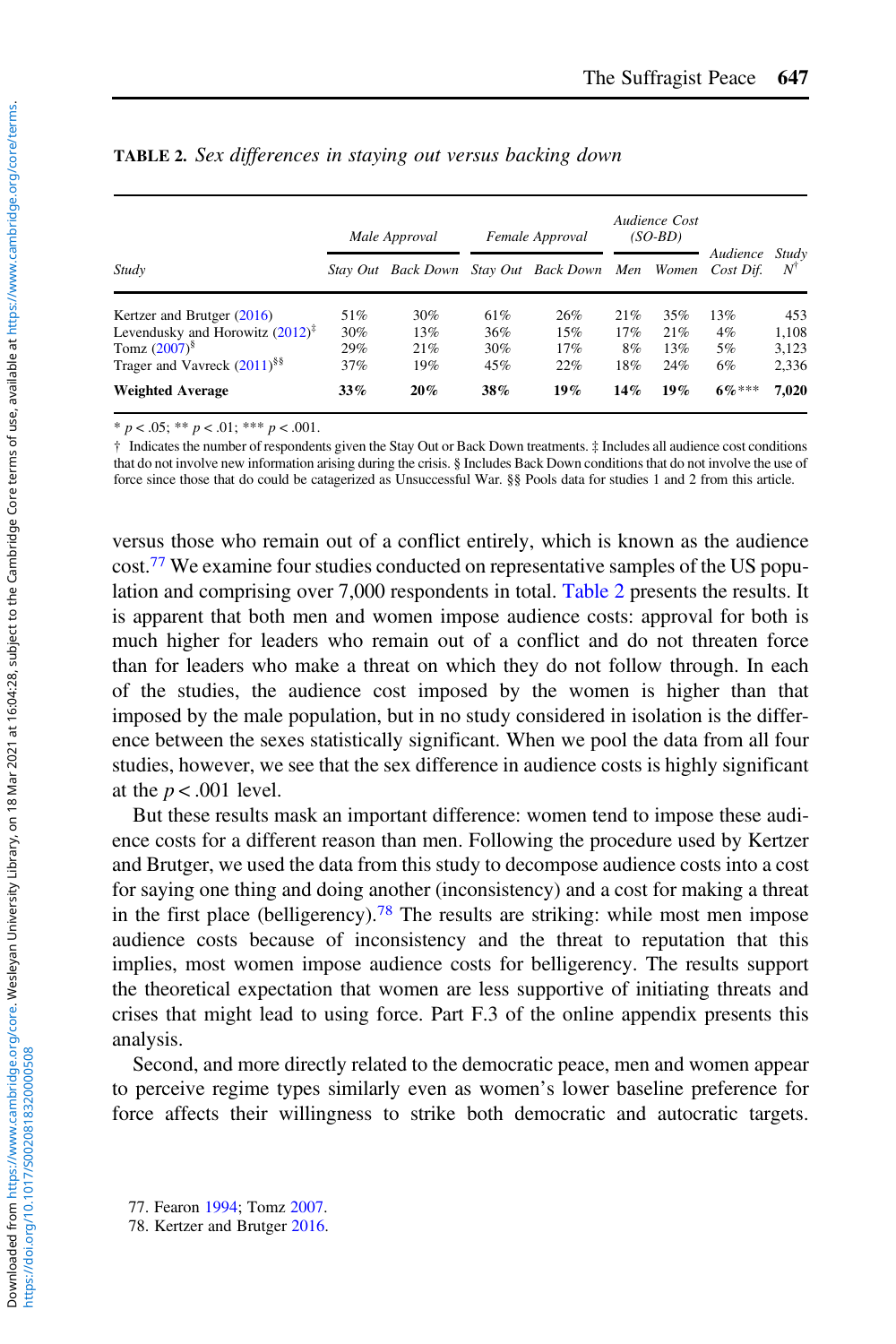| <b>US</b> Experiments   | <b>Full Sample</b> | Men        | Women     | Sex Diff   |  |
|-------------------------|--------------------|------------|-----------|------------|--|
| Johns and Davies (2012) |                    |            |           |            |  |
| Not a democracy         | 50%                | 55%        | 44%       | $-11\%***$ |  |
| Democracy               | 44%                | 50%        | 38%       | $-12%***$  |  |
| Effect of democracy     | $-6\%$ **          | $-5\% +$   | $-6\% +$  |            |  |
| Tomz and Weeks (2013)   |                    |            |           |            |  |
| Not a democracy         | 53%                | 61%        | 46%       | $-15%$ *** |  |
| Democracy               | 42%                | 46%        | 39%       | $-7\%$ †   |  |
| Effect of democracy     | $-11\%***$         | $-15%$ *** | $-7\%$ †  |            |  |
| <b>UK</b> Experiments   | <b>Full Sample</b> | Men        | Women     | Sex Diff   |  |
| Johns and Davies (2012) |                    |            |           |            |  |
| Not a democracy         | 44%                | 49%        | 39%       | $-10\%***$ |  |
| Democracy               | 38%                | 43%        | 34%       | $-9\%***$  |  |
| Effect of democracy     | $-6\%***$          | $-6\%$ **  | $-5\%$ *  |            |  |
| Tomz and Weeks (2013)   |                    |            |           |            |  |
| Not a democracy         | 34%                | 41%        | 24%       | $-17%$ *** |  |
| Democracy               | 21%                | 25%        | 17%       | $-8\%$ †   |  |
| Effect of democracy     | $-13%***$          | $-16\%***$ | $-8%$ †   |            |  |
| Overall                 |                    |            |           |            |  |
| Not a democracy         | 46%                | 51%        | 40%       | $-11\%***$ |  |
| Democracy               | 39%                | 43%        | 34%       | $-9\%***$  |  |
| Effect of democracy     | $-7%***$           | $-8\%***$  | $-6\%***$ |            |  |
| N                       | 8,762              | 4,343      | 4,419     |            |  |

#### TABLE 3. Analysis of democratic peace experiments by sex

Note that the numbers for the Johns and Davies UK experiments are slightly different from those reported in the article because we use their whole sample rather than the subset on which the article focuses.  $\frac{1}{7}p < 0.1$ ;  $\frac{k}{p}p < 0.01$ ; \*\*\*  $p < .001$ .

Here, it is particularly useful to consider the Johns and Davies and the Tomz and Weeks experiments on public opinion and the democratic peace, which examine public support for military strikes against a democracy or an otherwise identical autocracy and are thus the individual-level studies of most direct relevance to this paper (see Table 3).<sup>79</sup>

Both experiments include US and UK samples. In the US, more than half of respondents support a strike against an autocracy while fewer than half support a strike if the target is a democracy. Breaking this result down by sex, however, reveals a striking pattern. Among men, 57 percent support a strike against an autocracy, versus 48 percent against a democracy. But among women, 45 percent support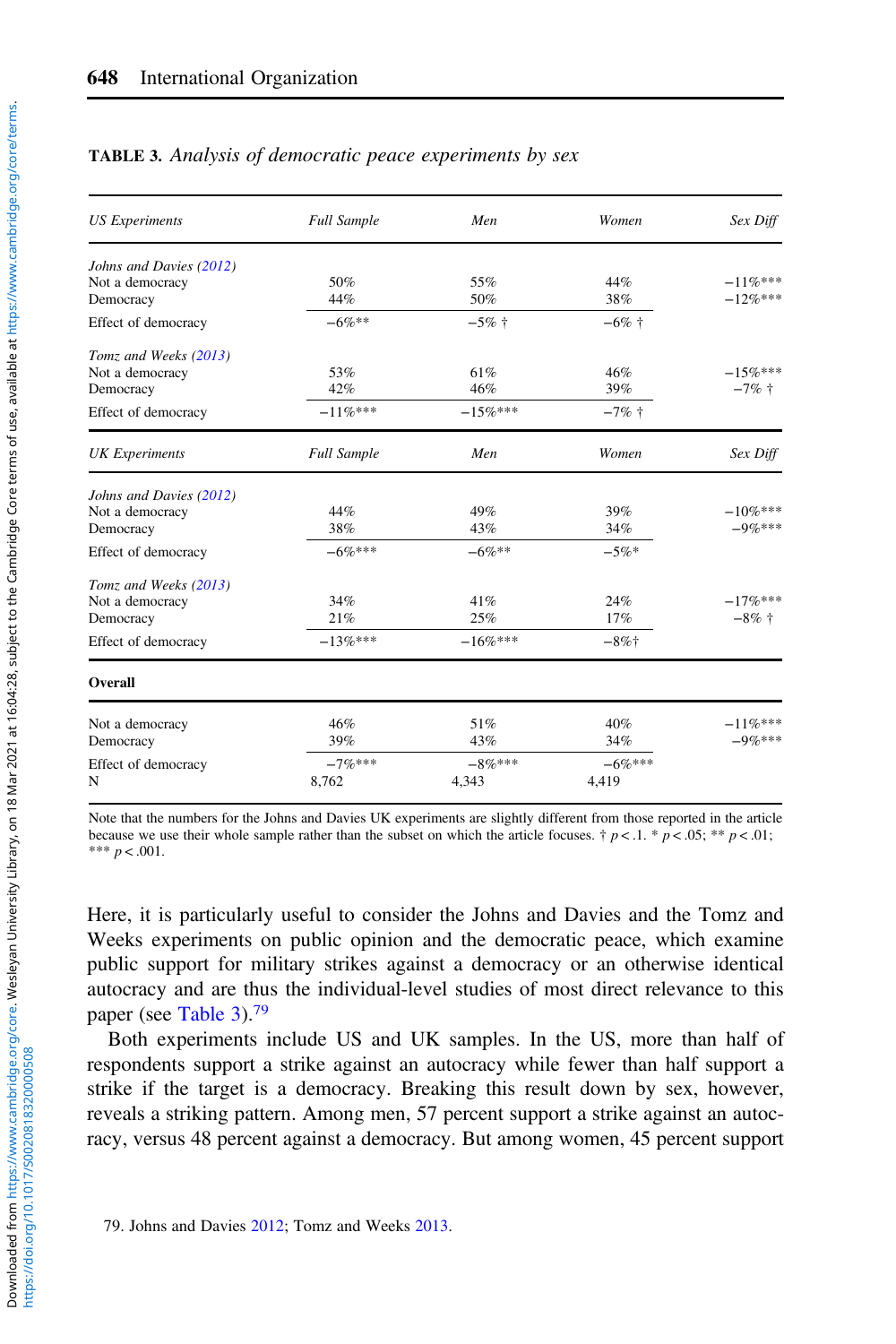using force against an autocracy, versus 38 percent against a democracy. Thus, more than half of men are either in favor of a strike or nearly so, whatever the target's regime type, whereas a majority of women never are. The differences between men and women are highly significant whether the target is a democracy or an autocracy. Although results for the United Kingdom show treatment effects of very similar magnitude in terms of regime type across sex, in the UK both sexes have lower baseline support for war across regime types, with minorities of both sexes favoring a strike. In both countries, expanding suffrage to women would thus decrease support for using force against both democracies and autocracies ( $p < .00000001$ ) for both regime types).

Overall, the meta-analysis supports our theoretical discussion: women have a lower baseline preference for using force across many contexts and regions; women do not perceive democratic regimes differently than men; and women are less supportive of initiating crises, but are overall far from pure pacifists. These findings point to not only a dyadic suffragist peace, but also a monadic suffragist peace with respect to initiation. We now turn to the analysis of international conflict behavior.

# Statistical Analysis of Suffrage-Democracy and Conflict

We first examine crossnational evidence for the monadic initiation hypothesis over the period 1816 to 2010 using directed-dyad initiation models, where the unit of observation is the directed dyad and the outcome variable is the initiation of a militarized dispute. This enables us to account for well-established correlates of conflict including relative capabilities, contiguity, distance, and alliances. Models assessing the likelihood of initiation using country-year data are in Part B.3 of the appendix. We then assess the evidence for the dyadic suffragist peace using the standard nondirected dyad framework generally employed for assessments of the democratic peace. In keeping with prior approaches, we omit all but the first years of World War I and World War II and all but the first year of ongoing, multi-year disputes. All data on dispute involvement are taken from the Dyadic Militarized Interstate Dispute data set version 3.1. To ensure consistency across measures of the democratic peace, data on regime type are taken from the Polity IV data set.<sup>80</sup> Models using alternative measures of democracy and alternative measures of interstate disputes coded by Gibler, Miller, and Little are reported in the appendix, Part B.<sup>81</sup> Those models do not differ significantly from the results we report. Unless noted, variables are coded as described by Oneal and Russett.<sup>82</sup>

- 80. Marshall, Jaggers, and Gurr [2011.](#page-35-0)
- 81. Gibler, Miller, and Little [2016](#page-35-0).
- 82. Oneal and Russett [1999](#page-36-0).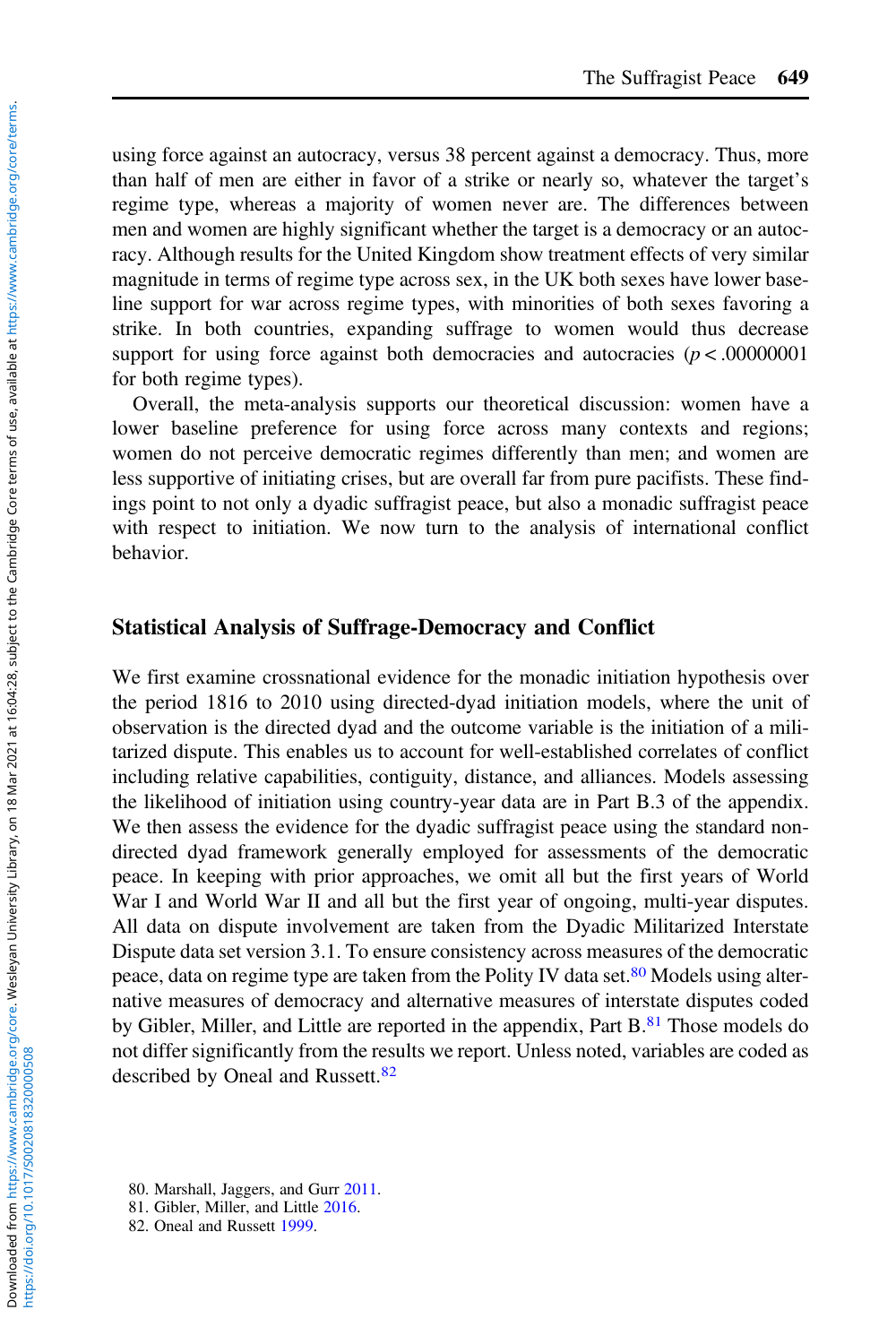#### Dependent Variables: Involvement in Militarized Disputes

Our analyses employ two primary dependent variables. The monadic analysis utilizes the variable INITIATION, coded 1 when a state first threatens, displays, or uses force against its opponent, and otherwise coded 0. The dependent variable DISPUTE, used within the dyadic analysis, is coded 1 in the first year of a dyadic dispute in which one or both states threatened, demonstrated, or used military force against the other, and 0 in all other years, as is traditional in the democratic peace literature. In the appendix, we present models estimating the likelihood of the use of force alone, the results of which are similar to those we report. $83$ 

#### Independent Variable: Women's Suffrage

Data on women's suffrage were collected primarily using the United Nations report on the *Progress of the World's Women* which lists the voting status of women by year in all 196 countries. In 160 countries, women's suffrage was granted to all women within the country at the same time. In thirteen other countries, the right to vote was granted to women in stages according to different sets of conditions. Some constraints were unique. In Belgium, for instance, war widows, mothers of those killed in war, and female political prisoners were granted the right to vote in 1919 while all other Belgian women of an equivalent voting age of men were granted the vote in 1948. Other states—such as Australia and Canada—first granted women suffrage on the basis of race, while some states—such as Bolivia, Ireland, Romania, and the United Kingdom—first granted women suffrage on the basis of literacy, property rights, or education level, and only later adopted legislation allowing full women's suffrage at an equivalent age as men. Of course, the right to vote did not always translate into actual votes—for example, Black women in the Jim Crow South waited decades before they could exercise their voting rights. Nevertheless, we estimate that within all but six of these thirteen countries that adopted suffrage in a piecemeal fashion, the first wave of women's suffrage created voting populations in which women constituted at least 40 percent of all eligible voters. $84$  The first wave of women's suffrage therefore represents the largest overall shift in the gender balance of the electorate within all but six of the 196 states included within the analysis. Although the effect of this substantial shift is our primary interest for this study, we also assess the effect of other measures of suffrage, including universal women's suffrage and whether a national election has been held in which women were eligible to vote, within Part B.10 of the appendix.

[Figure 1](#page-18-0) illustrates the number of democracies that did and did not allow women's suffrage within each year between  $1815$  and  $1975.85$  The figure shows that while the

<sup>83.</sup> See Parts B.5 and B.9 of the appendix.

<sup>84.</sup> Information about the waves of women's suffrage is in Part A, 1–5 of the appendix.

<sup>85.</sup> Democracies here are those states that receive a score from the Polity IV data set of 7 or higher within a given year.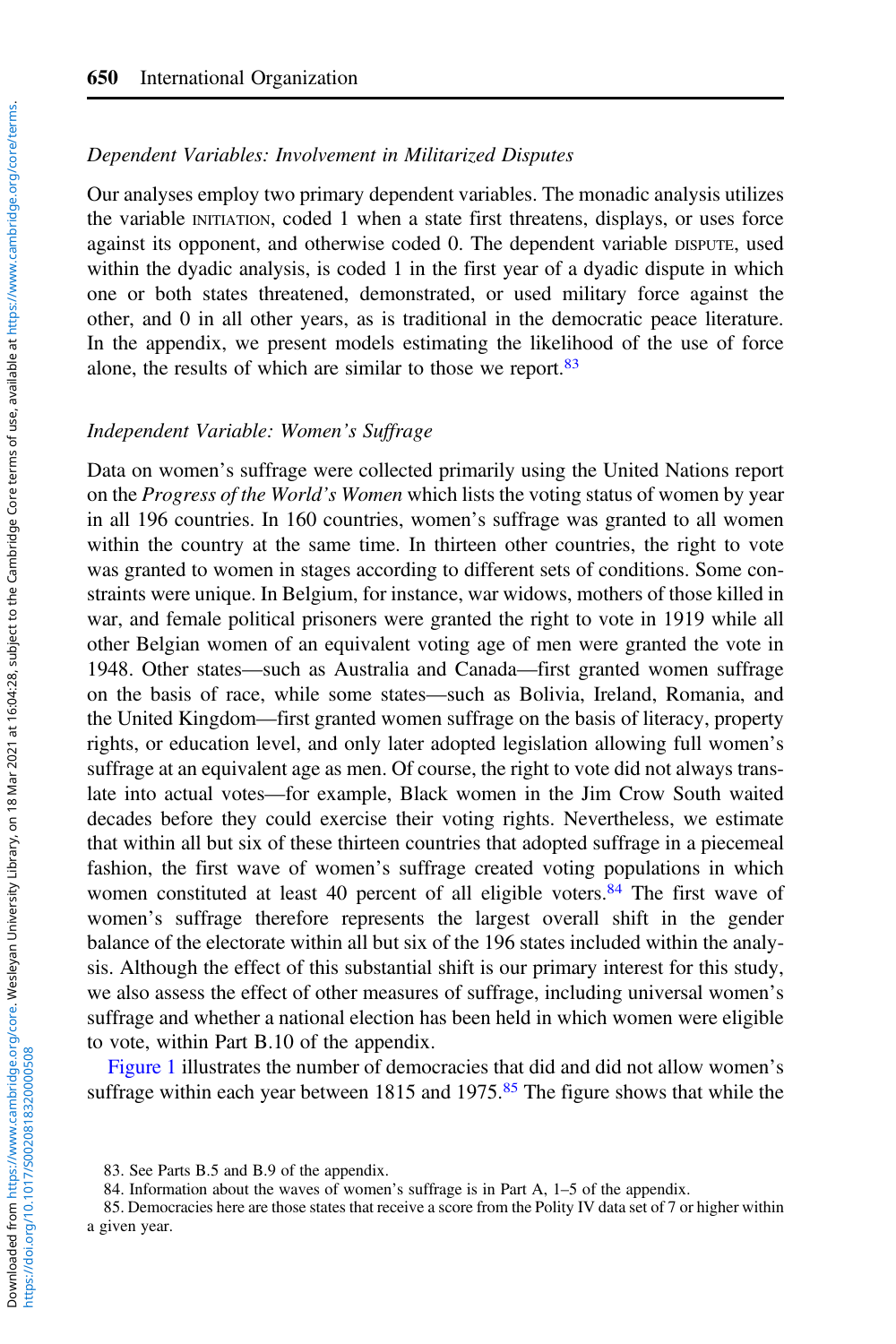<span id="page-18-0"></span>

FIGURE 1. Democracies with and without women's suffrage

number of democracies grew slowly but gradually over the nineteenth century, no woman held the right to vote in national elections until 1893 when New Zealand became the first state to grant universal women's suffrage, followed by Australia in 1902, Finland in 1906, and Norway in 1913. The graph shows a sharp increase in the number of democracies both with and without women's suffrage in the period 1915 to 1922. Denmark, Canada, Austria, Germany, Ireland, the United Kingdom, and the United States, among others, adopted women's suffrage during this period. By 1955, all but two democracies, Sudan and Switzerland, had granted women the vote.<sup>86</sup> Because of the relative lack of variation prior to 1893 and after 1955, the analysis focuses in detail on the intervening years.

Perhaps surprisingly, women have been officially granted the right to vote in the vast majority of countries, including those that do not actively hold national elections. Only five states—Brunei, Saudi Arabia, Oman, Qatar, and the UAE—had not granted women's suffrage by 1999. Given our hypothesis that the interaction between women's suffrage and a state's level of democracy will determine the degree to which female preferences on the use of force constrain state behavior, we do not expect states that have legally granted suffrage but are not sufficiently democratic to behave more peacefully than other states. The coding of our primary variable WOMEN'S SUFFRAGE therefore depends upon two components. First, it considers whether any women in the state are able to vote in national elections. Second, it

https://doi.org/10.1017/S0020818320000508

<sup>86.</sup> Sudan granted women suffrage in 1958 and Switzerland in 1971.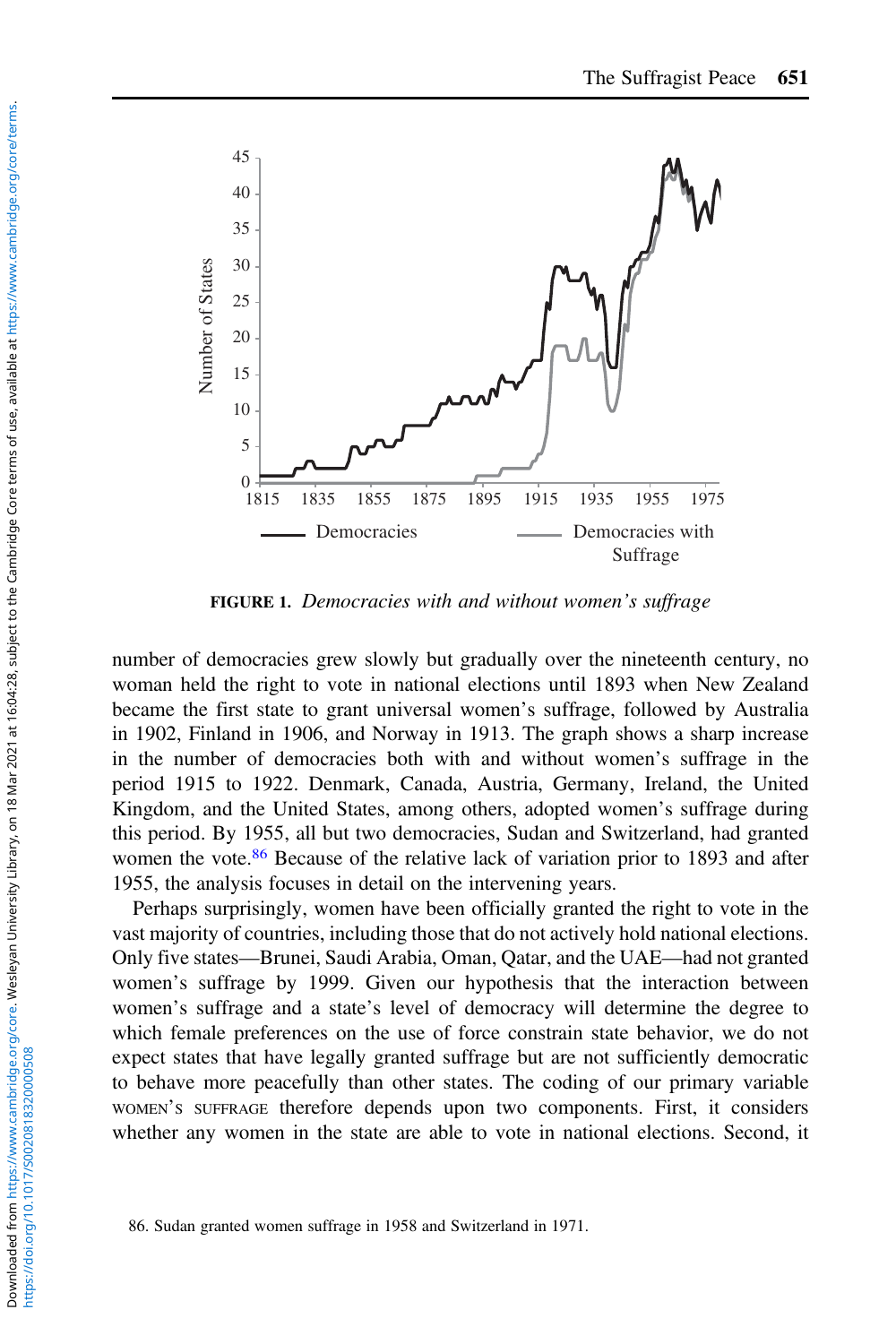incorporates a baseline measure of democratic institutions below which we would not expect suffrage to affect a state's behavior. Because we have no theoretical reason to believe that women's votes should affect the conflict propensity of autocratic states, the variable is coded 1 if suffrage for national elections has been extended to women in a state and the state's Polity score is 1 or higher. The variable is otherwise coded as 0. To ensure that our results are not dependent on this specific operationalization, in robustness analyses we also operationalize democratic institutions either (1) using a polity threshold of 6, or (2) using the specific polity indicators for open and competitive elections (i.e., if the state's democracy, not polity, score is 6 or higher. See Part B.12 of the appendix for further discussion of these robustness analyses). We then created the dyadic variable JOINT WOMEN'S SUFFRAGE DEMOCRACY, coded 1 if WOMEN'S SUFFRAGE equals 1 for both states in the dyad.

To assess the potential monadic effects of women's suffrage on the likelihood that a democratic state initiates conflict, we created two dichotomous variables. The first variable, DEMOCRACY WITHOUT WOMEN'S SUFFRAGE, is constructed using our suffrage variable and the standard coding of democracy and is coded 1 if the state has a Polity score of 6 or above and if women are not allowed to vote in national elections, and is otherwise coded 0. The second binary variable, AUTOCRACY, utilizes the standard coding of autocracy and is coded 1 if the state's Polity score is 5 or below and otherwise coded as 0. Inclusion of these two variables within our core monadic analyses enables us to directly compare the probabilities of initiation for autocracies and democracies without women's suffrage to the baseline probability of initiation for democracies with women's suffrage. To investigate whether the pacifying monadic effects of women's suffrage increase as the state becomes more democratic, we also created a continuous measure of democracy and women's suffrage. This variable, POLITY \* WOMEN'S SUFFRAGE, interacts the state's democracy score with the variable women's suffrage.<sup>87</sup>

To assess the effect of women's suffrage within a dyadic setting, we employed two very similar approaches. The first approach utilizes binary variables similar to those described for the monadic analysis. First, we created the variables JOINT AUTOCRACY, coded 1 if both states within the dyad have polity scores of 5 or less and otherwise as 0, and JOINT DEMOCRACY WITHOUT WOMEN'S SUFFRAGE, coded 1 if both states have polity scores of 6 or higher and if neither state allows women to vote and is otherwise coded 0. If our monadic hypothesis is correct, we should expect significant differences in the conflict propensity of mixed dyads. For instance, a mixed dyad containing one democracy with women's suffrage and one democracy without women's suffrage may be significantly less conflict prone than a dyad containing one democracy without women's suffrage and one autocracy. To account for these potential differences,

<sup>87.</sup> As Oneal and Russett [1999](#page-36-0) note, increases in the voting population often do not correspond with increases in Polity scores. See Part A.2 of the appendix. Further analysis in Part B.12 shows that the relationships we report hold when omitting the "regulation of participation" component of the Polity score which captures the extent of political participation within the state. See Paxton [2000](#page-36-0) on issues of democracy measures and women's suffrage.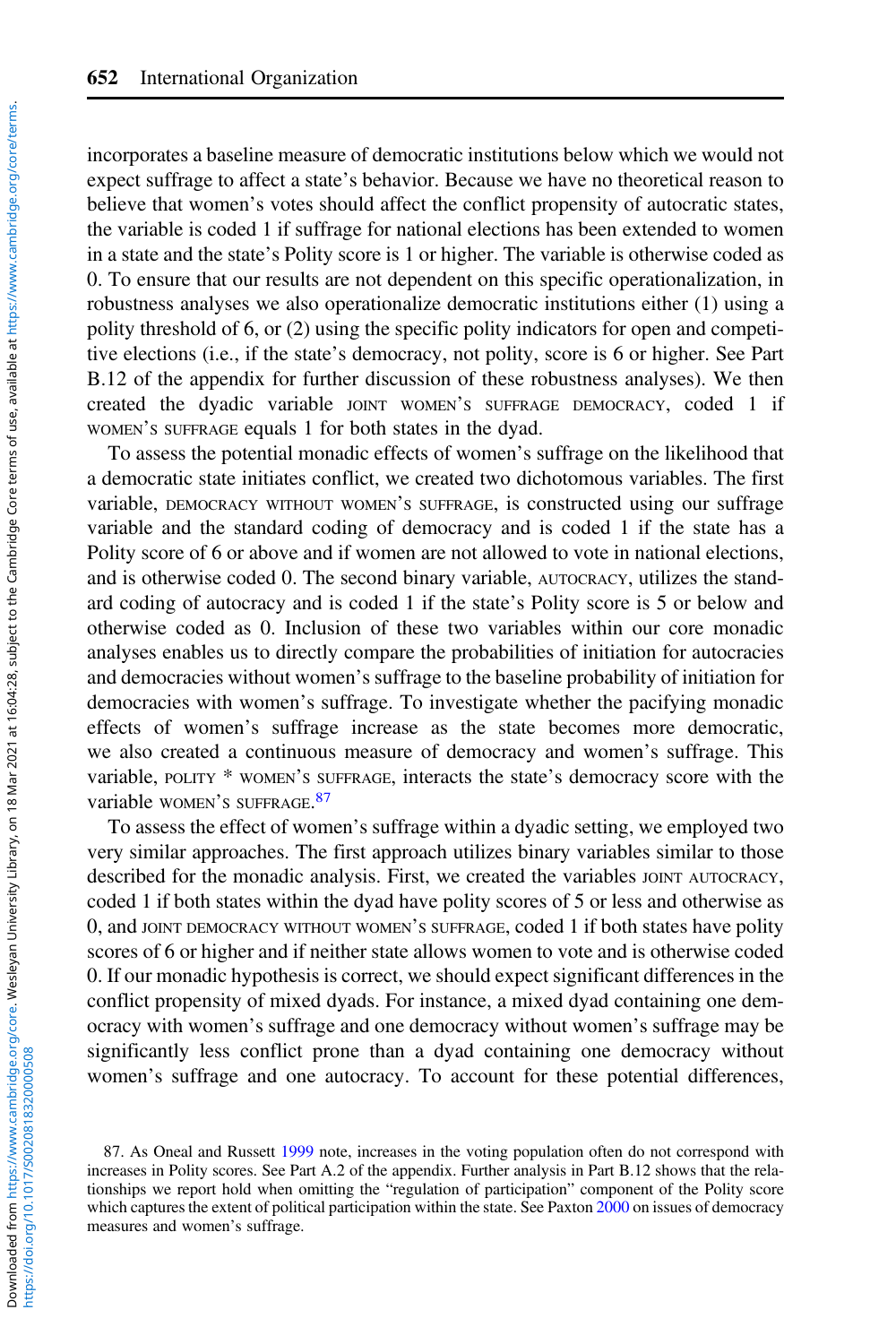we include three additional variables to account for types of mixed dyads. The first, DEMOCRACY WITHOUT WOMEN'S SUFFRAGE / AUTOCRACY, is coded 1 if one state in the dyad has a polity score of 6 or greater and does not allow women the vote and the other state has a polity score less than 6. The second, DEMOCRACY WITHOUT WOMEN'<sup>S</sup> SUFFRAGE / DEMOCRACY WITH WOMEN'S SUFFRAGE is coded 1 if one state in the dyad has a polity score of 6 or greater and does not allow women the vote and the other state has a polity score greater than 6 and allows women to vote. The final variable, DEMOCRACY WITH WOMEN'S SUFFRAGE / AUTOCRACY, is coded 1 if one state in the dyad has a polity score of 6 or higher and allows women the vote and the other state has a polity score of 5 or less. The inclusion of these variables ensures that the baseline for comparison within the dichotomous dyadic models is the likelihood of dispute involvement between joint women's suffrage democracies.

The second dyadic approach for analyzing suffrage's dyadic effects employs continuous variables for democracy. We utilize the standard  $DEM<sub>L</sub>$  variable which is obtained by first calculating the Polity score of each state, a value which ranges from -10 for extreme autocracies to 10 for the most democratic states, and then taking the lower of these two calculations within each dyad. For our primary variable of interest, we interact our variable assessing joint women's suffrage with the lowest democracy score to create  $DEM<sub>L</sub> * JONT WOMEN's SUFFRAGE.$ 

In keeping with the standard empirical approach, we also include the variable  $DEM<sub>H</sub>$ , which lists the highest Polity score within the dyad. Prior analysis of the democratic peace has shown that increasing the highest democracy score while holding the lowest democracy score constant correlates with an increase in conflict propensity. This finding is credited to the idea that states with greater differences in regime type are more likely to fight each other.<sup>88</sup> We also include the variable AT LEAST 1 WOMEN'S SUFFRAGE, coded 1 if one or both states within the dyad allow women's suffrage and have a polity score higher than 5 and 0 otherwise. Finally, we include the analogous variable SUFFRAGE-DEMOCRACY $_H = \max((\text{women's})$ SUFFRAGE<sub>StateA</sub> \* POLITY<sub>StateA</sub>), (WOMEN'S SUFFRAGE<sub>StateB</sub> \* POLITY<sub>StateB</sub>)).

#### Measure of Gender Equality

We include the variable women's CIVIL LIBERTIES within some models to account for the possibility that broader cultural shifts are driving both attitudes toward the adoption of women's suffrage and the use of force abroad. The variable, collected as part of the Varieties of Democracy project and covering the period from 1789 to 2017 for many countries, provides a measure of the extent that women within the state have the ability to "make meaningful decisions" in their lives, lagged by one year. $89$  The factors that influence this variable include freedom of domestic movement, freedom from forced labor, the right to hold private property, and equality of access to justice.

https://doi.org/10.1017/S0020818320000508

<sup>88.</sup> Oneal and Russett [1999](#page-36-0), 12.

<sup>89.</sup> See Coppedge et al. [2016,](#page-34-0) 268 for more information.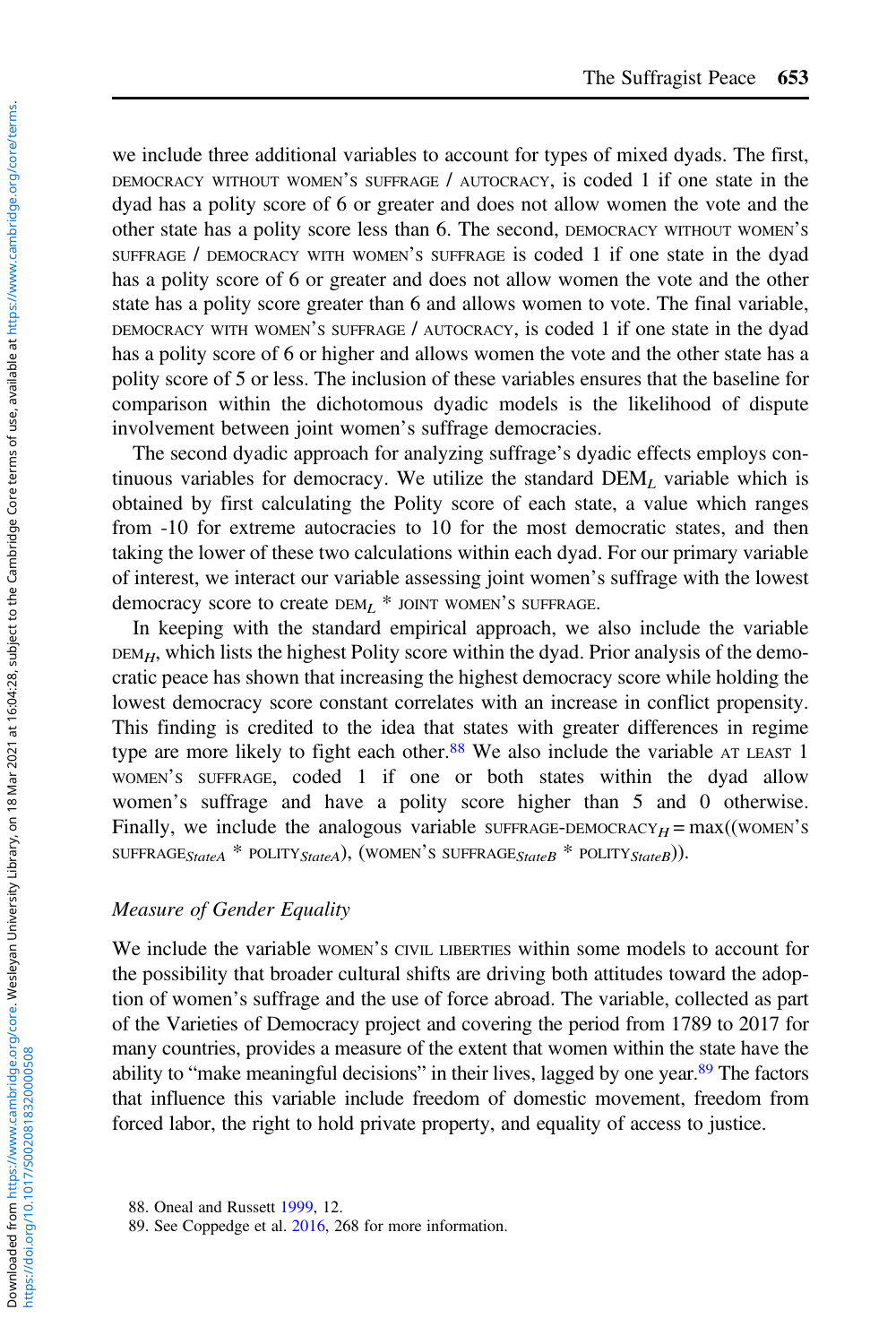#### Additional Variables

In keeping with the standard empirical approach to the study of the democratic peace theory, we include the following control variables: NONCONTIGUITY, CAPABILITY RATIO, ALLIANCE, INTEREST SIMILARITY, LOG DISTANCE, DEPEND<sub>I</sub> and PEACE YEARS, PEACE YEARS  $\times$  2 and PEACE YEARS  $\times$  3, among others, which are all described, for the sake of space, in Part D of the appendix. $90$ 

## **Results**

#### Monadic Findings

The results of seven models estimating the relationship between suffrage and conflict initiation using logistic regression on directed dyad data from 1816 to 2010 are presented in [Table 4.](#page-22-0) Models 1 to 4 utilize the dichotomous independent variables. The likelihood of initiation among women's suffrage democracies serves as the baseline for comparison within these four models. The coefficients for AUTOCRACY and DEMOCRACY WITHOUT WOMEN'S SUFFRAGE in model 1 therefore reflect that both types of states are significantly more likely to initiate conflict than women's suffrage democracies, in keeping with our monadic hypothesis. Models 2 to 4 illustrate that the significant difference between democracies with and without women's suffrage holds when including the measure for women's civil liberties, within the more constrained period between 1893 and 1955 when variation in democratic type existed, and when including dyad fixed effects. Model 2 suggests that the relationship between autocracies and women's suffrage democracies is not robust to the inclusion of women's civil liberties over the full time period, but models 3 and 4 indicate that it is robust within the more constrained period between 1893 and 1955 and to the inclusion of dyad fixed effects.<sup>91</sup>

[Figure 2](#page-23-0) presents differences in the predicted probability of conflict initiation by regime type calculated using model 3 of [Table 4](#page-22-0). The figure shows that democracies without women's suffrage are 192 percent and autocracies 163 percent more likely to initiate disputes than democracies in which women are able to vote. The initiation behavior of democracies without women's suffrage is similar (Z-score of 0.3) to that of autocracies. These dichotomous monadic results are strongly supported by similar analysis using country-year data presented in the appendix (Part B.3) which finds the probability of initiation among women's suffrage democracies to be significantly lower than that of autocracies and democracies without women's suffrage across a range of models, including those truncated to the 1890 to 1935 period and within models that include country and country twenty-year fixed effects.

<sup>90.</sup> The findings are robust to the exclusion of temporal dependence terms. See Dafoe [2018](#page-34-0).

<sup>91.</sup> Measures for trade and interest similarity are excluded because the limited availability of these data significantly increases bias.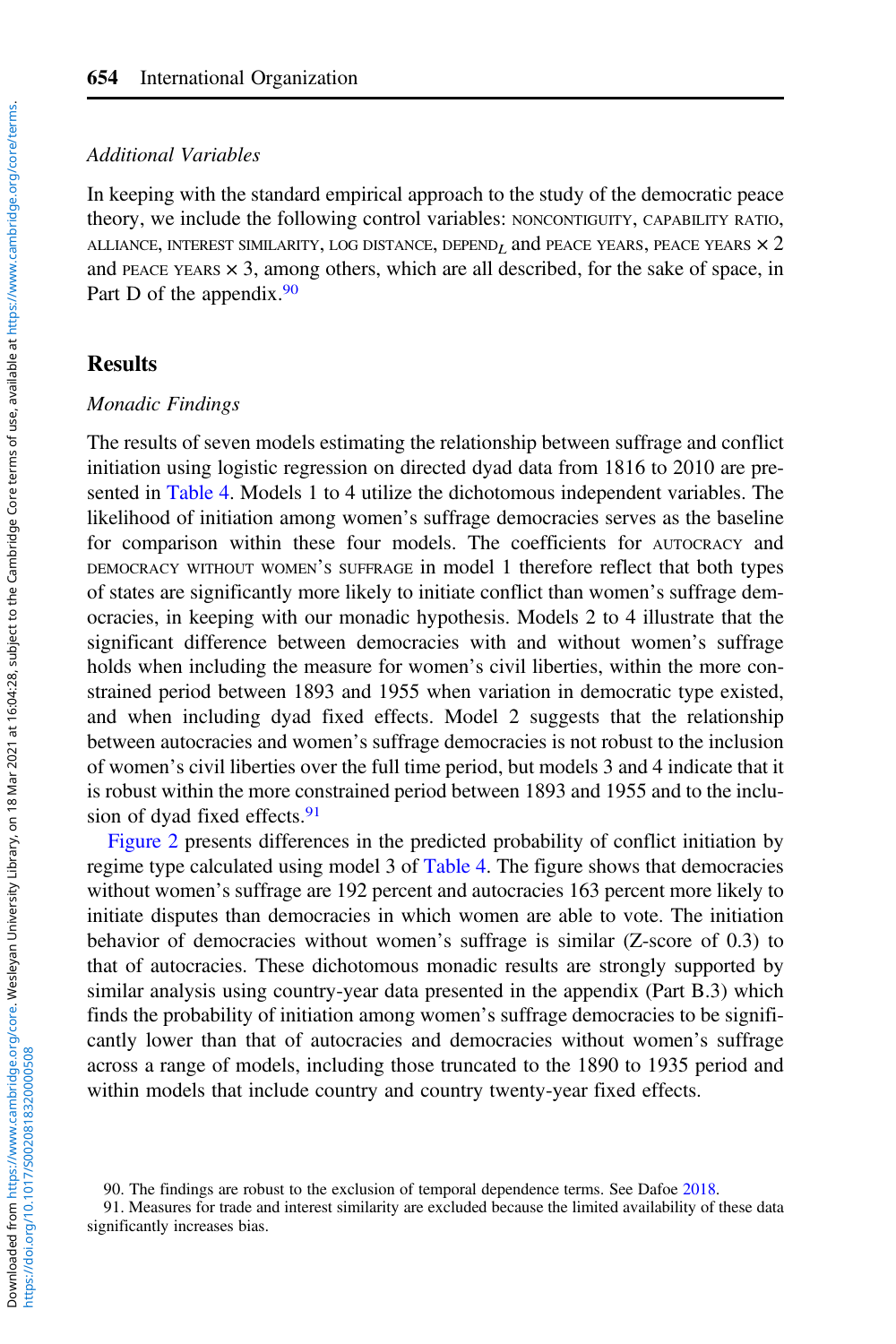| Variables                      | Model 1           | Model 2           | Model 3<br>1893-1955 | Model 4           | Model 5           | Model 6           | Model 7          |
|--------------------------------|-------------------|-------------------|----------------------|-------------------|-------------------|-------------------|------------------|
| <b>POLITY</b>                  |                   |                   |                      |                   | .008(.02)         | .029(.02)         | .010(.01)        |
| WOMEN'S SUFFRAGE               |                   |                   |                      |                   | .564(.30)         | .379(.30)         | .296(.18)        |
| POLITY X WOMEN'S SUFFRAGE      |                   |                   |                      |                   | $-.151***(.04)$   | $-.110**(.04)$    | $-.123***(.02)$  |
| DEM W/O WOMEN'S SUFFRAGE (0/1) | $.977**$ (.33)    | $.831**$ (.32)    | $.946***$ $(.19)$    | $.847***$ $(.13)$ |                   |                   |                  |
| AUTOCRACY (0/1)                | $.623**$ $(.18)$  | .149(.23)         | $.884***$ $(.22)$    | $.574***$ $(.10)$ |                   |                   |                  |
| <b>CIVIL-LIBERTIES</b>         |                   | $-1.19***$ (.33)  | $-.870**(.29)$       | $-.985***$ (.21)  |                   | $-1.192**$ (.34)  | $-.990***$ (.23) |
| <b>CONTIGUITY</b>              | $3.24***$ (.27)   | $3.176***$ (.29)  | $1.502***$ (.17)     |                   | $3.19***$ (.27)   | $3.141***$ (.29)  |                  |
| <b>CAPABILITY RATIO</b>        | .031(.03)         | .027(.03)         | $.051***$ $(.01)$    | .029(0.04)        | .034(.03)         | .027(.03)         | .015(.04)        |
| <b>ALLIANCE</b>                | .345(.19)         | .329(.21)         | $-.327*(.17)$        | $-.328***$ (.08)  | .364(.19)         | .348(.21)         | $-.323***$ (.08) |
| <b>MINOR POWERS</b>            | $-.541$ * (.21)   | $-.451$ * $(.22)$ | $-2.208***$ (.14)    | $-.609***$ (.14)  | $-.578**(.21)$    | $-.504*(.22)$     | $-.597***$ (.14) |
| AT LEAST ONE NUCLEAR POWER     | $.858***$ (.22)   | $.810***$ (.23)   |                      | $-.198(.11)$      | $.844***$ $(.22)$ | $.786***$ (.23)   | $-.211(.11)$     |
| <b>JOINT NUCLEAR</b>           | .758(.63)         | .737(.68)         |                      | .120(.21)         | .778(0.65)        | .745(.69)         | .102(.21)        |
| <b>TRADE</b>                   | $-28.73(18.43)$   | $-18.52(15.84)$   |                      |                   | $-24.422(16.87)$  | $-16.621(14.66)$  |                  |
| <b>INTEREST SIMILARITY</b>     | $-1.054***$ (.28) | $-1.21***$ (.27)  |                      |                   | $-1.147***$ (.28) | $-1.279***$ (.27) |                  |
| <b>YEAR</b>                    | $-.003(.00)$      | $-.004(.00)$      | $.009*(.00)$         | $.007***$ $(.00)$ | $-.004(.00)$      | $-.004(.00)$      | $.008***0.00$    |
| <b>DISTANCE</b>                | $-2.417***$ (.70) | $-2.487***$ (.71) | $-.333(.49)$         |                   | $-2.48***$ (.70)  | $-2.542***$ (.70) |                  |
| PEACE YEARS                    | $-.121***(.01)$   | $-.116***(01)$    | $-.065***(01)$       | $-.041***$ (.00)  | $-.120***(.01)$   | $-.114***$ (.01)  | $-.041***$ (.00) |
| <b>Fixed Effects</b>           |                   |                   |                      | Dyad              |                   |                   | Dyad             |
| $N =$                          | 347,235           | 325,701           | 178,967              | 69,792            | 347,235           | 325,701           | 69,792           |

# <span id="page-22-0"></span>TABLE 4. Monadic models of conflict initiation, 1816–2010

Notes: Coefficients for binary variables estimate difference with democracies with women's suffrage.

 $* p < .05; ** p < .01; *** p < .001$ . Robust standard errors clustered by dyad in parentheses.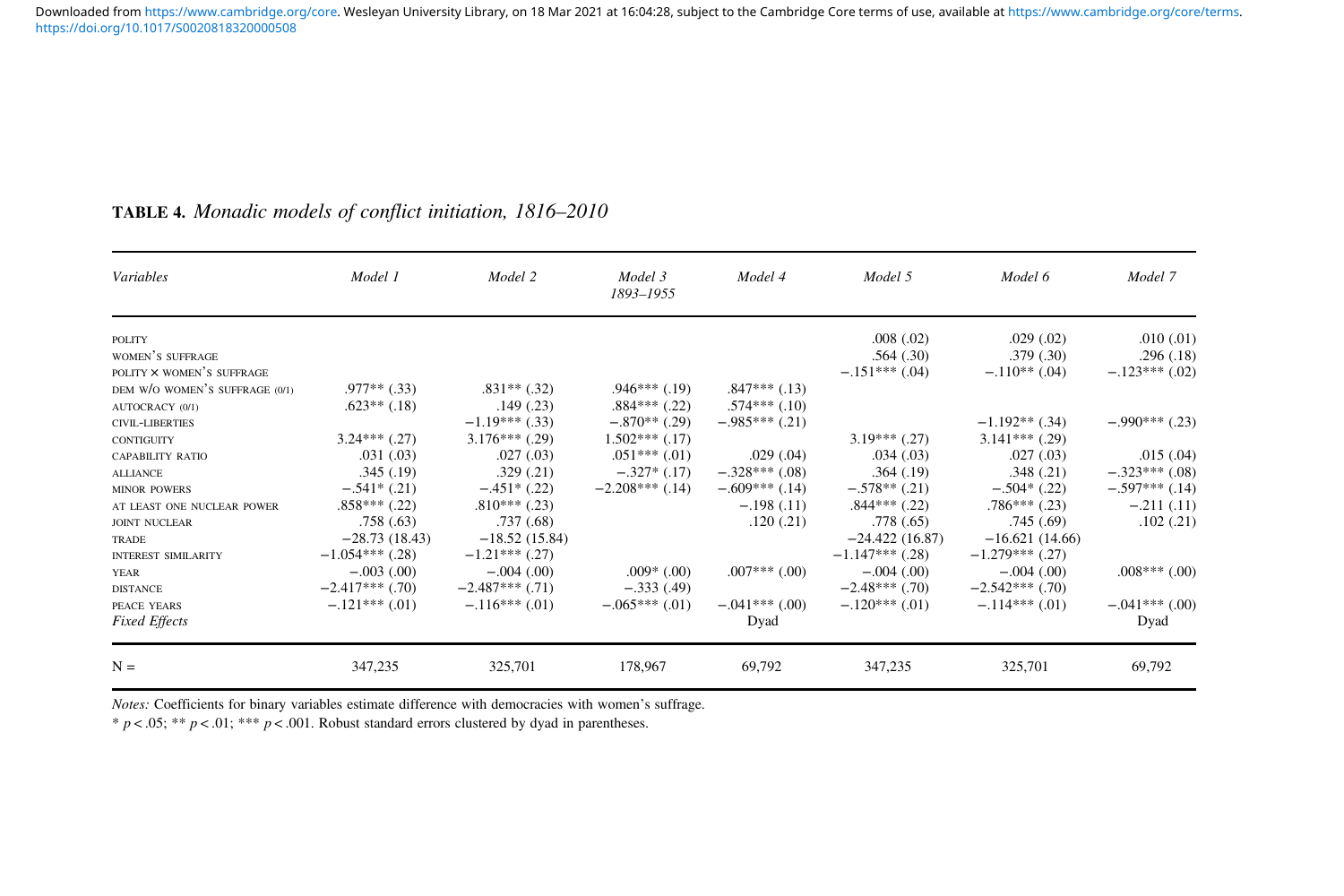<span id="page-23-0"></span>

| <i>Monadic Comparisons</i>                                             | Percentage<br>Change |
|------------------------------------------------------------------------|----------------------|
| Dem. with Women's Suffrage $\rightarrow$ Dem. without Women's Suffrage | $+192\%***$          |
| Dem. with Women's Suffrage $\rightarrow$ Autocracy                     | $+163\%***$          |
| Autocracy $\rightarrow$ Dem. without Women's Suffrage                  | $+11\%$              |

*Notes:* Results generated using model 3 in Table 4, holding all other dichotomous variables at 0 and all continuous variables at their means. The baseline probability of dispute for suffrage democracies is .0015972, for male suffrage democracies .0046622, and for autocracies .004202. \* = Coefficients at the  $p < .05$  level.

FIGURE 2. Differences in predicted probability of initiation, 1816–2010

Models 5 to 7 in [Table 4](#page-22-0) employ the continuous approach to examining the effects of democracy and suffrage.<sup>92</sup> While the degree of suffrage's effect is difficult to glean from the coefficient table, the coefficient for the interaction between democracy score and suffrage is negative and significant. This finding is robust to the inclusion of the measure for women's suffrage and to the inclusion of dyad fixed effects. [Figure 3](#page-24-0) presents the predicted probability of initiation generated using model 6 in [Table 4](#page-22-0). The graph on the left illustrates that increasing the democracy score in states without women's suffrage is associated with a potential increase in the likelihood of conflict initiation. The graph on the right indicates that the potential pacifying effects of women's suffrage increase as the state becomes increasingly democratic.

The results reported in [Table 4](#page-22-0) are highly robust across a range of time periods. Model 3 in the table provides evidence that the existence of contemporary institutions and norms and unprecedented levels of economic interdependence in the postwar era is unlikely to explain the findings. Further analysis within Parts B.2 and B.3 in the appendix provide evidence that these findings are robust, for instance, within the interwar period, the period between 1816 to 1930, and over the whole period when excluding the Cold War years or the years between the two world wars.

The results are also highly robust to alternative model specifications. Analysis presented in Part B.5 in the appendix indicates that the findings are not limited to acts of initiation involving threats and displays of force but also extend to acts of initiation that include the use of force. Further analysis within Part B.1 of the appendix incorporates fixed effects accounting for dyad and for constrained temporal periods. That is, a fixed effect not only for every dyad and for a particular length of time, but for every combination of these. Such a specification relies on variation over twentyyear periods within a dyad, rather than crosscountry confounding. This analysis

<sup>92.</sup> Page 7 of the appendix shows the distribution of Polity scores for states with and without suffrage. See Hainmueller, Mummolo, and Xu [2019](#page-35-0) on the need for common support within interaction models.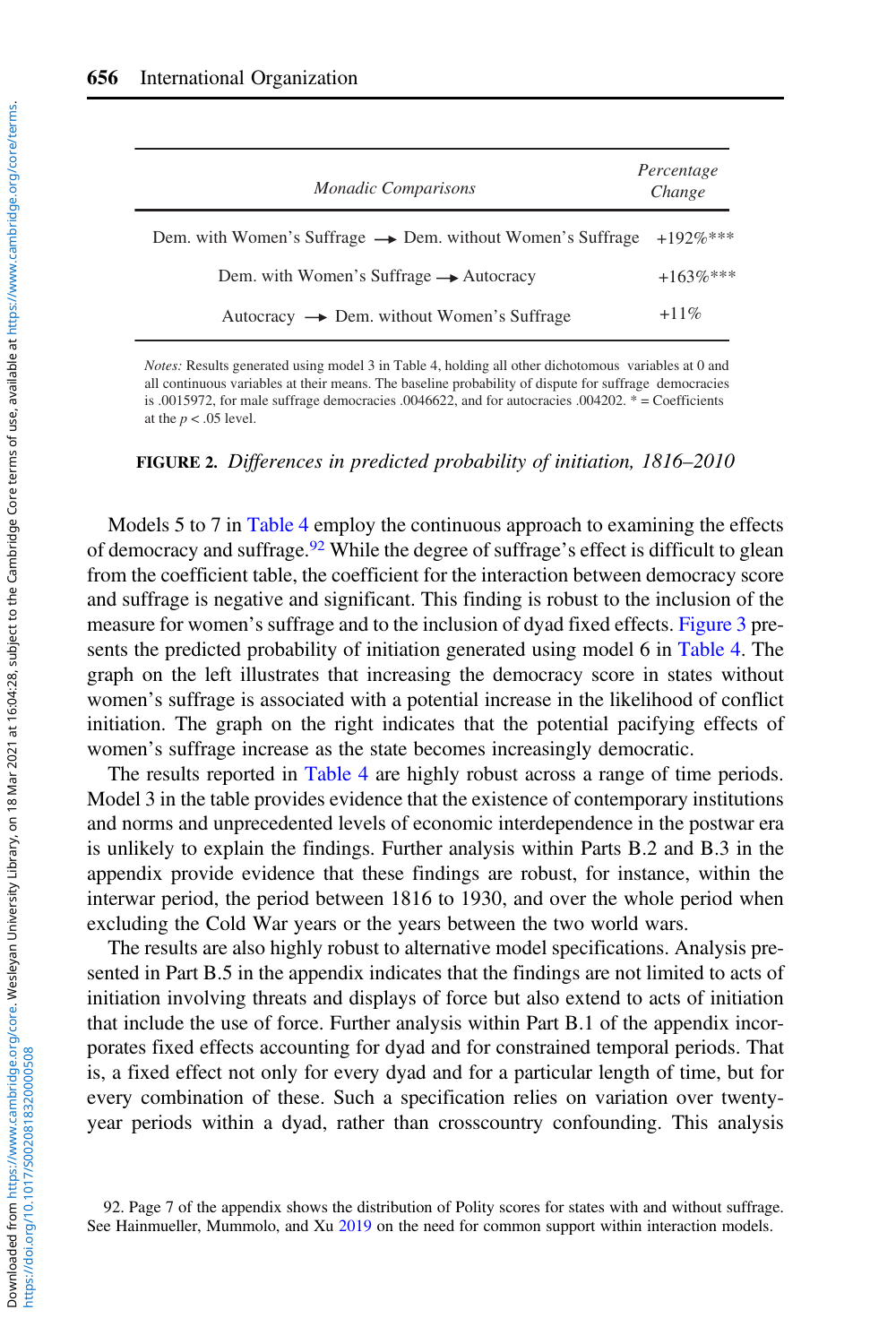<span id="page-24-0"></span>

*Notes:* Predicted probabilities generated using results from model 6 in Table 4. All continuous variables held at their means and all non-primary dichotomous variables held at 0.

FIGURE 3. Differences in predicted probability of initiation, 1816–2010

shows that the pacifying effects of suffrage may occur within a ten-year window when a state is transitioning from a democracy without women's suffrage to one where women can also vote and a twenty-year window when a state is transitioning from an autocracy to a democracy in which women can vote.

# Dyadic Findings

We now assess our dyadic hypothesis that dyads in which both states are democracies with women's suffrage are less likely to fight than joint autocratic dyads and joint democratic dyads without women's suffrage. We estimated seven models of the relationship between suffrage and dispute involvement using logistic regression on non-directed dyad data from 1816 to 2010, presented in [Table 5](#page-25-0).93 Model 1 assesses the relationship between dispute propensity and the five dichotomous measures accounting for dyadic regime type over the period from 1816 to 2010 and column 2 presents analysis of this model between the years 1893 and 1955. The coefficients in both models indicate that all dyadic types, except mixed democratic dyads in which one state has women's suffrage, are significantly more likely to engage in conflict than joint democratic dyads with women's suffrage. The predicted probabilities of conflict propensity by dyad type, generated using model 1, are presented in [Figure 4.](#page-26-0)94 The

<sup>93.</sup> For the sake of space, coefficients for the temporal controls and for the squared and cubed measures of distance are omitted.

<sup>94.</sup> The variable accounting for women's civil liberties is not included because it is highly correlated with joint women's suffrage democracy dyads, the baseline group for comparison.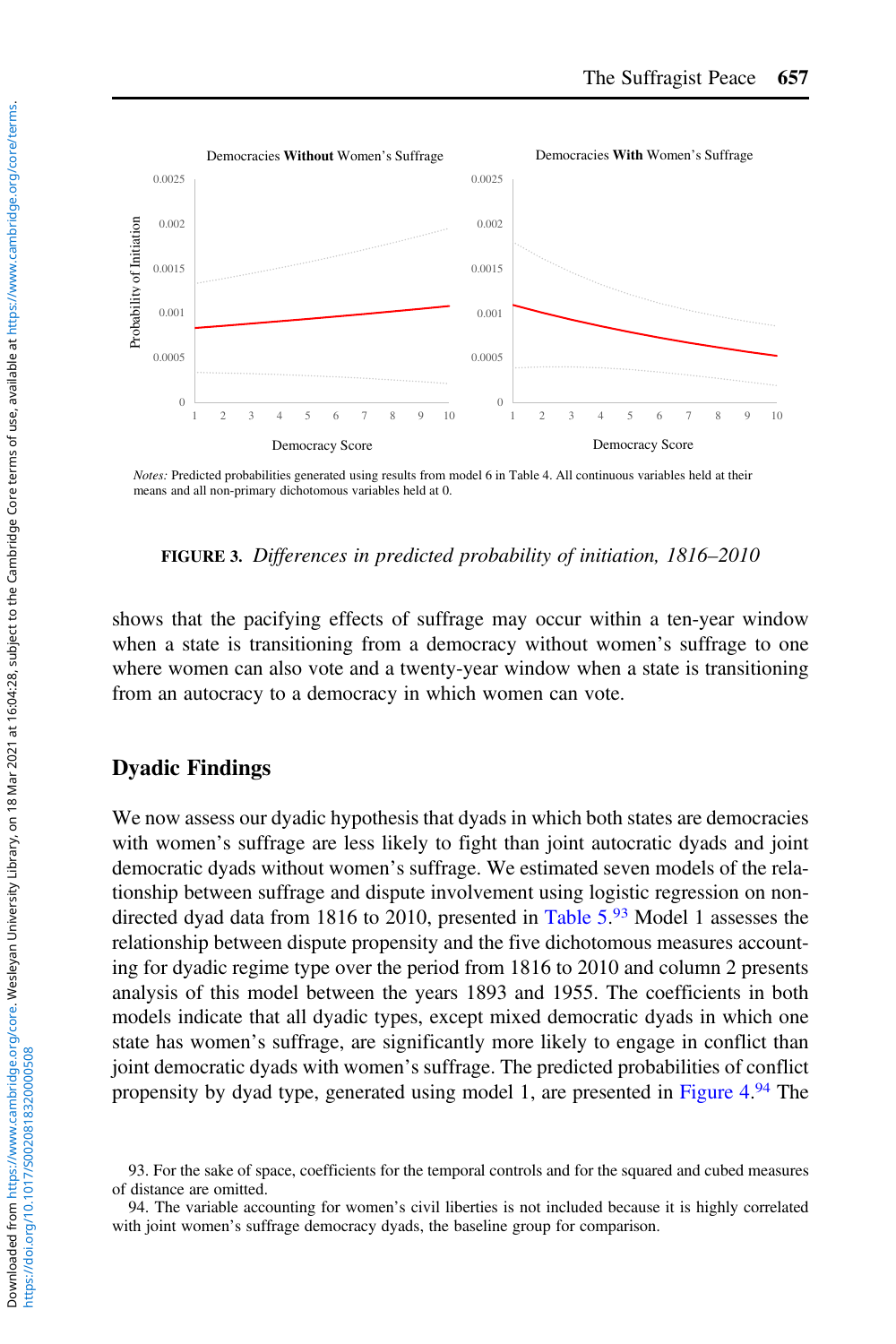<span id="page-25-0"></span>

| TABLE 5. Dyadic models of dispute involvement, 1816-2010 |  |  |  |
|----------------------------------------------------------|--|--|--|
|----------------------------------------------------------|--|--|--|

| Variables                                  | Model 1            | Model 2<br>1893-1955 | Model 3                             | Model 4           | Model 5           | Model 6<br>1893-1955 | Model 7                             |
|--------------------------------------------|--------------------|----------------------|-------------------------------------|-------------------|-------------------|----------------------|-------------------------------------|
| DEM <sub>r</sub>                           |                    |                      | $-.079***$ (.01)                    | $-.056***(01)$    | $-.035**(.01)$    | $-.043**(.01)$       | $-.008(.01)$                        |
| JOINT WOMEN'S SUFFRAGE                     |                    |                      |                                     | $.791**$ $(.26)$  | $.762**$ (.27)    | .749(.62)            | $.795***$ $(.23)$                   |
| DEM <sub>I</sub> * JOINT WOMEN'S SUFFRAGE  |                    |                      |                                     | $-.182***$ (.04)  | $-.168***$ (.04)  | $-.222*(.09)$        | $-.192***$ (.03)                    |
| DEM <sub>H</sub>                           |                    |                      | $.023***$ $(.01)$                   | $.037***$ $(.01)$ | .022(.01)         | $.032*(.01)$         | $-.011(.01)$                        |
| AT LEAST 1 WOMEN'S SUFFRAGE DEMOCRACY      |                    |                      |                                     | $-.358(.21)$      | $-.444*(.21)$     | $-.177(.40)$         | $-.328(.21)$                        |
| SUFFRAGE-DEMOCRACY <sub>H</sub>            |                    |                      |                                     | .007(.03)         | .059(.03)         | .017(.05)            | .053(.03)                           |
| JOINT AUTOCRACY (0/1)                      | $1.379***$ (.19)   | $2.162***$ (.33)     |                                     |                   |                   |                      |                                     |
| JOINT DEMOCRACY W/O WOMEN'S. SUFF (0/1)    | $1.264**$ (.39)    | $1.343**$ (.48)      |                                     |                   |                   |                      |                                     |
| DEM W/O WOMEN'S SUFF / AUTOCRACY (0/1)     | $1.619***$ (.23)   | $2.250***$ (.34)     |                                     |                   |                   |                      |                                     |
| DEM W/O WOMEN'S SUFF / DEM W. WOMEN'S SUFF | $-.561(.52)$       | $-.086(.58)$         |                                     |                   |                   |                      |                                     |
| DEM W. WOMEN'S SUFF / AUTOCRACY (0/1)      | $1.449***$ $(.19)$ | $2.160***$ (.33)     |                                     |                   |                   |                      |                                     |
| CIVIL-LIBERTIES <sub>L</sub>               |                    |                      |                                     |                   | $-1.17***$ (.21)  |                      | $-1.456***$ (.31) $-1.570***$ (.29) |
| <b>CONTIGUITY</b>                          | $2.030***$ (.18)   | $1.739***$ (.20)     | $2.054***$ (.18)                    | $2.042***$ (.18)  | $2.004***$ (.20)  | $1.667***$ (.22)     |                                     |
| <b>CAPABILITY RATIO</b>                    | $-.002(.01)$       | .015(.02)            | .000(.01)                           | .001(.01)         | $-.017(.01)$      | .001(.02)            | $-.077(.06)$                        |
| <b>ALLIANCE</b>                            | $.257**$ $(.09)$   | $-.361*(.17)$        | $.259**$ (.09)                      | $.278**$ (.09)    | $.308**$ (.10)    | $-.392*(.18)$        | $-.274*(.11)$                       |
| <b>MINOR POWERS</b>                        | $-1.406***$ (.12)  |                      | $-2.026***$ (.11) $-1.398***$ (.11) | $-1.399***$ (.12) | $-1.34***$ (.12)  |                      | $-1.979***$ (.12) $-1.328***$ (.26) |
| AT LEAST ONE NUCLEAR POWER                 | $.678***$ $(.13)$  |                      | $.633***$ $(.12)$                   | $.682***$ $(.13)$ | $.633***$ $(.13)$ |                      | $-.217(.13)$                        |
| <b>JOINT NUCLEAR</b>                       | $-.302(.53)$       |                      | $-.343(.53)$                        | $-.301(.54)$      | $-.454(.54)$      |                      | $-.707**(.26)$                      |
| <b>TRADE</b>                               | $-20.777(10.92)$   |                      | $-20.124*(10.26)$                   | $-15.085(10.32)$  | .708(10.86)       |                      |                                     |
| <b>INTEREST SIMILARITY</b>                 | $-1.003***$ (.22)  |                      | $-.824***$ (.22)                    | $-.852***$ (.23)  | $-1.187***$ (.23) |                      |                                     |
| <b>YEAR</b>                                | $-.001$ (.00)      | .000(.00)            | $-.003(.00)$                        | $-.000(.00)$      | .002(.00)         | .004(.00)            | $.009***$ (.00)                     |
| <b>DISTANCE</b>                            | $-.000***(00)$     | $-.000*(.00)$        | $-.001***$ (.00)                    | $-.000***000$     | $-.000**$ (.00)   | $-.000**$ (00)       |                                     |
| <b>Fixed Effects</b>                       |                    |                      |                                     |                   |                   |                      | Dyad                                |
| N                                          | 302,889            | 70,125               | 302,889                             | 294,482           | 277,213           | 59,218               | 28,922                              |

*Notes:* Robust standard errors clustered by dyad in parentheses beside. \*  $p < .05$ ; \*\*  $p < .01$ ; \*\*\*  $p < .001$ .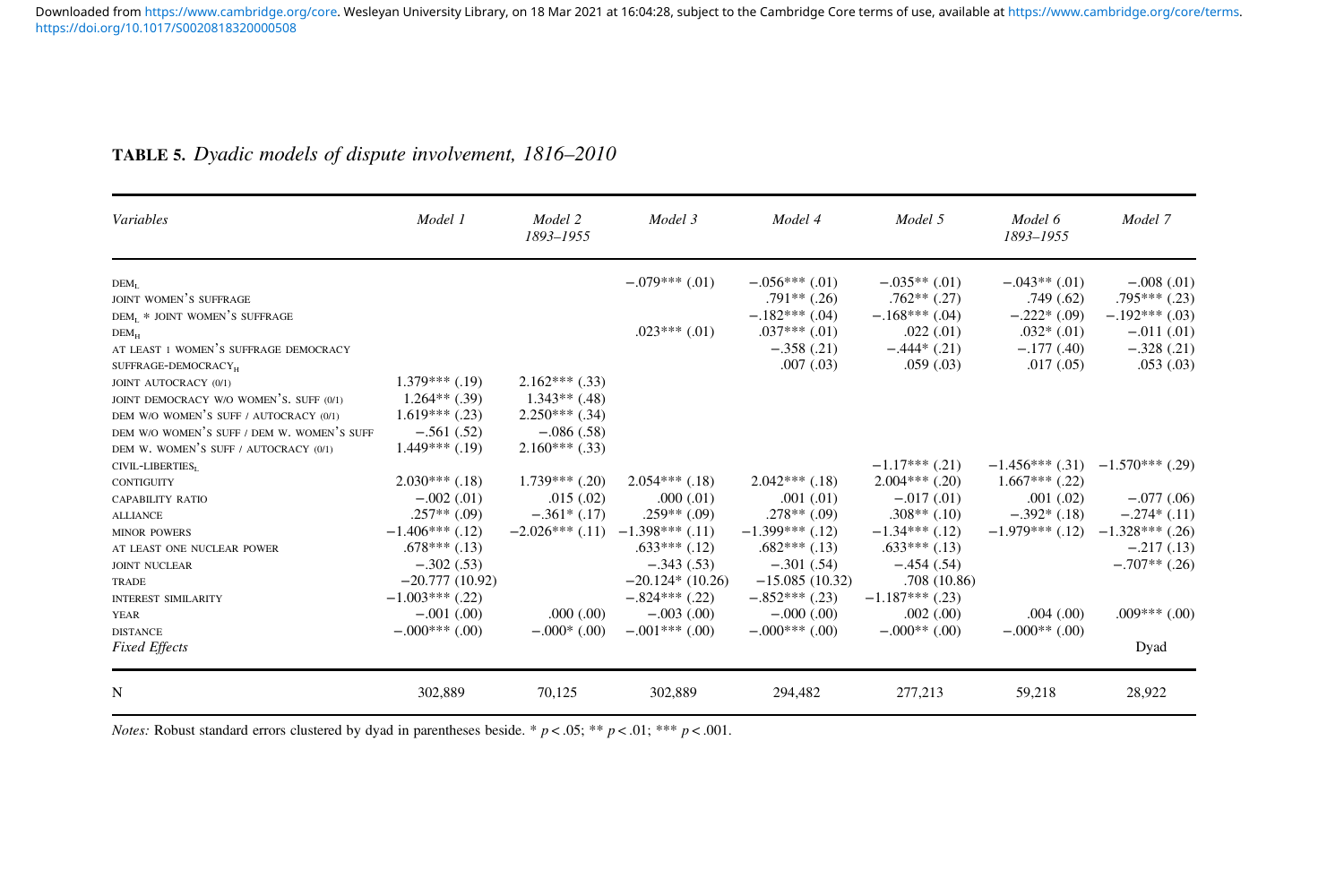<span id="page-26-0"></span>

*Notes:* Results generated using model 1 in Table 5. Bolded rows highlight joint dyadic results, holding all other dichotomous variables at 0 and all continuous variables at their mean.

FIGURE 4. Predicted probability of conflict by dyad type, 1816–2010

figure illustrates that the predicted probability of disputes within joint women's suffrage dyads is significantly lower than the probability within joint democratic dyads without women's suffrage.<sup>95</sup>

The same is true of the relationship with joint autocracies, as the dyadic hypothesis predicts. The probability of dispute involvement within joint democracies without women's suffrage cannot, however, be distinguished from the conflict propensity of joint autocracies. The dispute propensity of joint democratic dyads in which one state grants women the vote and the other state does not is significantly lower than the likelihood of dispute between two democracies without women's suffrage.<sup>96</sup> The likelihood of dispute involvement between one autocracy and one women's suffrage democracy cannot, however, be distinguished from the likelihood within joint autocratic or joint democratic dyads without women's suffrage.<sup>97</sup>

95. These regime types differ at the .05 level despite the relatively small sample size of joint male-only voting democratic dyads  $(n = 1,090)$ . Joint male-only voting democratic dyads include Norway, Spain, Portugal, Switzerland, Colombia, Belgium, the US, Britain, France, and Greece in the years prior to suffrage. Disputes occurred between the US and Britain in the early 1900s and between Britain and Greece and Britain and France in the 1880s and 1890s, reflecting the particularly conflict-prone nature of greatpower democracies during the imperialist era. See Rosato [2003](#page-36-0).

96. These probabilities can be distinguished at  $p = .001$  level.

97. Our hypotheses do not address the propensity of mixed dyads to have a dispute, but the monadic hypothesis addresses the lower likelihood of conflict initiation by democracies with women's suffrage. Among the 624 disputes between democracies with women's suffrage and autocracies, over 60 percent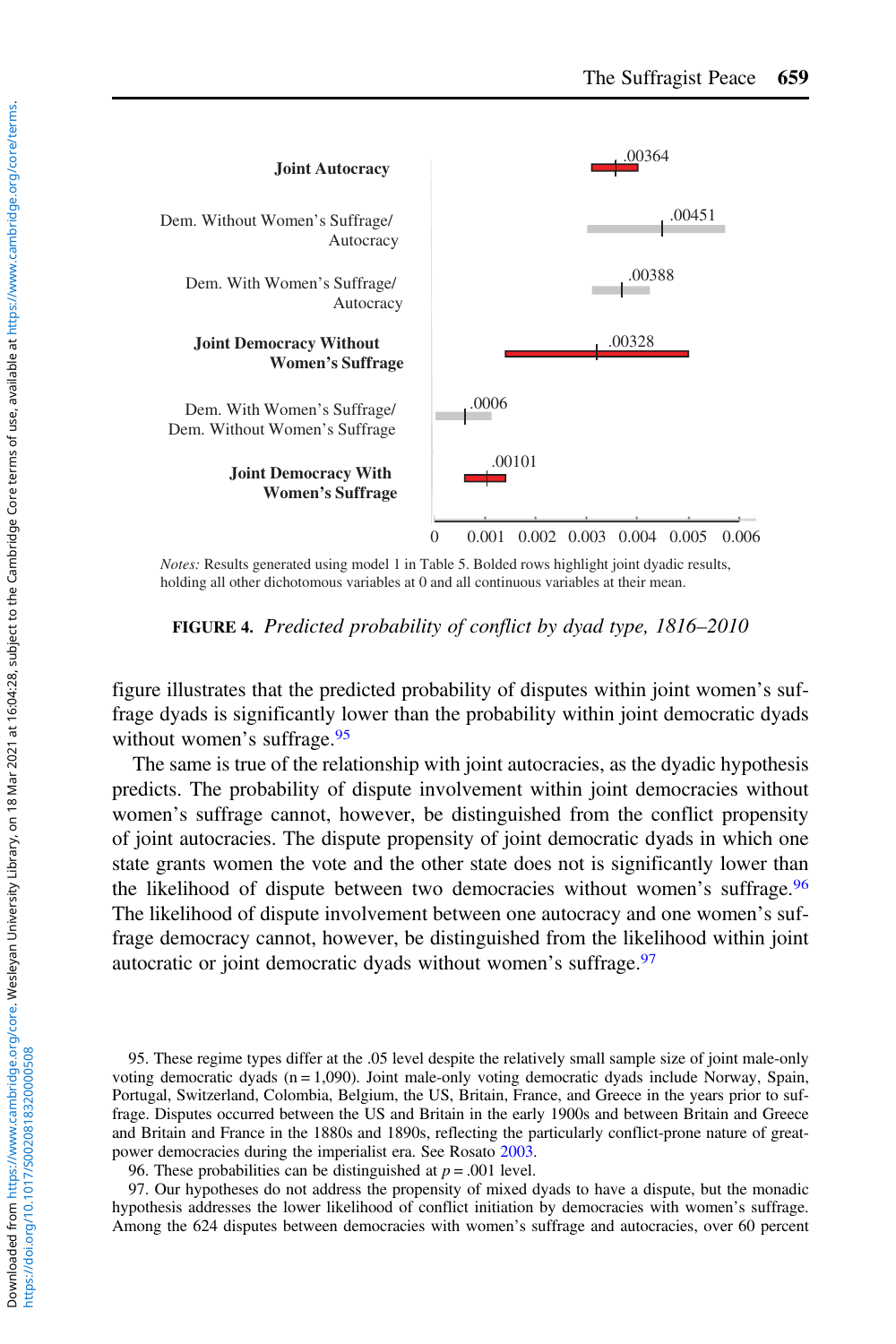Models 3 through 7 in [Table 5](#page-25-0) analyze the relationship between the continuous measures of suffrage and dispute propensity. Model 3 replicates the standard model of the democratic peace from Oneal and Russett, with the inclusion of variables accounting for nuclear capabilities. $98$  In keeping with prior results, the model shows that dispute involvement and the lowest democracy score are negatively and significantly correlated while high democracy score is positively and significantly correlated with dispute activity. Model 4 includes within this standard model the interaction variable  $DEM_L$ <sup>\*</sup> JOINT WOMEN's SUFFRAGE as well as its component variables, the monadic measure of women's suffrage and our continuous variable SUFFRAGE-DEMOCRACY<sub>H</sub>. Because our primary variable is an interaction, the size of the coefficient cannot be interpreted directly. We do see, however, that it is negative and significant within this model, which also includes the variable accounting for women's civil liberties, and within model 7 which includes dyad fixed effects.<sup>99</sup>

[Figures 5](#page-28-0) and [6](#page-29-0) present the substantive interpretation of the relationship between dyadic suffrage and conflict propensity as estimated using model 5. The three graphs in [Figure 5](#page-28-0) each depict the probability of disputes in dyads in which both states share the same Polity score. As the graphs show, the effect of increasing dyadic levels of democracy on dispute propensity appears to depend significantly on the gender of eligible voters within the two states. An increase in dyadic democracy within male-only voting populations is associated with a potential very slight decrease in the likelihood of conflict. An increase of dyadic democracy within joint women's suffrage dyads is, by contrast, associated with a significant decline in conflict propensity.

[Figure 6](#page-29-0) presents the percentage difference in the predicted probability of conflict between joint women's suffrage dyads and democratic dyads in which neither state grants women the vote. The figure illustrates the significant decline in dispute involvement that correlates with the joint adoption of women's suffrage within increasingly democratic societies. The probability of disputes within dyads in which both states possess Polity scores of 7 and in which neither state has granted women the right to vote is, for instance, 39 percent higher than in otherwise-identical dyads with joint women's suffrage. The pacifying effects corresponding within dyadic women's suffrage become even more prominent as dyads become more democratic. Substantively, a one-standard-deviation increase in women's civil liberties similarly correlates with a 28.7 percent decline in dispute propensity ( $p < .001$ ).

were initiated by the autocratic state and over 30 percent involved Israel and its autocratic neighbors or the United States and Iraq, Libya, Iran, Cuba, and North Korea.

<sup>98.</sup> Oneal and Russett [1999](#page-36-0).

<sup>99.</sup> The positive coefficient for the JOINT SUFFRAGE variable reflects, in part, a spike in conflict propensity among states with suffrage and a Polity score of around 4, including Greece in 1963, Russia in the mid oughts, South Africa in the 1980s, Zimbabwe in the 1970s, and Papua New Guinea in the 1990s. Omission of these cases cuts the coefficient by almost two-thirds to .294 ( $p = .351$ ). We speculate that this spike may reflect the Mansfield and Snyder [1995](#page-35-0) hypothesis that democratizing states are particularly conflict prone and suggest this as grounds for future research.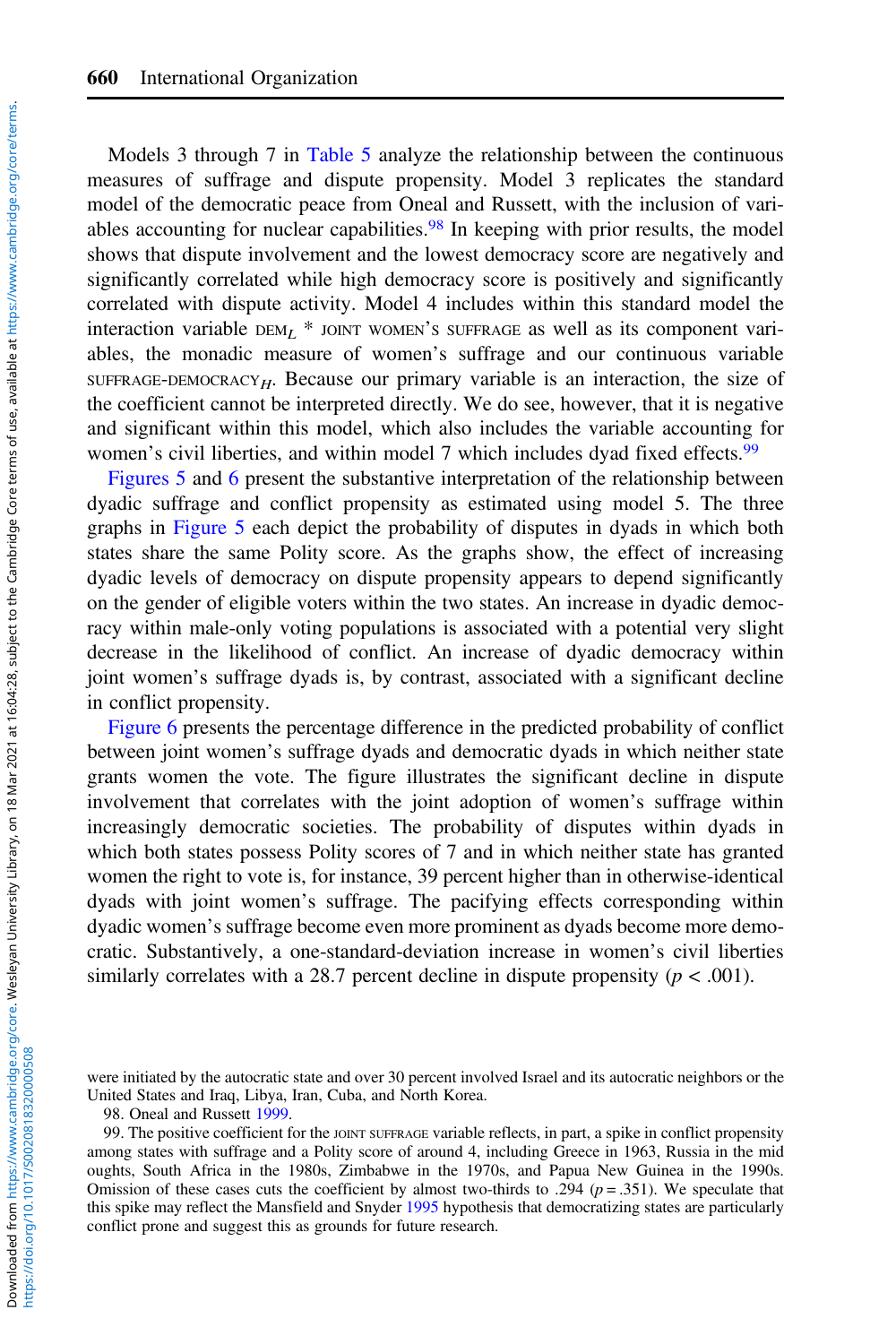<span id="page-28-0"></span>https://doi.org/10.1017/S0020818320000508Downloaded from https://www.cambridge.org/core. Wesleyan University Library, on 18 Mar 2021 at 16:04:28, subject to the Cambridge Core terms of use, available at https://www.cambridge.org/core/terms.



*Notes:* The left graph shows the effect of increasing the shared dyadic Polity score when neither state has adopted women's suffrage. The center graph in the center shows the effect of increasing democracy within dyads in which one state has adopted suffrage. The right graph shows the effects of increasing democracy within dyads with joint female suffrage. The gray areas are density plots of *Dem<sub>L</sub>* for each type of dyad. The predicted probabilities in these graphs have been estimated for non-allied, non-nuclear, and non-contiguous dyads, holding all continuous variables at their means.

FIGURE 5. The probability of dispute as <sup>a</sup> function of dyadic suffrage, 1816–2010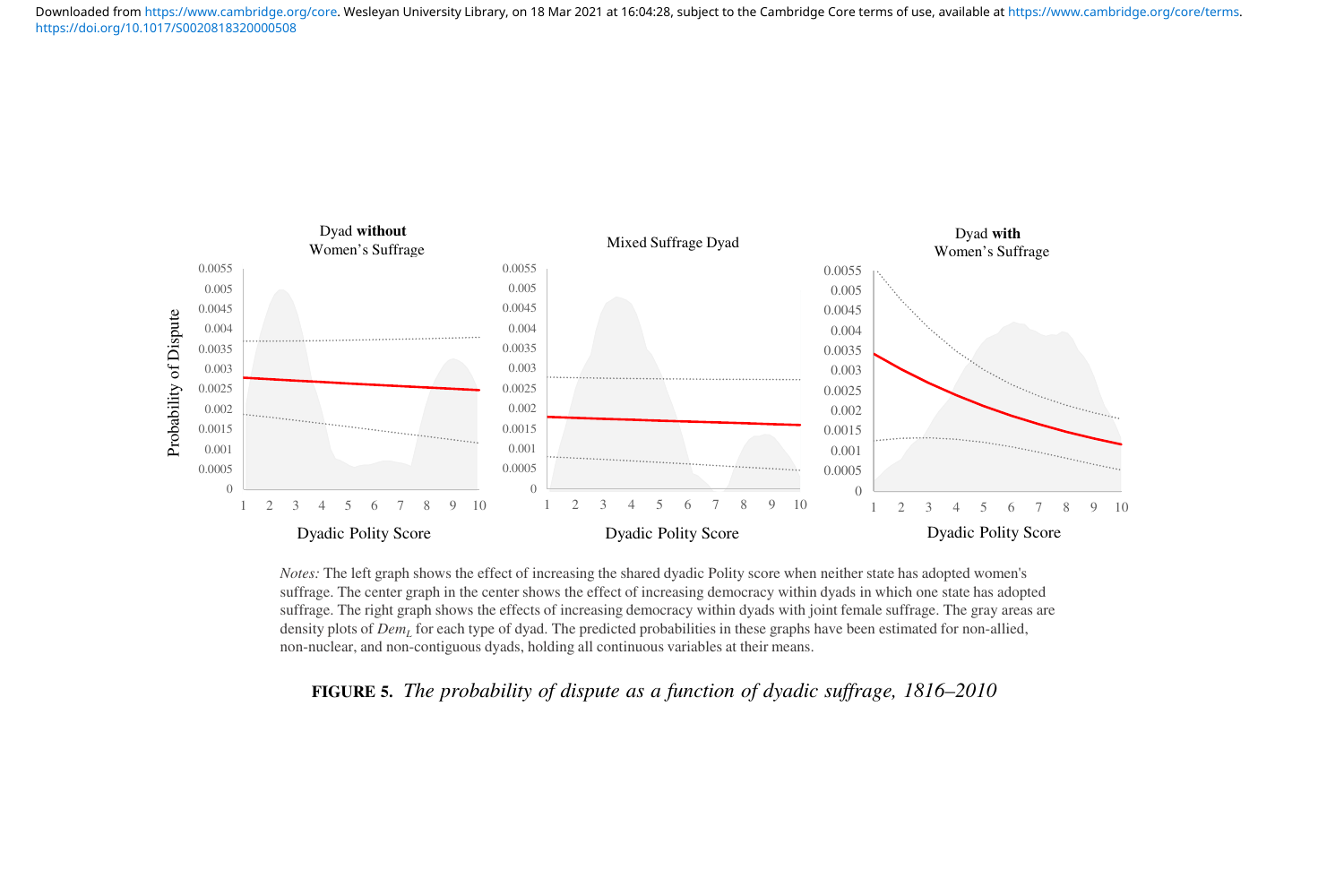<span id="page-29-0"></span>

Dyadic Polity Score

FIGURE 6. Change in dispute propensity as a result of joint women's suffrage

To further probe the dyadic effects of gender on democratization, we also analyzed the standard model of the democratic peace (model 3) over the period 1816 to 1892 when all democratic states prohibited women from voting. We find that an increase in the low dyadic democracy score from 0 to 10 during that period was associated with a 38.8 percent *increase* in dispute propensity ( $p < .05$ ).<sup>100</sup> The aggressive behavior of the United States, France, and Great Britain, each of which had a democracy score of 6 or higher during this period, likely explains a significant proportion of this increase. Omission of those three powerful states from this analysis does not, however, reduce the size or direction of the coefficient  $(p = .11)$ .

We also analyzed the effects of democracy and women's suffrage during the specific period of 1890 to 1930, a period in which roughly two-thirds of democracies granted women the vote, and thus half of the number of democratic dyads had joint women's suffrage and half of democratic dyads did not. While the relative paucity of data during this period renders it difficult to draw confident inferences, the estimated conflict trends during this period roughly mimic those presented in [Figure 5](#page-28-0), as shown in Part B.8 of the appendix. A one-tailed t-test of dispute propensity during this period also indicates the following. While jointly democratic dyads during this time were 38.9 percent less likely to experience a dispute than jointly nondemocratic dyads ( $p = .0448$ ), democratic dyads in which neither state allowed women's suffrage were 189 percent more likely to experience a dispute than a joint-autocratic dyad ( $p = .0005$ ). Democratic dyads with joint suffrage were, by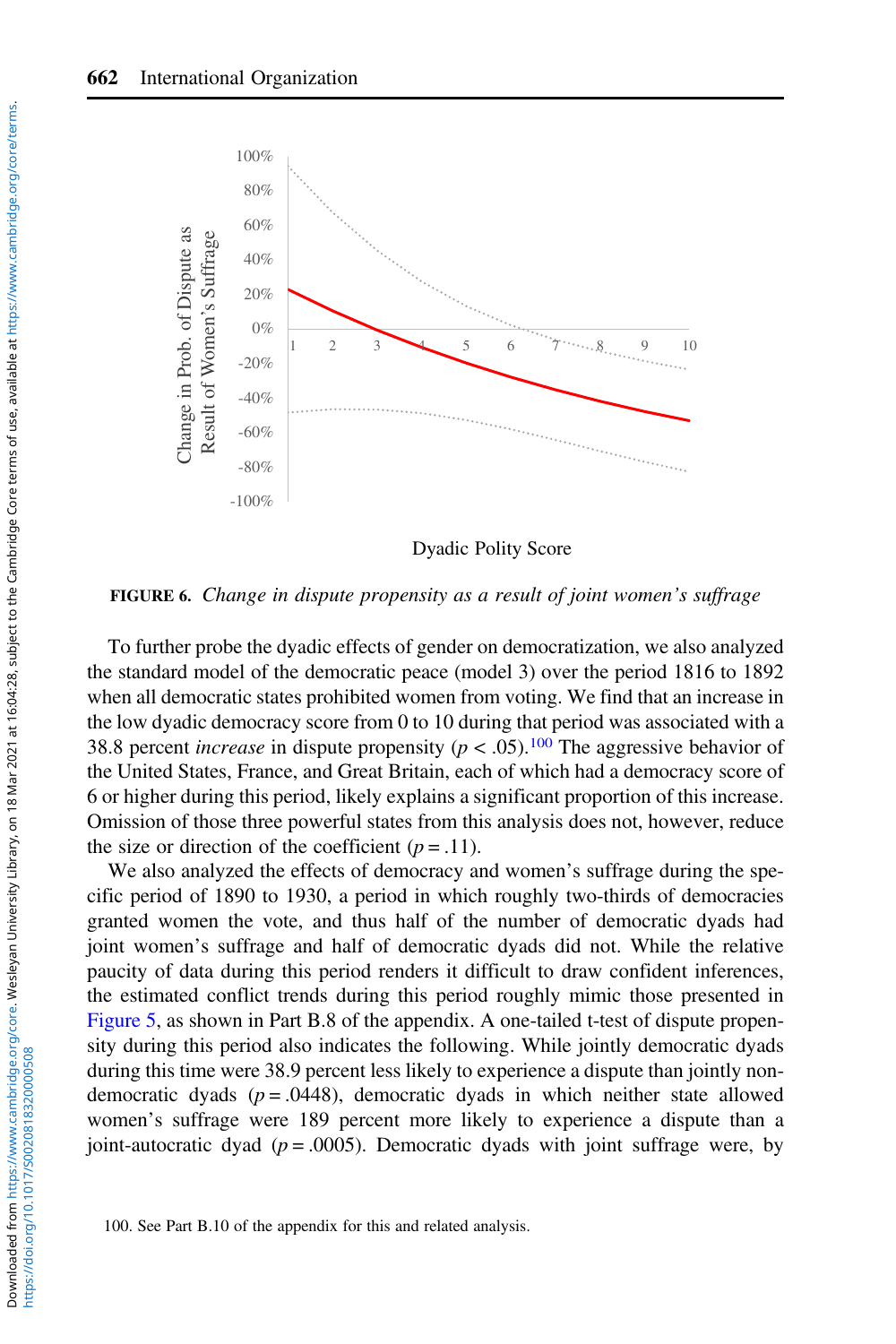contrast, 93.2 percent less likely to experience a dispute than democratic dyads in which neither or only one state allowed women's suffrage ( $p = .0003$ ).

Additional analyses in Parts B.7 to B.9 of the appendix indicate that the dyadic results presented here are robust to alternative specifications. First, we evaluated the possibility that results were driven by dyad-period-specific effects. Given the bias-variance trade-offs of each specification, and the principle of avoiding arbitrary specification choices, we analyzed five specifications, systematically varying the width of the time window. We included fixed effects for every dyad-fifty, dyadforty, dyad-thirty, dyad-twenty, and dyad-ten years within model 5 in [Table 5.](#page-25-0) The coefficient is negative in all models, and significant in the dyad-forty, dyad-thirty, and dyad-twenty models. Second, to evaluate the possibility that our result is driven by a particular historical period, we reran our analysis truncating the data (1) to the period prior to 1930, (2) the interwar period, and (3) to the periods before and after the interwar period, and (4) to the period before and after the Cold War. Third, we examined whether dyadic women's suffrage predicts a decline in the use of force; it does.

## Alternative Hypotheses

We examined the validity of a number of alternative hypotheses that might explain the negative correlation between dyadic women's suffrage and dispute involvement. It is possible, for instance, that the timeline of women's suffrage serves as a proxy for the advent and institutionalization of more cooperative international norms during the interwar period and after World War II. As we suggested, however, analysis of the relationship between time and women's suffrage indicates that women's suffrage is not an artifact of historical time period.<sup>101</sup> First, all models here include a control for YEAR—a simple calendar year variable—which would pick up some temporal trends (particularly those that most closely correspond to a linear change in logodds over time). Second, the inclusion of twenty-year-dyad fixed effects, for instance, does not alter the relationship between suffrage and lower dispute propensity. Third, as stated, both the monadic and dyadic results are robust, for instance, to analysis from 1893 up through the second World War and within the periods from 1893 to 2010 excluding the Cold War, and from 1930 to 2010, among many others. The dyadic results are robust to analysis within the time periods 1893 to 1930 and during the interwar period, as well as additional periods reported in the appendix.<sup>102</sup>

<sup>101.</sup> Tickner and True [2018](#page-37-0) note that in World War I, many suffragists supported the war, suggesting that activism surrounding suffrage and feminism in a particular period is separate from the political processes we describe here.

<sup>102.</sup> Prior to 1914, only five states had adopted women's suffrage. We were therefore unable to independently assess the period from 1816 to 1914. Similarly, all but two democracies had allowed suffrage by 1950, preventing analysis of the postwar period.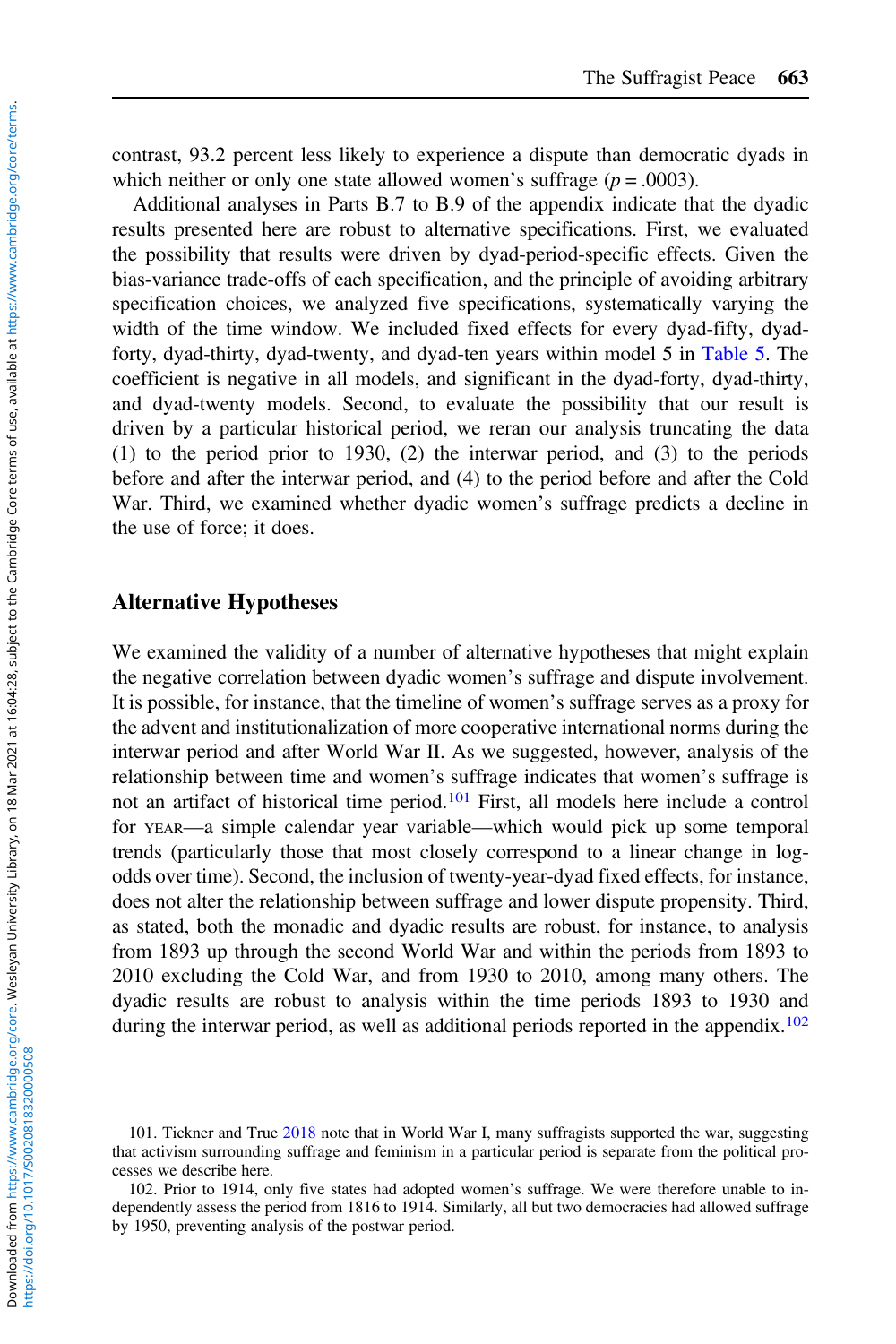<span id="page-31-0"></span>We also considered the possibility that women's suffrage is conflated in one of two ways with the strategic context of a state. $103$  On the one hand, states may be, for various reasons, more likely to adopt suffrage following periods of conflict.<sup>104</sup> The results we described, in such a case, might simply be capturing war weariness on the part of recent adopters. Numerous pieces of evidence speak against this hypothesis. First, analysis of the interwar period indicates that significant differences in the dispute propensity of suffragist and nonsuffragist democracies existed during this period, suggesting that the results are not explained by differences between preand post-World War behavior. McConnaughy also notes that many US states had already extended suffrage (some as early as the 1890s) by the time federal ratification occurred in  $1920$ .<sup>105</sup> Similarly, Teele argues that World War I did not cause British suffrage.<sup>106</sup> Also, we find that the results presented in Figure  $6$  hold when omitting those states that adopted suffrage within three years following major war.<sup>107</sup> Moreover, in the within-country analysis described in Part B.5 of the appendix, a state's average rate of dispute involvement in years  $t-20$  to  $t-10$  before the adoption of women's suffrage is 17.8 percent higher than in years  $t+10$  to  $t+20$  after women's suffrage  $(p=.03)$ .

|                       | Female              | Male               |                      |
|-----------------------|---------------------|--------------------|----------------------|
| Time Span             | First Wave          | Universal          | Second Wave          |
| $+$ / $-$ 10 Years    | $-11.5\% (p=.11)$   | $-19.7\%$ (p = 01) | $+10.1\% (p=.28)$    |
| $+ / - 10 - 20$ Years | $-17.5\%$ (p = 04)  | $-14\% (p=.07)$    | $+22.6\%$ (p = .16)  |
| $+$ $/$ – 20 Years    | $-15.9\%$ (p = .01) | $-20\%$ (p = .002) | $+27.1\%$ (p = .047) |
|                       | $N = 49, 40$        | $N = 50, 41$       | $N = 16, 12$         |

TABLE 6. Comparison of disputes before and after granting suffrage

Within-country evidence also calls into question the converse hypothesis—that states with fewer strategic threats may be more likely to adopt women's suffrage than states facing heightened security threats. In such a case, peace, rather than arising as a product of women's suffrage, would instead facilitate the extension of suffrage. However, as we pointed out, states typically experience significantly higher rates of conflict in the decades immediately before the adoption of suffrage than they do after suffrage.

<sup>103.</sup> For more, see Parts C.2 and C.3 of the appendix.

<sup>104.</sup> Ticchi and Vindigni [2006](#page-37-0) argue that suffrage has often been extended as elites prepare for war. Their argument, however, focused on the principal of "one man, one vote, one gun."

<sup>105.</sup> McConnaughy [2013,](#page-35-0) 22.

<sup>106.</sup> Teele [2014](#page-36-0), 552–53.

<sup>107.</sup> See Part C.3 of the appendix.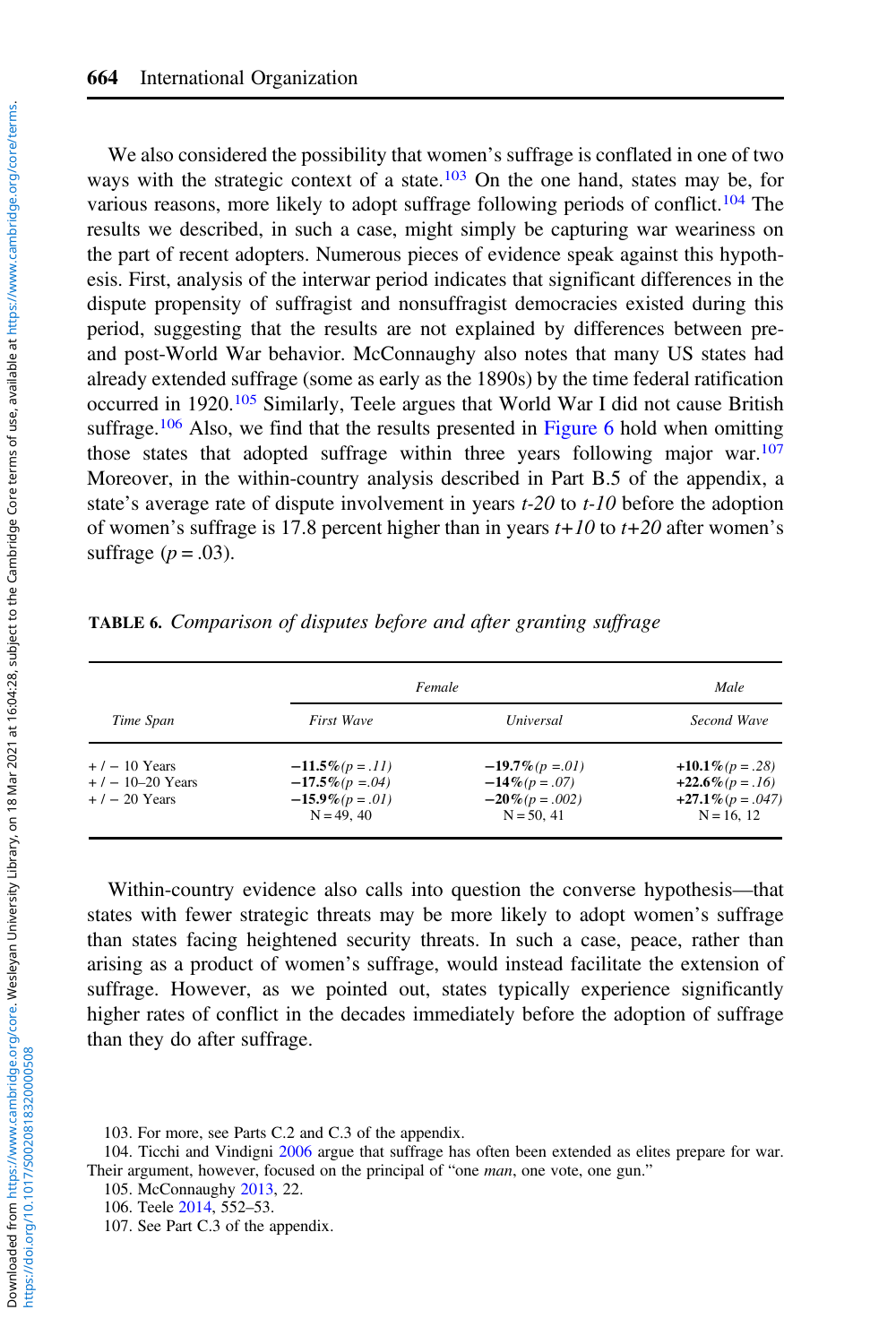Finally, it is possible that what affects conflict propensity is not the extension of suffrage by *gender* but rather the extension of suffrage more generally by class. Such extensions by class have typically involved the elimination of literacy, property, or wealth requirements, or the removal of racial barriers to voting. To assess the validity of this hypothesis, we performed a within-country analysis on the effects of extending suffrage by class among male voters using data on suffrage extensions pre-sented by Przeworski.<sup>108</sup> As [Table 6](#page-31-0) shows, these other extensions of suffrage are not associated with greater peace. In fact, they are associated with more conflict, with effect estimates of +10/+23/+27 percent for various temporal windows. While these within-country results are based on a relatively small sample size, they provide little reason to think that our results are being driven by extension of suffrage in general or by class, rather than by gender.

## **Conclusion**

Our results provide evidence that the divergent preferences of men and women translate into a substantial pacifying effect when women gain greater influence over national politics through voting. While we cannot rule out theoretically that democratic institutions have other effects that contribute to the democratic peace, we do not find empirical support for numerous competing explanations, including the effects of democratic institutions alone. The critiques of some scholars about the democratic peace, as well as concerns about these critiques, may apply to the argument we make here.<sup>109</sup> To address these concerns, we have shown that our findings are robust to a variety of specifications, each of which was selected to distinguish potential alternative explanations.

Numerous implications of our findings merit further study. For instance, understanding the responses of states that are challenged by suffrage democracies may be helpful in further refining our understanding of the mechanisms at work.<sup>110</sup> The links between the individual level, national policy, and international interactions are also ripe for further exploration. There are potentially many paths from women's suffrage to women's preferences influencing national policy and international outcomes. Process tracing might illuminate whether leaders in one state actively consider the extension of suffrage in adversary states when engaged in a crisis. More finegrained analysis of how leaders seek to accommodate women's preferences in the wars they do fight could also follow, including an examination of other dependent variables such as war duration, casualties, or military strategy.

Future research should also continue to examine the potentially differing effects of female enfranchisement and female political leadership. While this study focuses on

<sup>108.</sup> Przeworski [2009](#page-36-0).

<sup>109.</sup> On the former see Gibler [2012](#page-35-0); on the latter see Dafoe [2011;](#page-34-0) Dafoe, Oneal, and Russett [2013.](#page-34-0)

<sup>110.</sup> Schultz [1999](#page-36-0).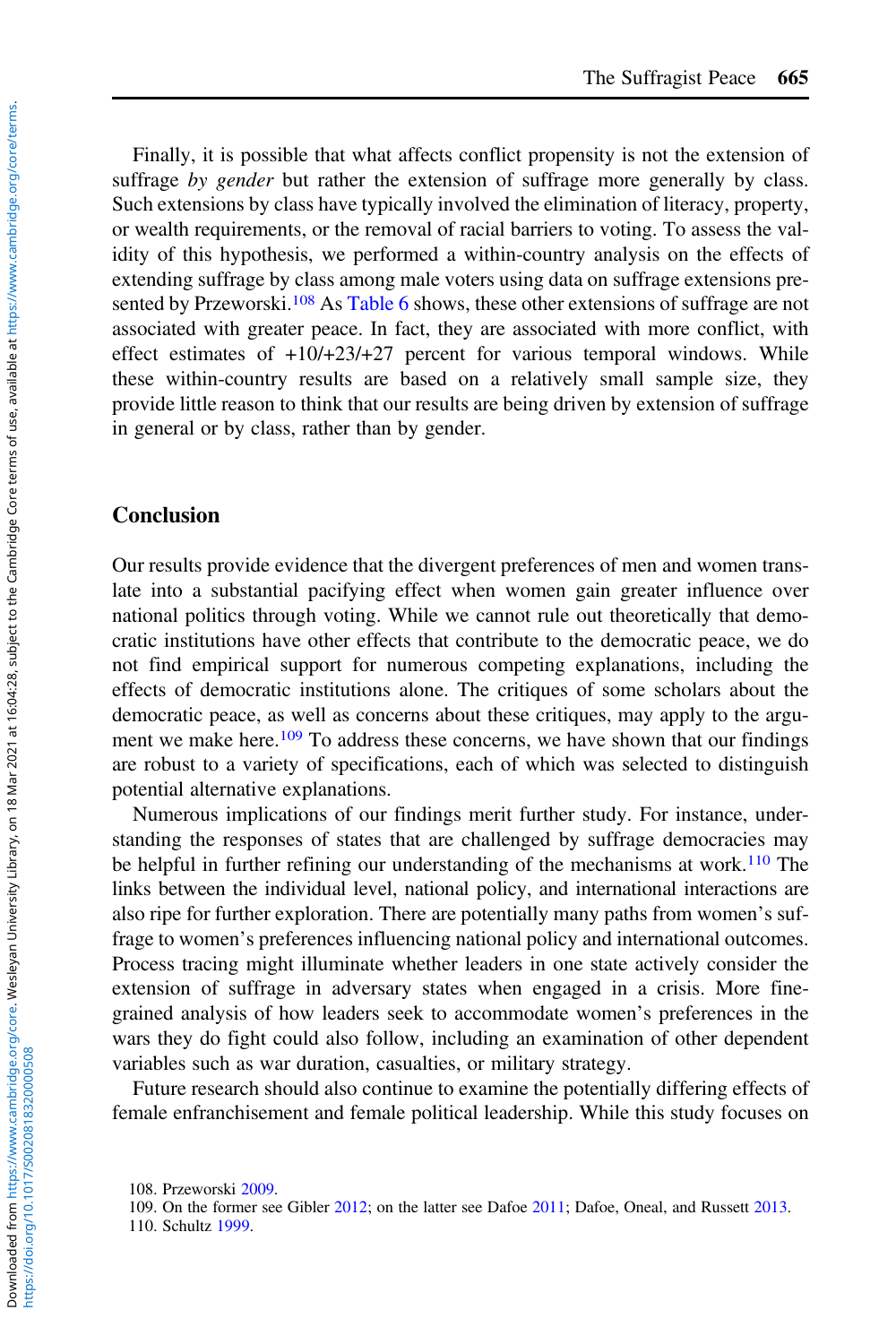the former, others have examined the latter: Dube and Harish found that female leaders are more likely to participate in international conflicts; Schwarz and Blair found that women leaders, because they have incentives to act against the stereotype of women as dovish, pay lower "belligerence costs" but higher "inconsistency costs," thus having cheaper and more credible threats.<sup>111</sup> Future research should probe the characteristics of female leaders<sup>112</sup> and the extent to which female leaders, who have often been a gender minority among their peers and may face distinct political pressures, have been influenced to mimic or even exceed the aggressive norms of male peers.<sup>113</sup>

At the individual level, the evidence of a gender gap in so many existing survey experiments suggests that scholars should systematically explore how men and women respond to different frames or primes. Such evidence would help illuminate how politicians might frame arguments for war or even choose to use force in different contexts depending on the constraint of women's more pacific preferences, or the necessity of expending political capital to overcome those constraints. The exploration of heterogeneous treatment effects by gender is beyond the scope of this paper but is a logical avenue for future research.

As the field of international relations has returned to studying individuals and their preferences, it has largely glossed over the long-understood gender gap. Yet this persistent feature of individual preferences over war and peace changes the aggregate preferences of the electorate in states that give women the vote. This article is a step in establishing the link, across space and time, between the gender gap at the individual level and peace at the international level. Democracy gives the public a voice, but the public is not homogeneous. We find that women's preferences exert a significant effect on state behavior in war, conditional on the existence of political institutions that allow women's voices to be heard.

#### Data Availability Statement

Replication files for this article may be found at <[https://doi.org/10.7910/DVN/](https://doi.org/10.7910/DVN/U6ZBWT) [U6ZBWT](https://doi.org/10.7910/DVN/U6ZBWT)>.

#### Supplementary Material

Supplementary material for this article is available at [<https://doi.org/10.1017/](https://doi.org/10.1017/S0020818320000508) [S0020818320000508>](https://doi.org/10.1017/S0020818320000508).

<sup>111.</sup> Dube and Harish [2017](#page-34-0); Schwartz and Blair [2020](#page-36-0). See also Schramm and Stark [2020](#page-36-0).

<sup>112.</sup> Horowitz, Stam, and Ellis [2015,](#page-35-0) 158–77.

<sup>113.</sup> Goldstein [2003,](#page-35-0) 124–25, but see Croco and Gartner [2014](#page-34-0). For discussions of incentives to "hide type" in foreign affairs, see Schultz [2005](#page-36-0); Trager and Vavreck [2011.](#page-37-0)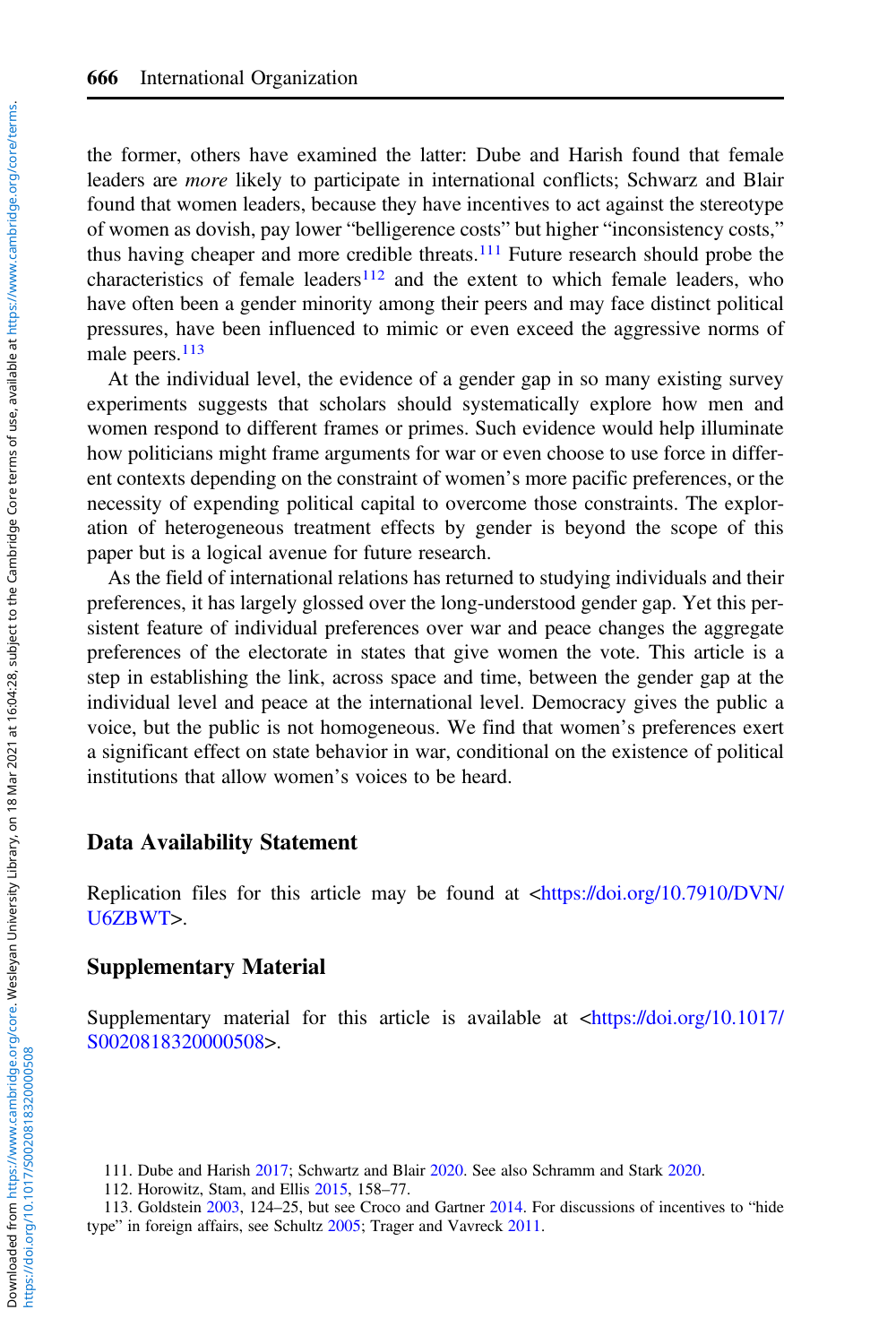## <span id="page-34-0"></span>References

- Abrams, Burton A., and Russell F. Settle. 1999. Women's Suffrage and the Growth of the Welfare State. Public Choice 100 (3–4):289–300.
- Aldrich, John H., Christopher Gelpi, Peter D. Feaver, Jason Reifler, and Kristin Thompson Sharp. 2006. Foreign Policy and the Electoral Connection. Annual Review of Political Science 9:477–502.

Aristophanes. 1925. Lysistrata. Floating Press.

- Baum, Matthew A., and Philip B.K. Potter. 2015. War and Democratic Constraint: How the Public Influences Foreign Policy. Princeton University press.
- Berinsky, Adam J. 2009. In Time of War: Understanding American Public Opinion from World War II to Iraq. University of Chicago Press.

Brooks, Deborah Jordan, and Benjamin A. Valentino. 2011. A War of One's Own: Understanding the Gender Gap in Support for War. Public Opinion Quarterly 75 (2):270-86.

Bueno de Mesquita, Bruce, James D. Morrow, Randolph M. Siverson, and Alastair Smith. 1999. An Institutional Explanation of the Democratic Peace. American Political Science Review 93 (4):791–807.

Caprioli, Mary. 2000. Gendered Conflict. Journal of Peace Research 37 (1):51–68.

- Caprioli, Mary, and Mark A. Boyer. 2001. Gender, Violence, and International Crisis. Journal of Conflict Resolution 45 (4):503–18.
- Cohen, Dara Kay. 2013. Female Combatants and the Perpetration of Violence: Wartime Rape in the Sierra Leone Civil War. World Politics 65 (3):383–415.
- Cohen, Dara Kay, and Danielle F. Jung. 2018. Who Supports War and Why? Exploring Sources of the Gender Gap. Paper presented at the Annual Meeting of the ISA.
- Conover, Pamela Johnston, and Virginia Sapiro. 1993. Gender, Feminist Consciousness, and War. American Journal of Political Science 37 (4):1079–99.
- Coppedge, Michael, John Gerring, Staffan I. Lindberg, Svend-Erik Skaaning, and Jan Teorell. 2016. V-Dem Codebook v6. Varieties of Democracy (V-Dem) Project.
- Corder, J. Kevin, and Christina Wolbrecht. 2016. Counting Women's Ballots: Female Voters from Suffrage Through the New Deal. Cambridge University Press.
- Croco, Sarah E., and Scott Sigmund Gartner. 2014. Flip-Flops and High Heels: An Experimental Analysis of Elite Position Change and Gender on Wartime Public Support. International Interactions 40 (1):1–24.
- Dafoe, Allan. 2011. Statistical Critiques of the Democratic Peace: Caveat Emptor. American Journal of Political Science 55 (2):247–62.
- Dafoe, Allan. 2018. Nonparametric Identification of Causal Effects under Temporal Dependence. Sociological Methods and Research 47 (2):136–68.
- Dafoe, Allan, John R. Oneal, and Bruce Russett. 2013. The Democratic Peace: Weighing the Evidence and Cautious Inference. International Studies Quarterly 57 (1):201–14.
- Debs, Alexandre, and Hein E. Goemans. 2010. Regime Type, the Fate of Leaders, and War. American Political Science Review 104 (3):430–45.

Dube, Oeindrila, and S.P. Harish. 2017. Queens. NBER Working Paper No. 23337.

- Eichenberg, Richard C. 2016. Gender Difference in American Public Opinion on the Use of Military Force, 1982–2013. International Studies Quarterly 60 (1):138–48.
- Eichenberg, Richard C. 2019. Gender, War and World Order: A Study of Public Opinion. Cornell University Press.
- Eichenberg, Richard C., and Richard J. Stoll. 2012. Gender Difference or Parallel Publics? The Dynamics of Defense Spending Opinions in the United States, 1965-2007. Journal of Conflict Resolution 56 (2): 331–48.
- Fearon, James D. 1994. Domestic Political Audiences and the Escalation of International Disputes. American Political Science Review 88 (3):577–92.
- Fearon, James D. 1995. Rationalist Explanations for War. International Organization 49 (3):379–414.
- Flores-Macías, Gustavo A., and Sarah E. Kreps. 2017. Borrowing Support for War: The Effect of War Finance on Public Attitudes Toward Conflict. Journal of Conflict Resolution 61 (5):997-1020.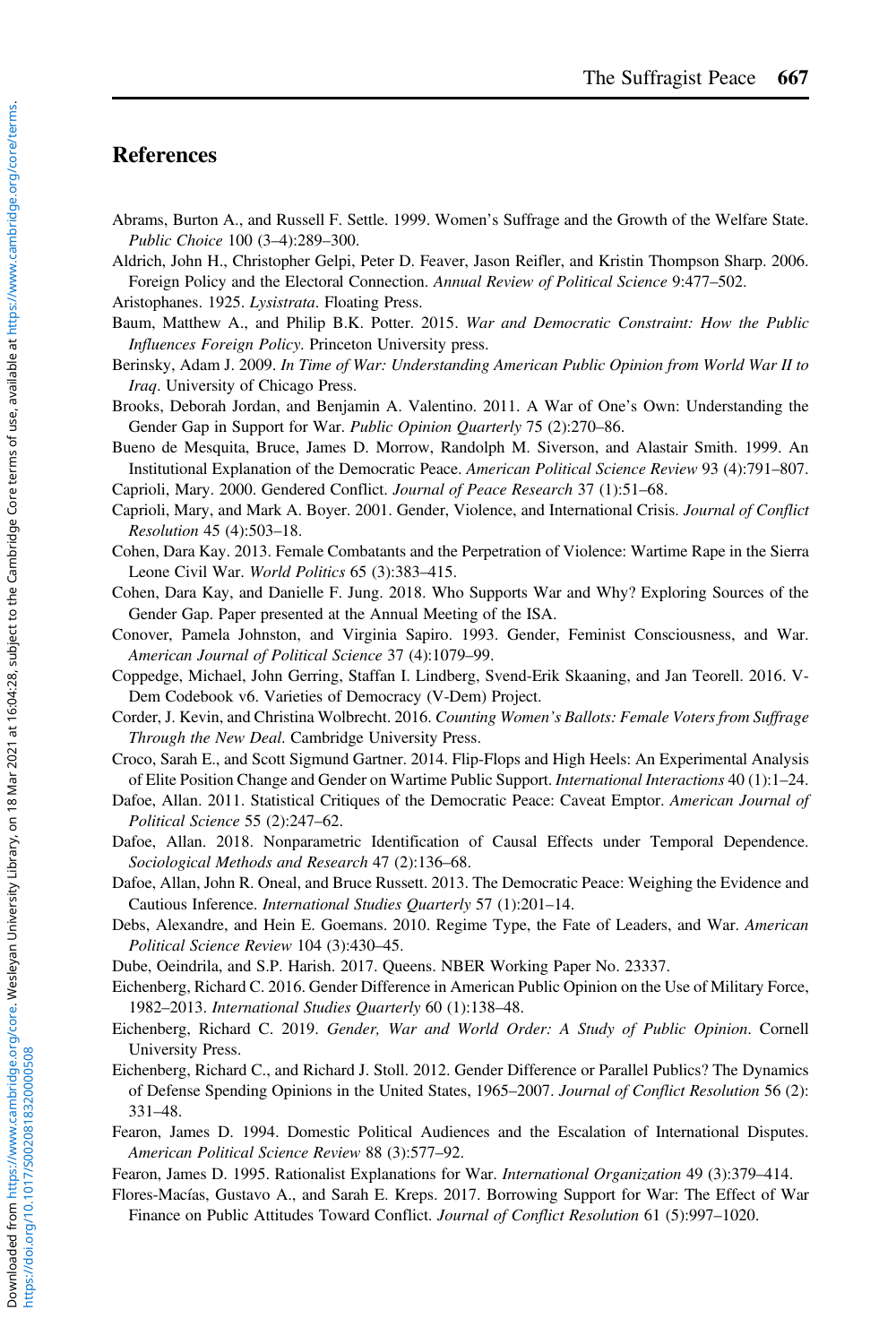<span id="page-35-0"></span>Gibler, Douglas M. 2012. The Territorial Peace: Borders, State Development, and International Conflict. Cambridge University Press.

Gibler, Douglas M., Steven V. Miller, and Erin K. Little. 2016. An Analysis of the Militarized Interstate Dispute (MID) Dataset, 1816–2001. International Studies Quarterly 60 (4):719–30.

Goldstein, Joshua S. 2003. War and Gender. Cambridge University Press.

Gottfried, Matthew S., and Robert F. Trager. 2016. A Preference for War: How Fairness and Rhetoric Influence Leadership Incentives in Crises. International Studies Quarterly 60 (2):243–57.

- Grieco, Joseph M., Christopher Gelpi, Jason Reifler, and Peter D. Feaver. 2011. Let's Get a Second Opinion: International Institutions and American Public Support for War. International Studies Quarterly 55 (2):563–83.
- Hafner-Burton, Emilie M., Stephan Haggard, David A. Lake, and David G. Victor. 2017. The Behavioral Revolution and the Study of International Relations. International Organization 71 (S1):S1–S31.
- Hainmueller, Jens, Jonathan Mummolo, and Yiqing Xu. 2019. How Much Should We Trust Estimates from Multiplicative Interaction Models? Simple Tools to Improve Empirical Practice. Political Analysis 27 (2):163–92.
- Hatemi, Peter K., Rose McDermott, J. Michael Bailey, and Nicholas G. Martin. 2012. The Different Effects of Gender and Sex on Vote Choice. Political Research Quarterly 65 (1):76–92.
- Horowitz, Michael C., Allan C. Stam, and Cali M. Ellis. 2015. Why Leaders Fight. Cambridge University Press.
- Huddy, Leonie, Stanley Feldman, Charles Taber, and Gallya Lahav. 2005. Threat, Anxiety, and Support of Antiterrorism Policies. American Journal of Political Science 49 (3):593-608.
- Hudson, Valerie M., Bonnie Ballif-Spanvill, Mary Caprioli, and Chad F. Emmett. 2012. Sex and World Peace. Columbia University Press.
- Hyde, Janet S. 1984. How Large Are Gender Differences in Aggression? A Developmental Meta-analysis. Developmental Psychology 20 (4):722–36.
- Ikeda, Maki, and Atsushi Tago. 2014. Winning Over Foreign Domestic Support for Use of Force: Power of Diplomatic and Operational Multilateralism. International Relations of the Asia-Pacific 14 (2):303–24.
- Johns, Robert, and Graeme A.M. Davies. 2012. Democratic Peace or Clash of Civilizations? Target States and Support for War in Britain and The United States. *Journal of Politics* 74 (4):1038–52.
- Kertzer, Joshua D., and Ryan Brutger. 2016. Decomposing Audience Costs: Bringing the Audience Back into Audience Cost Theory. American Journal of Political Science 60 (1):234–49.
- Klein, Emily. 2014. Sex and War on the American Stage: Lysistrata in Performance 1930–2012. Routledge.
- Levendusky, Matthew S., and Michael C. Horowitz. 2012. When Backing Down is the Right Decision: Partisanship, New Information, and Audience Costs. The Journal of Politics 74 (2):323–38.
- Lott, John R., Jr, and Lawrence W. Kenny. 1999. Did Women's Suffrage Change the Size and Scope of Government? Journal of Political Economy 107 (6):1163–98.
- Mansfield, Edward D., and Jack Snyder. 1995. Democratization and the Danger of War. International Security 20 (1):5–38.
- Marshall, Monty G., Keith Jaggers, and Ted Robert Gurr. 2011. Polity IV Project: Political Regime Characteristics and Transitions 1800–2010 Dataset Users' Manual.
- McConnaughy, Corrine M. 2013. The Woman Suffrage Movement in America: A Reassessment. Cambridge University Press.
- McCrillis, Neal Robert. 1998. The British Conservative Party in the Age of Universal Suffrage: Popular Conservatism, 1918–1929. Ohio State University Press.
- McDermott, Rose. 2015. Sex and Death: Gender Differences in Aggression and Motivations for Violence. International Organization 69 (3):753–75.
- McDermott, Rose, and Peter K. Hatemi. 2011. Distinguishing Sex and Gender. PS: Political Science and Politics 44 (1):89–92.
- Morgan, Kimberly J. 2013. Path Shifting of the Welfare State: Electoral Competition and the Expansion of Work-Family Policies in Western Europe. World Politics 65 (1):73-115.
- Morrow, James D. 1999. How Could Trade Affect Conflict? Journal of Peace Research 36 (4):481-89.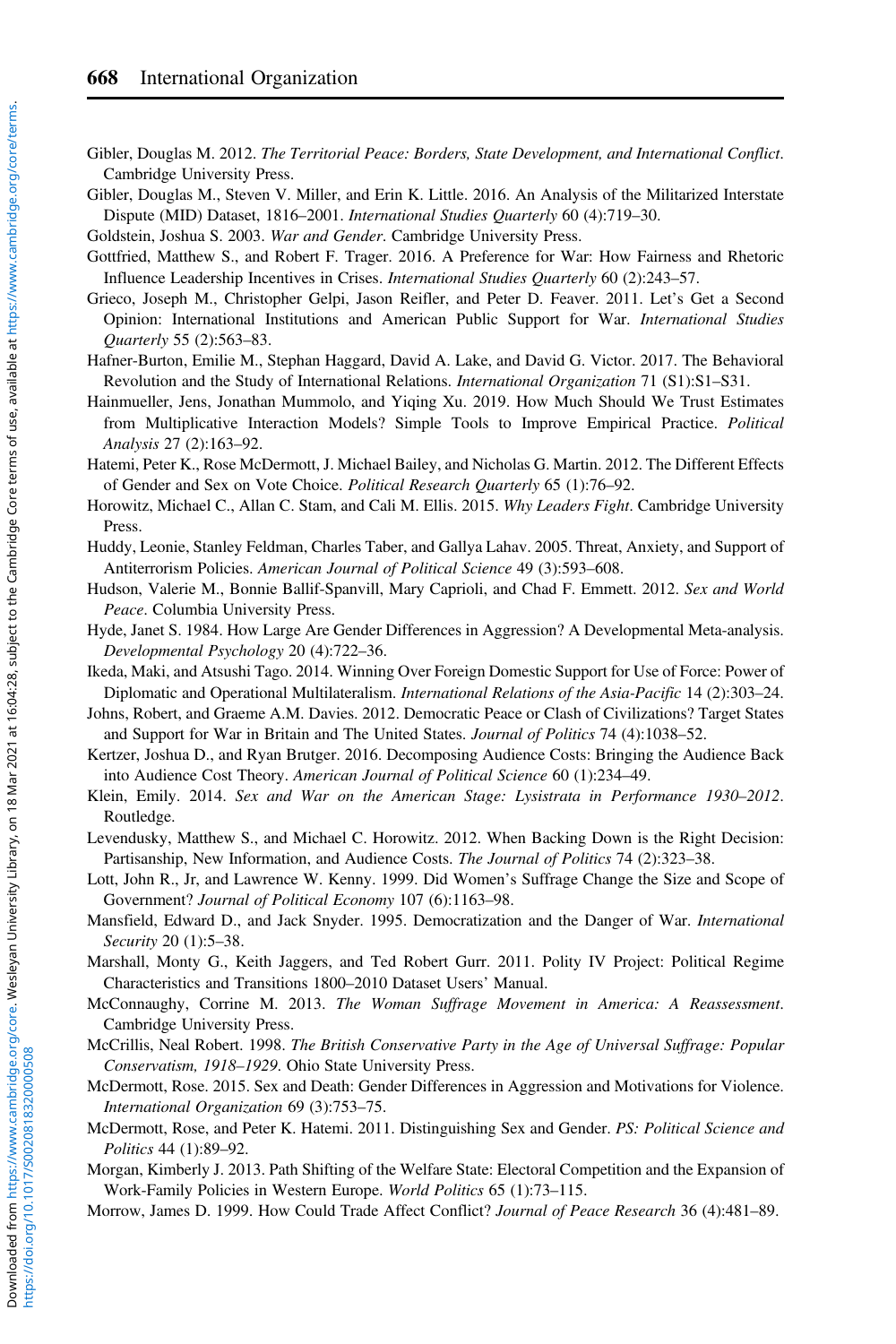- <span id="page-36-0"></span>Oneal, John R., and Bruce M. Russett. 1999. The Kantian Peace: The Pacific Benefits of Democracy, Interdependence, and International Organizations, 1885–1992. World Politics 52 (1):1–37.
- Oneal, John R., and Bruce M. Russett. 2001. Triangulating Peace: Democracy, Interdependence, and International Organizations. Norton.
- Paxton, Pamela. 2000. Women's Suffrage in the Measurement of Democracy: Problems of Operationalization. Studies in Comparative International Development 35 (3):92–111.
- Polachek, Solomon, and Jun Xiang. 2010. How Opportunity Costs Decrease the Probability of War in an Incomplete Information Game. International Organization 64 (1):133–44.
- Press, Daryl G., Scott D. Sagan, and Benjamin A. Valentino. 2013. Atomic Aversion: Experimental Evidence on Taboos, Traditions, and the Non-use of Nuclear Weapons. American Political Science Review 107 (1):188–206.
- Przeworski, Adam. 2009. Conquered or Granted? A History of Suffrage Extensions. British Journal of Political Science 39 (2):291–321.
- Regan, Patrick M., and Aida Paskeviciute. 2003. Women's Access to Politics and Peaceful States. Journal of Peace Research 40 (3):287–302.
- Reiter, Dan. 2015. The Positivist Study of Gender and International Relations. Journal of Conflict Resolution 59 (7):1301–26.
- Reiter, Dan, and Allan C. Stam. 2002. Democracies at War. Princeton University Press.
- Risse-Kappen, Thomas. 1995. Democratic Peace—Warlike Democracies? A Social Constructivist Interpretation of the Liberal Argument. European Journal of International Relations 1 (4):491–517.
- Rosato, Sebastian. 2003. The Flawed Logic of Democratic Peace Theory. American Political Science Review 97 (4):585–602.
- Rousseau, David L., Christopher Gelpi, Dan Reiter, and Paul K. Huth. 1996. Assessing the Dyadic Nature of the Democratic Peace, 1918–88. American Political Science Review 90 (3):512–33.
- Russett, Bruce M. 1990. Controlling the Sword: The Democratic Governance of National Security. Harvard University Press.
- Sagan, Scott D., and Benjamin A. Valentino. 2017. Revisiting Hiroshima in Iran: What Americans Really Think About Using Nuclear Weapons and Killing Noncombatants. International Security 42 (1):41–79.
- Saunders, Elizabeth N. 2015. War and the Inner Circle: Democratic Elites and the Politics of Using Force. Security Studies 24 (3):466–501.
- Schramm, Madison, and Alexandra Stark. 2020. Peacemakers or Iron Ladies? A Cross-National Study of Gender and International Conflict. Security Studies 29 (3):515–48.
- Schultz, Kenneth A. 1999. Do Democratic Institutions Constrain or Inform? Contrasting Two Institutional Perspectives on Democracy and War. International Organization 53 (2):233-66.
- Schultz, Kenneth A. 2005. The Politics of Risking Peace: Do Hawks or Doves Deliver the Olive Branch? International Organization 59 (1):1–38.
- Schwartz, Joshua A., and Christopher W. Blair. 2020. Do Women Make More Credible Threats? Gender Stereotypes, Audience Costs, and Crisis Bargaining. *International Organization* 72 (3):693–724.
- Sjoberg, Laura. 2013. Gendering Global Conflict: Toward a Feminist Theory of War. Columbia University Press.
- Spaniel, William. 2019. The Uncertainty Tradeoff: Re-Examining Opportunity Costs and War. International Studies Quarterly 63 (4):1025–34.
- Tago, Atsushi, and Maki Ikeda. 2015. An "A" For Effort: Experimental Evidence on UN Security Council Engagement and Support for US Military Action in Japan. British Journal of Political Science 45 (2): 391–410.
- Tapper, Katy, and Michael J. Boulton. 2004. Sex Differences in Levels of Physical, Verbal, and Indirect Aggression Amongst Primary School Children and Their Associations with Beliefs About Aggression. Aggressive Behavior 30 (2):123–45.
- Teele, Dawn Langan. 2014. Ordinary Democratization: The Electoral Strategy that Won British Women the Vote. Politics and Society 42 (4):537–61.
- Tessler, Mark, and Ina Warriner. 1997. Gender, Feminism, and Attitudes Toward International Conflict: Exploring Relationships with Survey Data from the Middle East. World Politics 49 (2):250–81.